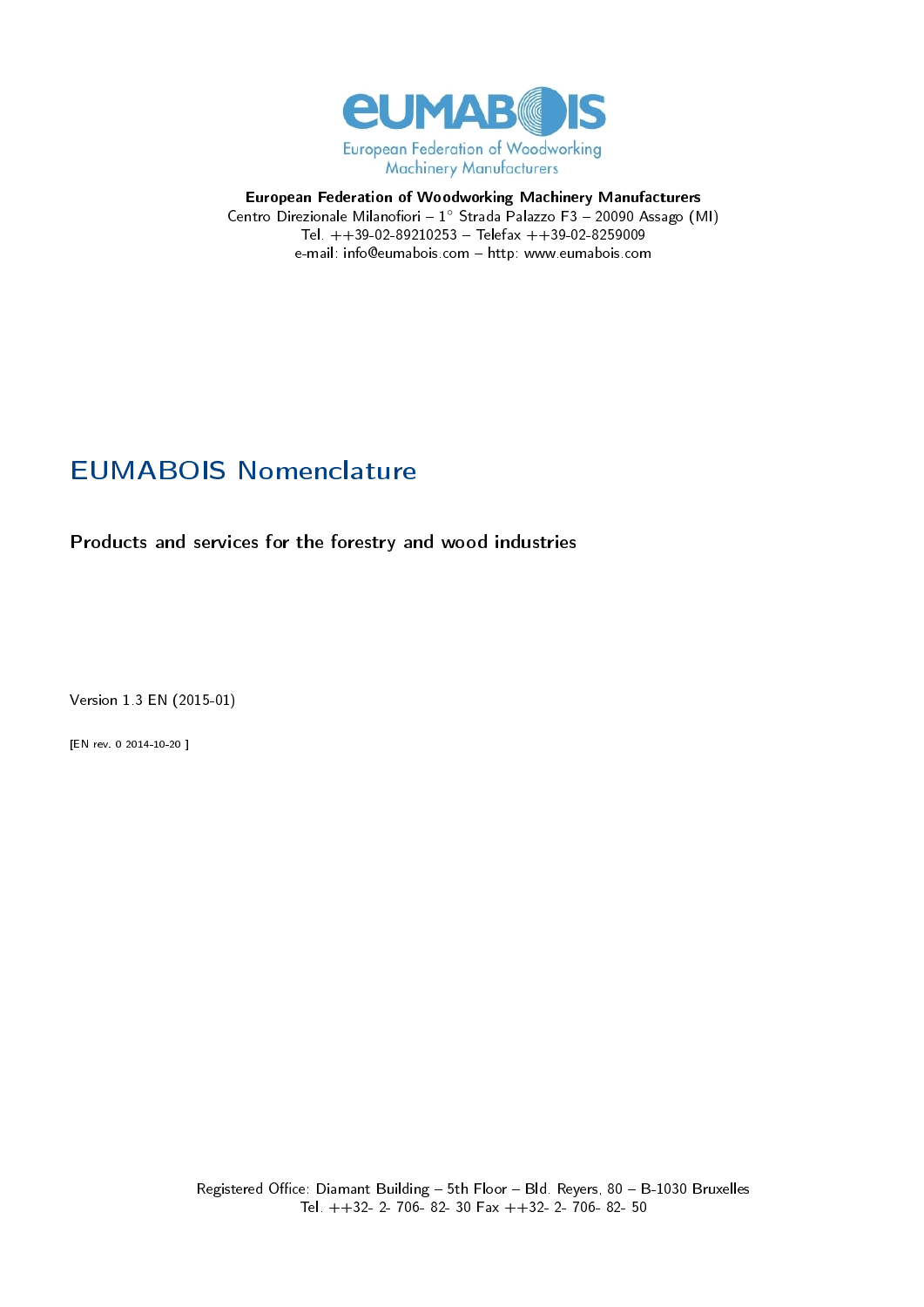## Contents

| Introduction           | 3                |
|------------------------|------------------|
| <b>Main Categories</b> | 4                |
| Overview               | 5                |
| Nomenclature           | $\boldsymbol{9}$ |
| Index                  | 30               |

Copyright © 2002 - 2015 EUMABOIS. All rights reserved.

Verbatim copying and distribution of this document in its entirety is permitted in any medium without royalty provided this notice is preserved.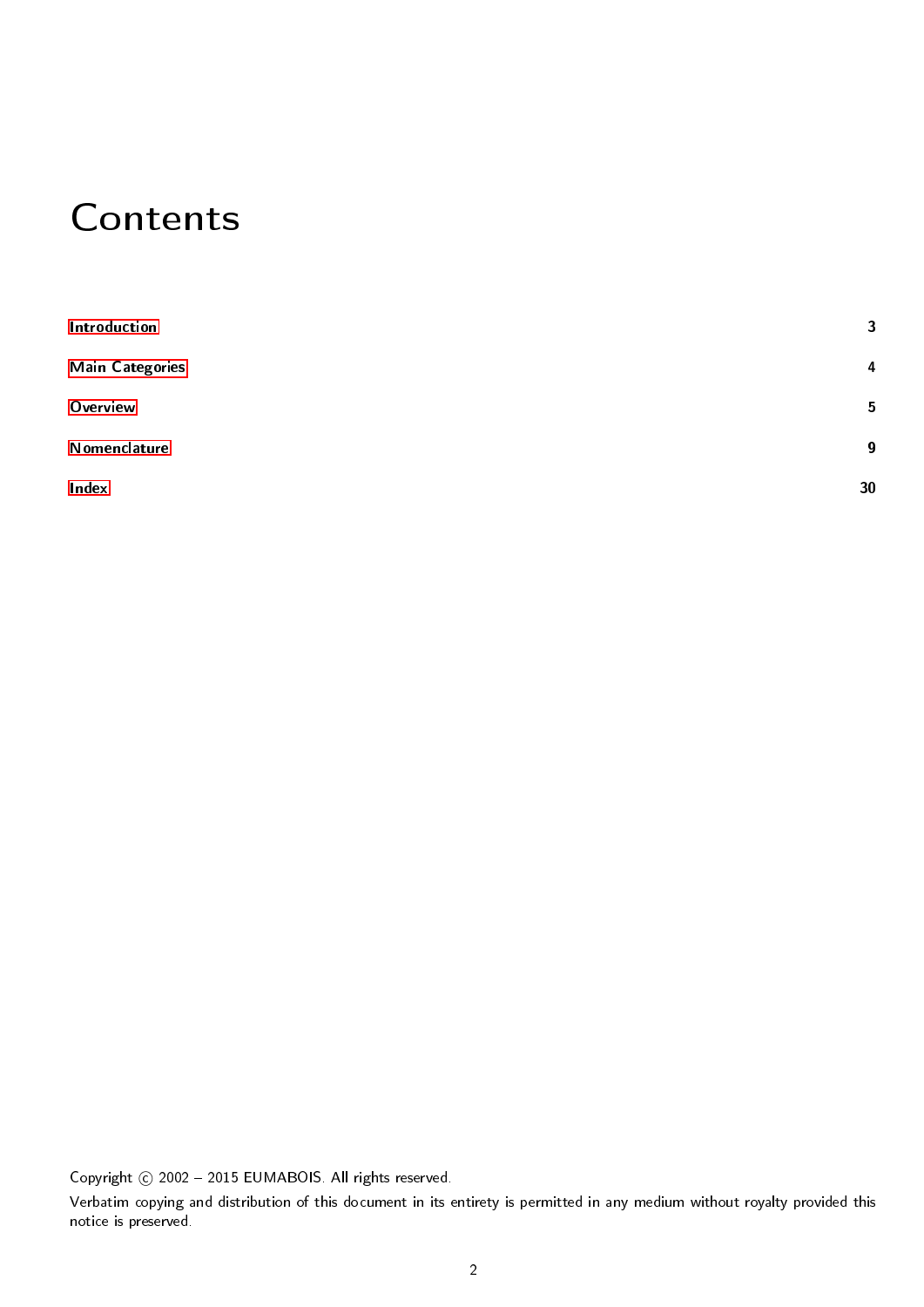# <span id="page-2-0"></span>Introduction

## About EUMABOIS

EUMABOIS is the pan European industrial federation grouping 14 national associations and one single member company which represent the major European manufacturers of machines, plants, tooling and ancillary equipment for the forestry and woodworking industries.

Encompassing some 800 industrial companies with a total production of 5360 million Euros, EUMABOIS members produce specialized machinery, cutting tools and auxiliary equipment for the forestry and primary timber processing sectors, incorporating plants for sawing, drying, veneer production, plywood and all timber based boards and panels, e.g. chipboard, MDF, OSB, LVL panels.

EUMABOIS members manufacture standard and specialized machinery, plants and tooling for secondary processing for the production of all types of solid wood and panel products including furniture, chair frames, doors and windows.

Members also design, build and supply state of the art numerical control systems, sensors for robots and flexible manufacturing systems (FMS). Technologies that facilitate environmental protection and occupational safety within the woodworking industry and a comprehensive range of services complete the unique offer of the European manufacturers.

## Scope, structure and specialties of the nomenclature

The EUMABOIS nomenclature provides associations, fair organizers and woodworking industry operators with a tool for classifying all types of woodworking machinery, tooling, equipment and related services.

Since its initial publication in May 2003 the EUMABOIS nomenclature has replaced a multitude of different listings for the products used in the forestry and timber industries and has now become the industry standard.

Structured primarily along value added chains, the nomenclature starts with the equipment and services necessary for forestry through to the machinery and equipment used for the manufacture of the final wood products.

However, some exceptions had to be made from this structuring principle. For example all woodworking machine cutting tools are included in the category entitled "machine cutting tools" rather than in categories related to the sectors in which they are normally used. Nevertheless the sector-specific categories include references to products listed elsewhere in the nomenclature.

Considerable effort was made to take into consideration the current state of the art of machines and tooling so as to structure the nomenclature in such a way that newly developed products can be easily integrated at a later time.

The current version 1.3 of the nomenclature incorporates a total of 158 groups which contain 828 product items.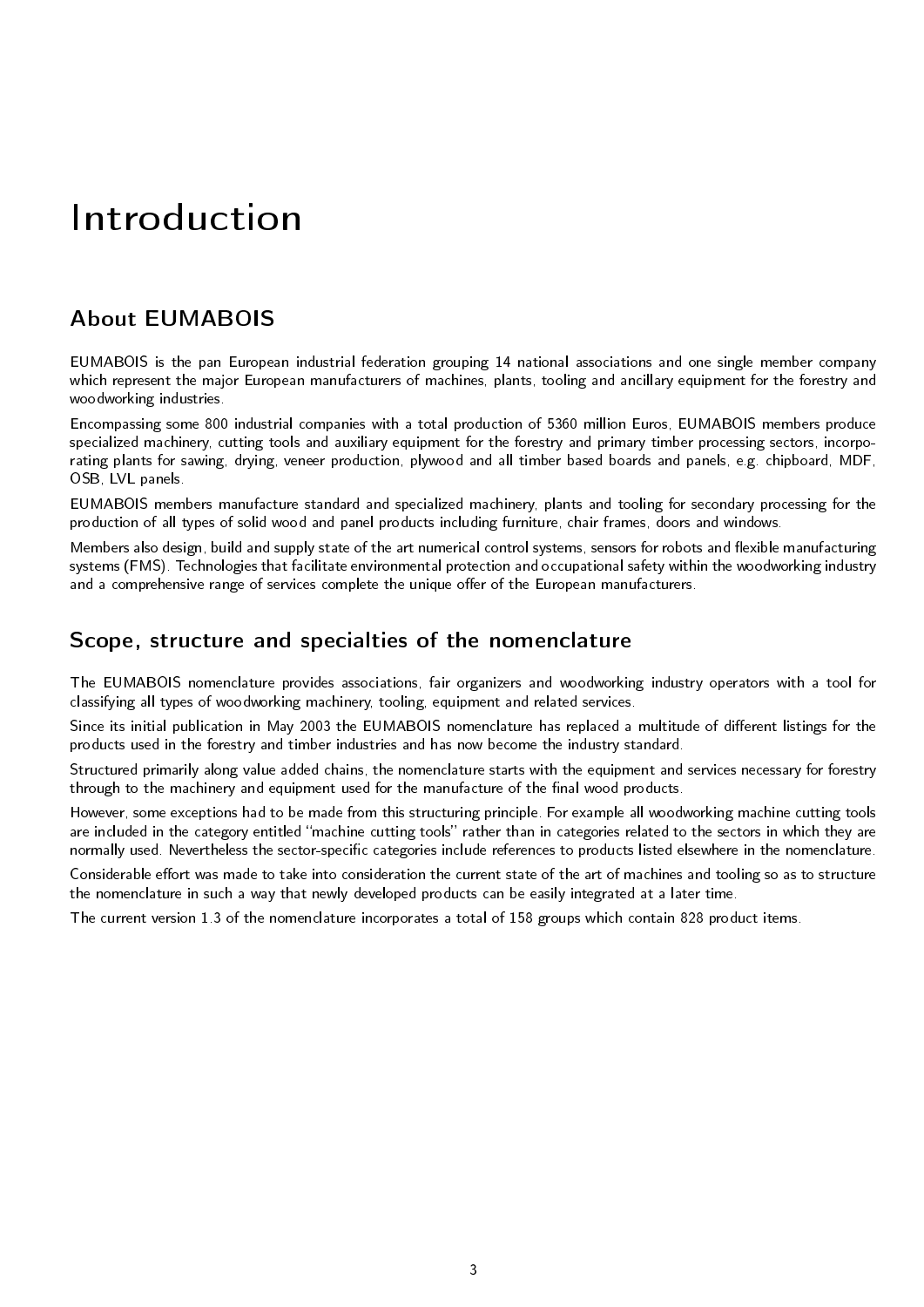## <span id="page-3-0"></span>Main Categories

- Machines, technical equipment and services for forestry
- Machines and technical equipment for primary processing (production of semi-finished products)
- Machines and technical equipment for secondary processing (laminating, machining, gluing)
- Machines and technical equipment for surface finishing
- Machines and technical equipment for assembly, packaging
- Materials handling, warehousing and commissioning technology
- Robots technology
- Machines and plants for special processes
- Machines and plants for special product groups
- Auxiliary machines, equipment and devices; other
- Portable machines for processing of timber, plastics, composites and other materials
- Tools and auxiliaries
- Machines, equipment and tools for maintenance and manufacturing of tools
- Products for the equipment of machines
- Use of residual wood (dust, chips, firewood, bark), generation of energy and heating using wood fuels
- Energy saving, environmental protection, occupational safety, fire prevention and air-conditioning
- Electronic data acquisition and data processing equipment; measuring, testing and control systems
- Delivery of complete plants, financing and leasing companies
- Independent computer software (CAD, ERP, production planning and control, etc.)
- Independent services for the wood industries
- Research and testing institutes, educational institutions for the timber and woodworking industries (universities, technical colleges, etc.)
- Publishers of literature for the timber and woodworking industries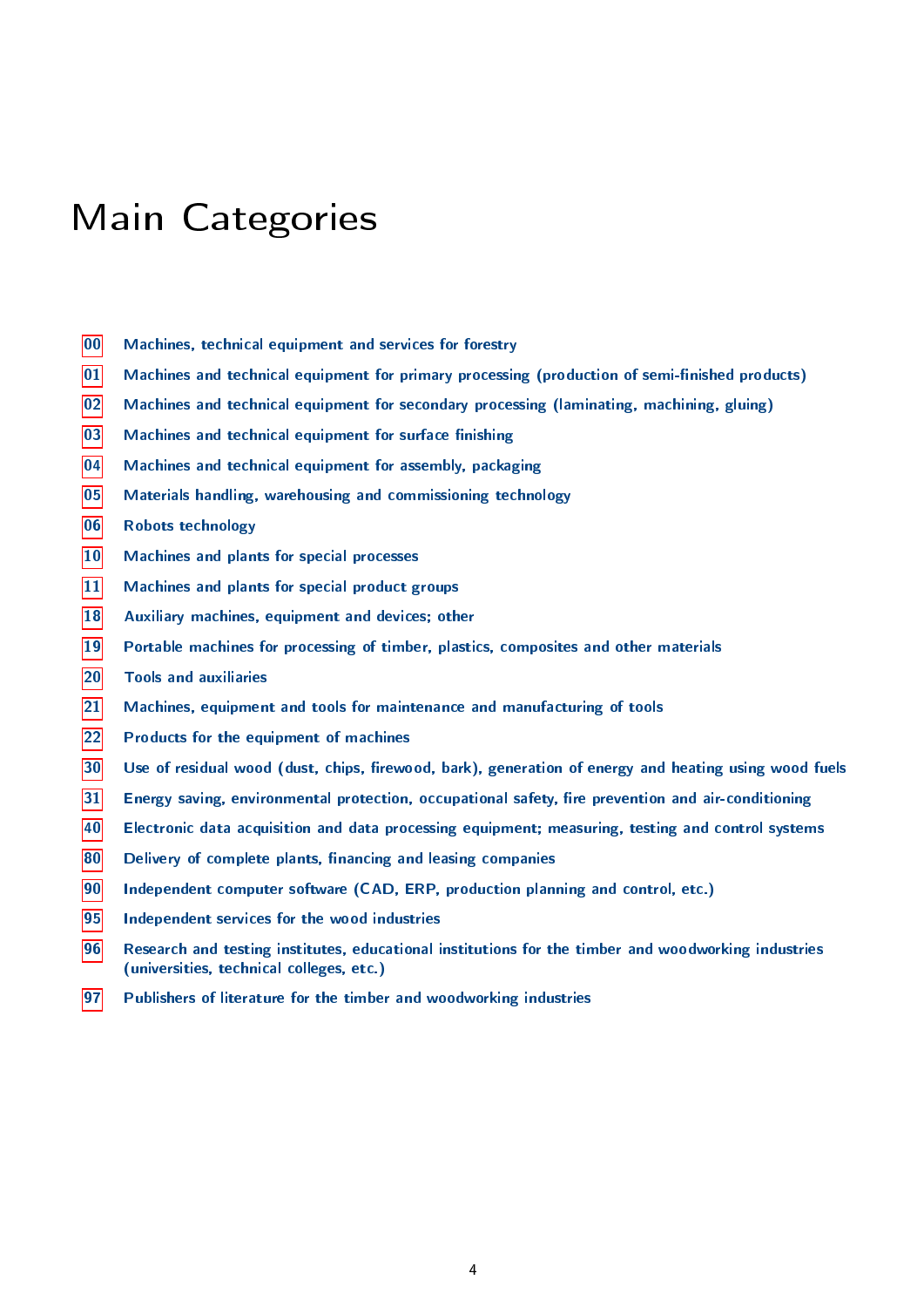## <span id="page-4-0"></span>Overview

#### [00](#page-8-1) Machines, technical equipment and services for forestry

- [00.01](#page-8-2) Machines, equipment, tools and auxiliary equipment for ...
- [00.02](#page-8-3) Wood harvesting and skidding
- [00.03](#page-8-4) Forestry tools and auxiliary equipment
- [00.04](#page-9-1) Vehicles for timber transport and handling
- [00.05](#page-9-2) Telecommunication facilities and mobile data processing for forestry
- [00.06](#page-9-3) Occupational safety for forestry
- [00.07](#page-9-4) Services for forestry
- [00.08](#page-9-5) Publishers of literature for the forestry industry
- [00.09](#page-9-6) Research and testing institutes, educational institutions (universities, technical colleges, etc.) for the forestry industry
- [00.10](#page-9-7) Environmental protection for the forestry industry

#### [01](#page-9-0) Machines and technical equipment for primary processing (production of semi-finished products)

- [01.01](#page-9-8) Roundwood yard
- [01.01.09](#page-10-0) Cross-cut saws
- [01.02](#page-10-1) Sawmilling technology (sawn timber production)
- [01.02.01](#page-10-2) Log conversion and resawing machines
- [01.02.02](#page-10-3) Equipment for transportation, sorting and stacking of sawn timber
- [01.02.04](#page-10-4) Mobile log saws
- [01.03](#page-10-5) Drying, steaming and impregnation of solid timber and other materials
- [01.03.02](#page-10-6) Kiln dryers
- [01.03.03](#page-10-7) Wood moisture measuring equipment
- [01.04](#page-11-0) Production of veneers
- [01.04.11](#page-11-1) Veneer dryers
- [01.04.13](#page-11-2) Veneer guillotines / clippers
- [01.05](#page-11-3) Production of solid coating materials based on paper (laminates, films, etc.)
- [01.05.06](#page-11-4) Laminate and film cutting machines
- [01.06](#page-11-5) Production of veneer plywood and laminated veneer lumber
- [01.07](#page-12-0) Production of particle board, fibre board and OSB
- [01.07.03](#page-12-1) Flakers
- [01.07.16](#page-12-2) Presses
- [01.08](#page-13-1) Production of lightweight boards / sandwich elements
- [01.09](#page-13-2) Production of contoured surfaces and mouldings

### [02](#page-13-0) Machines and technical equipment for secondary processing (laminating, machining, gluing)

- [02.01](#page-13-3) Veneer processing
- [02.01.03](#page-13-4) Veneer pack shears
- [02.02](#page-13-5) Presses, laminating and profile wrapping machines for solid coating materials (veneering, laminating, film coating, etc.)
- [02.02.04](#page-14-0) Cycle presses
- [02.02.05](#page-14-1) Continuous press / laminating systems
- [02.03](#page-14-2) Sawing machines for further processing of solid wood, wood-based panels, plastics, composites and other materials
- [02.03.02](#page-14-3) Topcut cross-cutting saws
- [02.03.08](#page-14-4) Special sawing machines for thin saw kerfs
- [02.03.12](#page-14-5) Horizontal panel saws with pressure beam
- [02.04](#page-14-6) Moulding and planing machines
- [02.04.15](#page-15-0) Copy moulders
- [02.05](#page-15-1) Finger jointing technology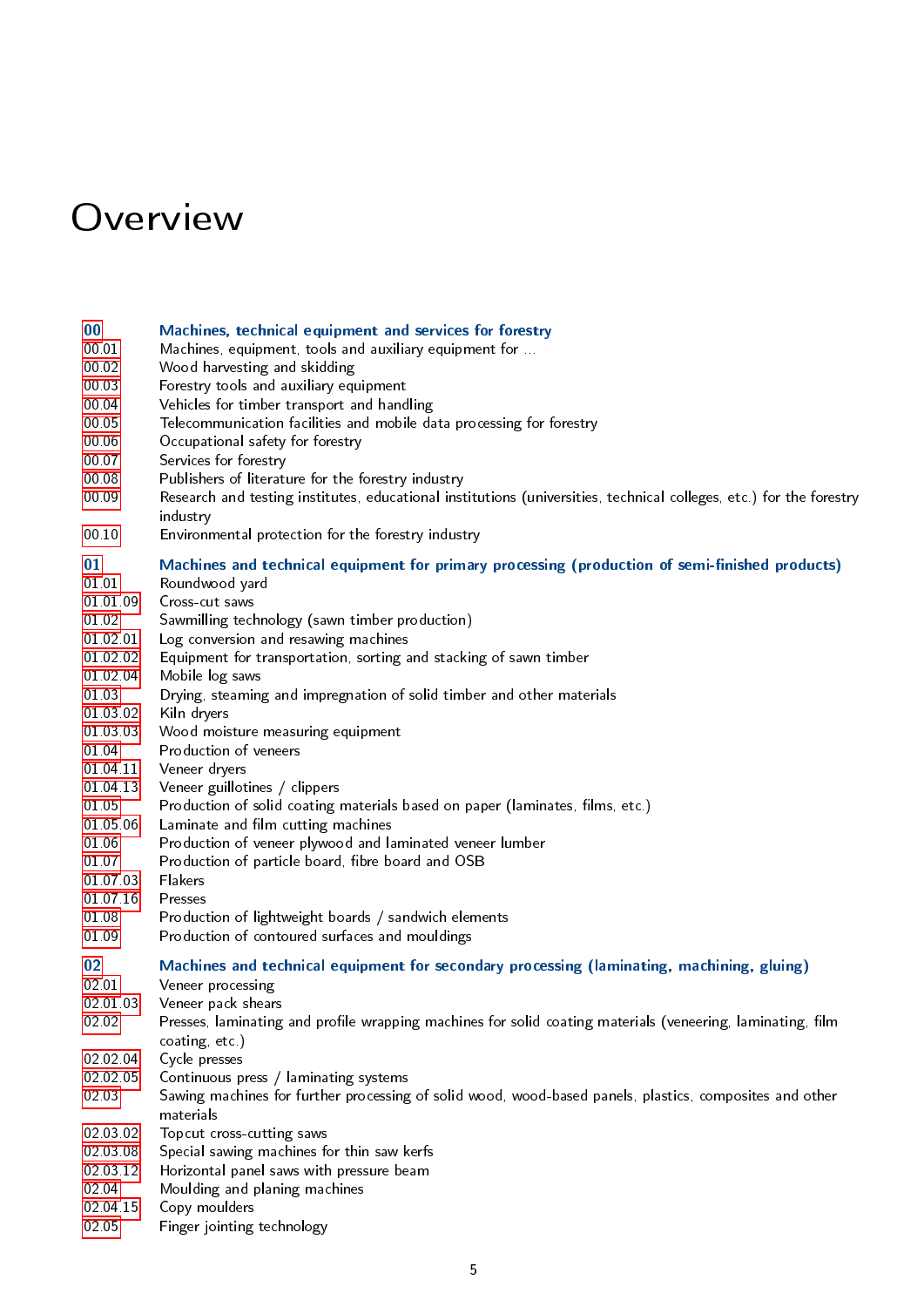- [02.06](#page-15-2) Tenoning machines [02.06.01](#page-15-3) End tenoners for straight tenons [02.06.02](#page-15-4) Round end tenoners [02.07](#page-15-5) Profiling and sizing machines (trimming, length cutting, profiling, sanding, etc.) [02.08](#page-15-6) Edge banding machines (edge banding, trimming, sanding, etc.) [02.08.01](#page-15-7) Single-end edge banding machines [02.08.02](#page-15-8) Double-end edge banding machines [02.09](#page-16-0) Sizing and edge banding machines (sizing, profiling, edge banding, trimming, sanding, etc.) [02.09.01](#page-16-1) Single-end sizing and edge banding machines [02.09.02](#page-16-2) Double-end sizing and edge banding machines [02.10](#page-16-3) Postforming machines [02.10.02](#page-16-4) Postforming machines for through-feed processing [02.11](#page-16-5) Folding systems [02.12](#page-16-6) Machines for boring, dowel-driving and hardware inserting [02.12.01](#page-16-7) Boring machines with one or several boring heads [02.12.05](#page-16-8) CNC boring machines [02.14](#page-16-9) Mortising machines [02.15](#page-16-10) Turning machines [02.16](#page-17-0) Sanding machines [02.16.11](#page-17-1) Profile sanders [02.17](#page-17-2) Polishing and buffing machines [02.18](#page-17-3) Forming machines [02.18.02](#page-17-4) Embossing machines [02.19](#page-17-5) Combined machines (space-induced combinations) [02.20](#page-17-6) Machining centres (stationary processing)<br>02.22 Presses and equipment for gluing of solid Presses and equipment for gluing of solid timber components and other materials [02.23](#page-17-8) Presses / clamps for corner joints [02.24](#page-18-2) Punch presses [03](#page-18-0) Machines and technical equipment for surface finishing [03.01](#page-18-3) Coating with liquid materials (lacquering, etc.) [03.01.01](#page-18-4) Surface pre-conditioning [03.02](#page-18-5) Surface finishing with solid materials [04](#page-18-1) Machines and technical equipment for assembly, packaging [04.01](#page-18-6) Assembly technology [04.01.02](#page-18-7) Carcass gluing stations [04.02](#page-18-8) Nailing, stapling and screw-setting machines [04.03](#page-18-9) Packaging technology [05](#page-19-0) Materials handling, warehousing and commissioning technology [05.01](#page-19-3) Materials handling technology [05.01.12](#page-19-4) Roller conveyors [05.01.90](#page-19-5) Specialised materials handling technology [05.02](#page-19-6) Warehousing and commissioning technology [06](#page-19-1) Robots technology [10](#page-19-2) Machines and plants for special processes [11](#page-20-0) Machines and plants for special product groups [11.01](#page-20-1) Machines and plants for structural elements [11.01.01](#page-20-2) Machines and plants for windows and facades [11.01.03](#page-20-3) Machines and plants for timber construction [11.01.04](#page-20-4) Machines and plants for prefab house construction, e.g. wood frame construction [11.04](#page-20-5) Machines for manufacturing and treatment of wooden packaging (pallets, boxes, etc.) [11.07](#page-20-6) Machines and equipment for manufacturing picture frames and frames [11.09](#page-20-7) Machines for manufacturing and processing insulating materials [11.99](#page-20-8) Machines and plants for different products [18](#page-21-0) Auxiliary machines, equipment and devices; other
- [19](#page-21-1) Portable machines for processing of timber, plastics, composites and other materials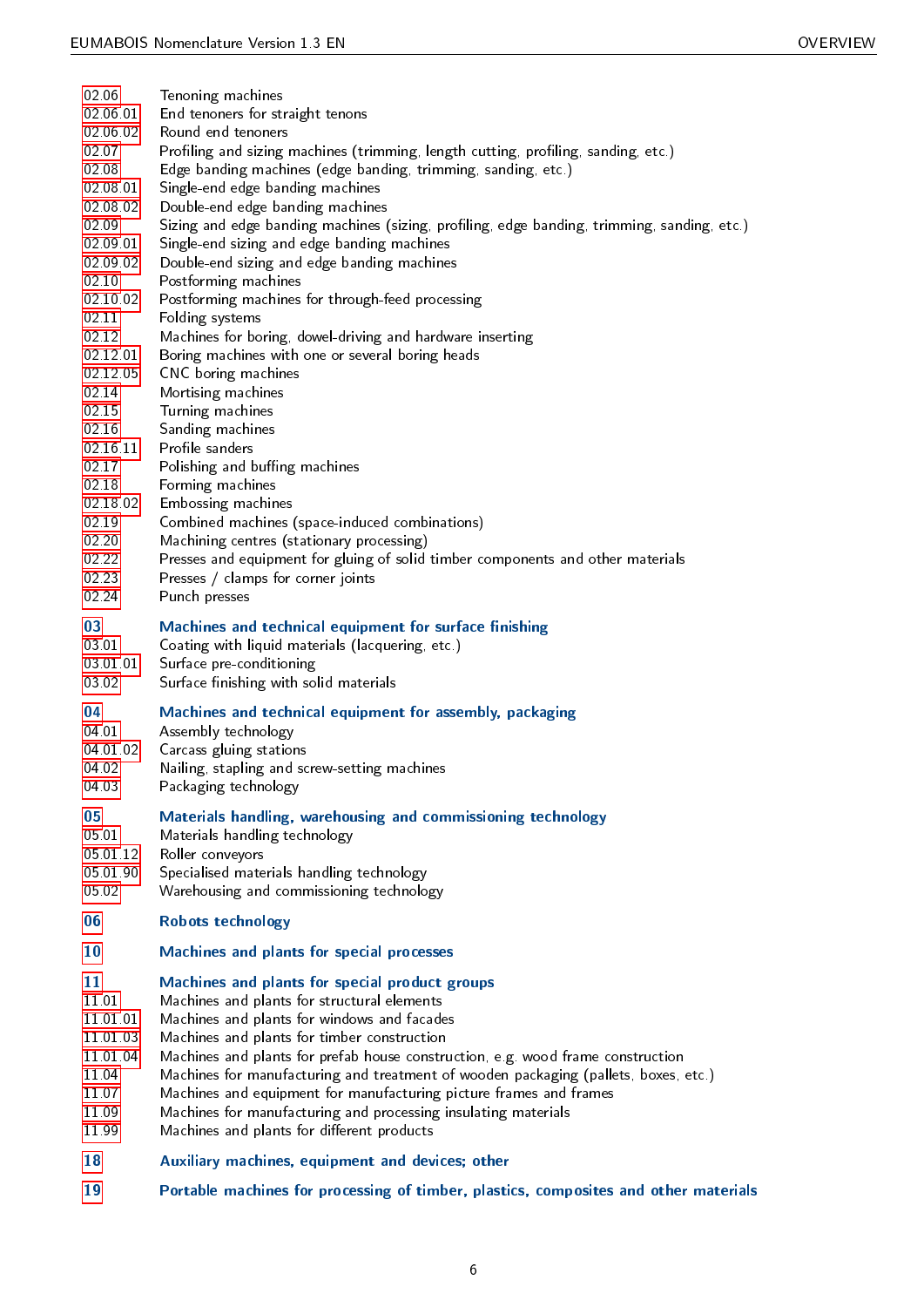## [20](#page-21-2) Tools and auxiliaries

- [20.01](#page-21-3) Machine cutting tools
- [20.01.01](#page-21-4) Band saw blades
- [20.01.02](#page-21-5) Frame saw blades
- [20.01.03](#page-22-0) Circular saw blades
- [20.01.04](#page-22-1) Hogging systems
- [20.01.06](#page-22-2) Cutters with bore (cutters and cutter heads)
- [20.01.07](#page-22-3) Shank cutters
- [20.01.08](#page-22-4) Machine boring bits
- [20.01.10](#page-22-5) Cutters with taper shank (cutters and cutter heads)
- [20.01.50](#page-22-6) Machine cutting tools; other
- [20.01.90](#page-22-7) Tools for special materials
- [20.02](#page-22-8) Knives, turn blade knives, hogger segments, etc.
- [20.03](#page-23-1) Tool clamping systems
- [20.04](#page-23-2) Tool measuring and setting systems
- [20.05](#page-23-3) Tool management systems
- [20.06](#page-23-4) Sanding and buffing tools
- [20.08](#page-23-5) Manual hand-held tools
- [20.09](#page-23-6) Clamps and guides for tools

## [21](#page-23-0) Machines, equipment and tools for maintenance and manufacturing of tools

- [21.01](#page-23-7) Machines, equipment and tools for maintenance and manufacturing of machine cutting tools
- [21.01.08](#page-23-8) Knife grinding machines

## [22](#page-24-0) Products for the equipment of machines

- [22.01](#page-24-1) Drive systems
- [22.01.01](#page-24-2) Electric drive systems
- [22.01.02](#page-24-3) Pneumatic drive units
- [22.01.03](#page-24-4) Hydraulic drive units
- [22.01.10](#page-24-5) Elements and accessories for drive systems
- [22.02](#page-24-6) Machining units
- [22.03](#page-24-7) Clamps and guides for workpieces
- [22.03.02](#page-24-8) Workpiece fences and stops
- [22.03.04](#page-24-9) Vacuum systems
- [22.05](#page-25-1) Operating supply items
- [22.99](#page-25-2) Items of equipment; other
- [22.99.07](#page-25-3) Conveyor elements

## [30](#page-25-0) Use of residual wood (dust, chips, firewood, bark), generation of energy and heating using wood fuels

- [30.01](#page-25-4) Preparation, transportation and storage of dust, chips, firewood, etc.
- [30.01.02](#page-25-5) Hoggers
- [30.01.20](#page-25-6) Chips and dust extraction equipment
- [30.02](#page-26-2) Generation of energy and heating using wood fuels

## [31](#page-26-0) Energy saving, environmental protection, occupational safety, fire prevention and air-conditioning

- [31.01](#page-26-3) Energy saving
- [31.03](#page-26-4) Environmental protection
- [31.04](#page-26-5) Occupational safety
- [31.05](#page-26-6) Fire protection and fighting, explosion protection
- [31.06](#page-26-7) Air-conditioning technology

## [40](#page-26-1) Electronic data acquisition and data processing equipment; measuring, testing and control systems

- [40.01](#page-26-8) Electronic data acquisition and data processing equipment
- [40.01.06](#page-27-3) Electronic equipment for data acquisition and data processing for special manufacturing sectors and areas [40.02](#page-27-4) Measuring, testing and control systems
- [80](#page-27-0) Delivery of complete plants, financing and leasing companies
- [80.01](#page-27-5) General contractors for the delivery of complete plants
- [90](#page-27-1) Independent computer software (CAD, ERP, production planning and control, etc.)

### [95](#page-27-2) Independent services for the wood industries

[95.01](#page-27-6) Independent engineering and consulting services for the wood industries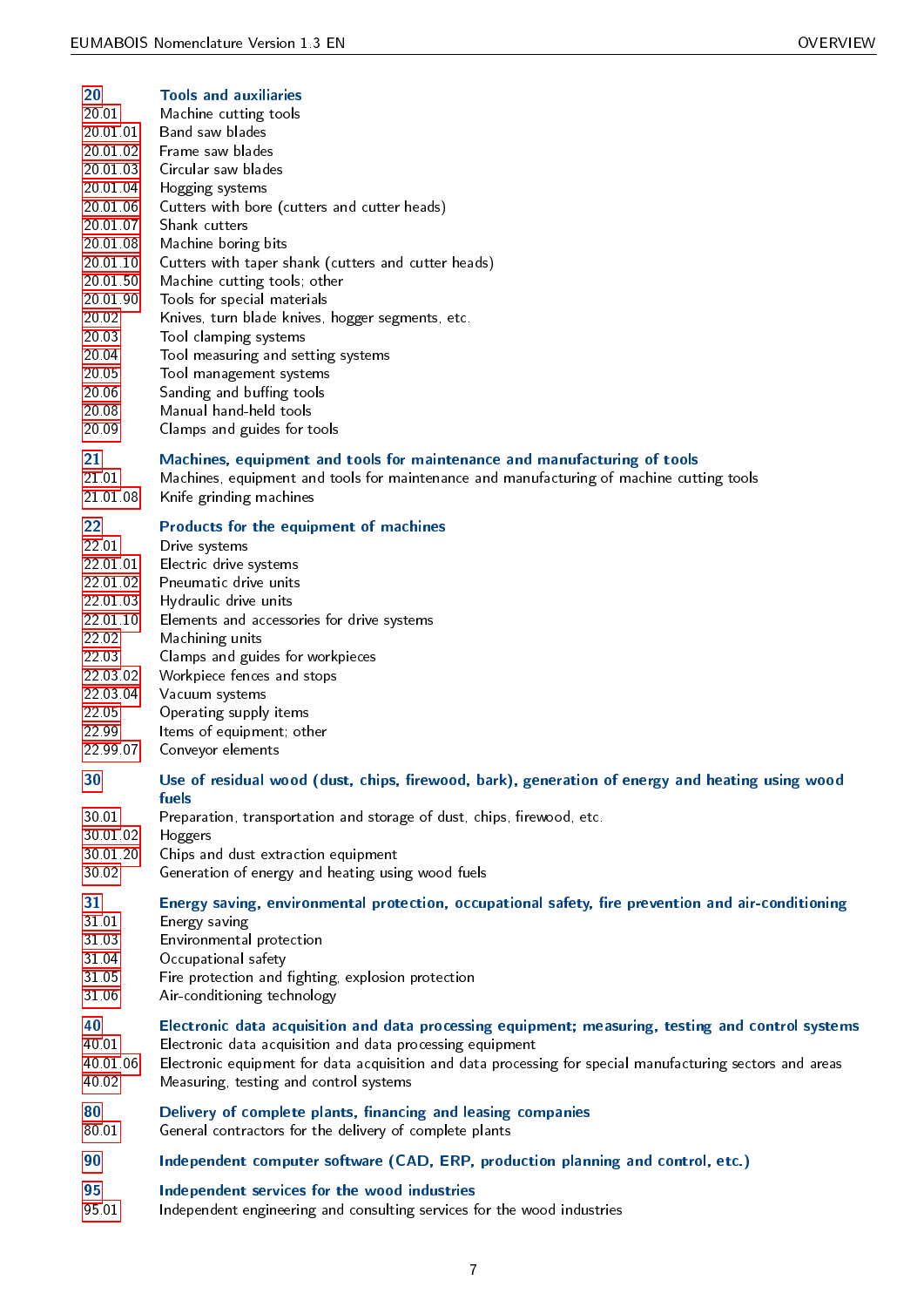- [96](#page-28-0) Research and testing institutes, educational institutions for the timber and woodworking industries (universities, technical colleges, etc.)
- [97](#page-28-1) Publishers of literature for the timber and woodworking industries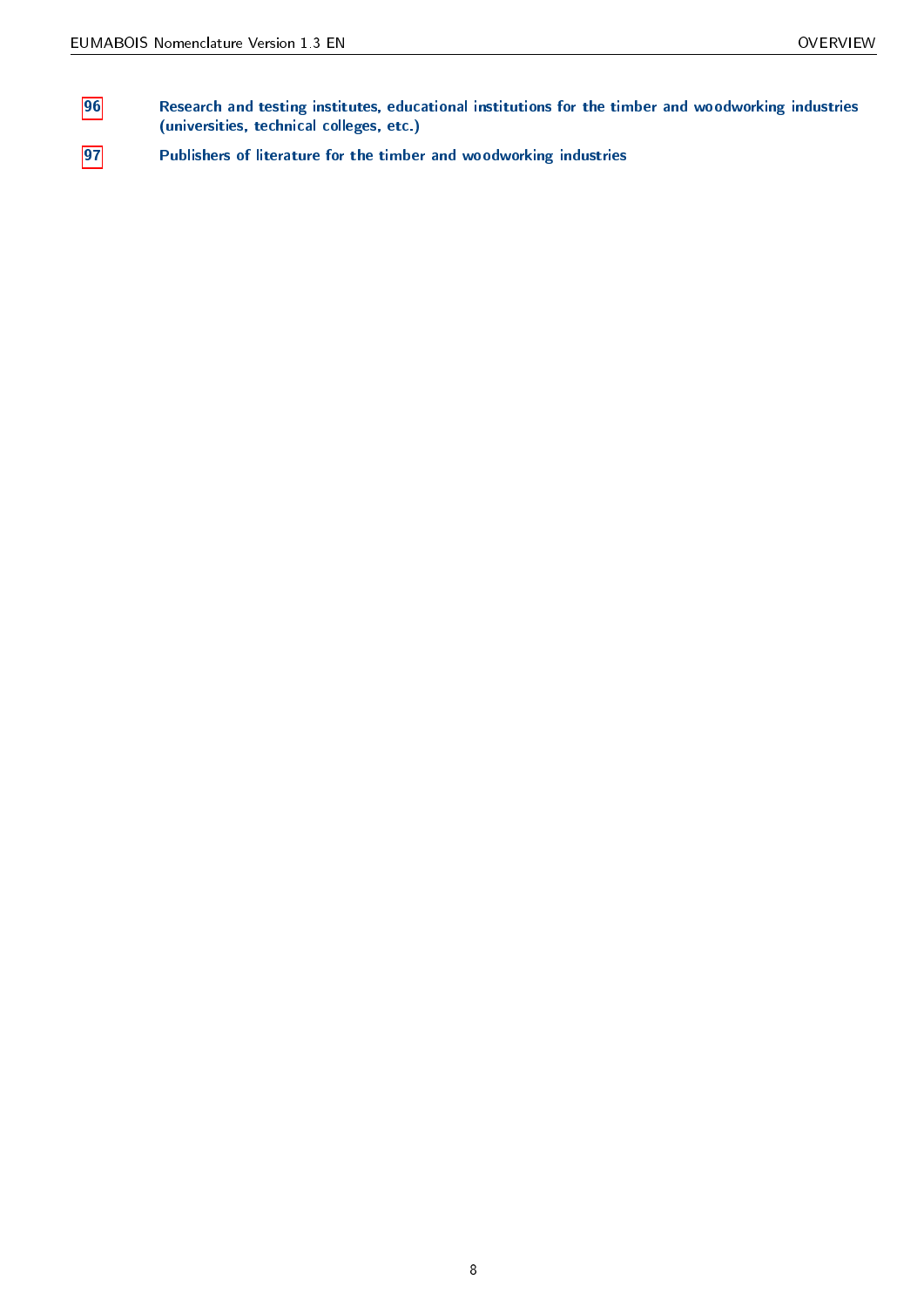# <span id="page-8-0"></span>Nomenclature

<span id="page-8-31"></span><span id="page-8-30"></span><span id="page-8-27"></span><span id="page-8-26"></span><span id="page-8-25"></span><span id="page-8-24"></span><span id="page-8-23"></span><span id="page-8-22"></span><span id="page-8-19"></span><span id="page-8-18"></span><span id="page-8-17"></span><span id="page-8-16"></span><span id="page-8-15"></span><span id="page-8-14"></span><span id="page-8-13"></span><span id="page-8-11"></span><span id="page-8-10"></span><span id="page-8-6"></span><span id="page-8-3"></span><span id="page-8-2"></span><span id="page-8-1"></span>

| 00                                                                                                                                        | Machines, technical equipment and services for forestry                                                                                                                                                                                                                                                                                                                                                                                                                                                                                                                                                                                                                                                                                                                                                                                                                                                                                                                                                                                                                                                                                                                                                                                                                                                                                                                                                                  |
|-------------------------------------------------------------------------------------------------------------------------------------------|--------------------------------------------------------------------------------------------------------------------------------------------------------------------------------------------------------------------------------------------------------------------------------------------------------------------------------------------------------------------------------------------------------------------------------------------------------------------------------------------------------------------------------------------------------------------------------------------------------------------------------------------------------------------------------------------------------------------------------------------------------------------------------------------------------------------------------------------------------------------------------------------------------------------------------------------------------------------------------------------------------------------------------------------------------------------------------------------------------------------------------------------------------------------------------------------------------------------------------------------------------------------------------------------------------------------------------------------------------------------------------------------------------------------------|
| 00.01                                                                                                                                     | Machines, equipment, tools and auxiliary equipment for                                                                                                                                                                                                                                                                                                                                                                                                                                                                                                                                                                                                                                                                                                                                                                                                                                                                                                                                                                                                                                                                                                                                                                                                                                                                                                                                                                   |
| 00 01 01                                                                                                                                  | Soil cultivation                                                                                                                                                                                                                                                                                                                                                                                                                                                                                                                                                                                                                                                                                                                                                                                                                                                                                                                                                                                                                                                                                                                                                                                                                                                                                                                                                                                                         |
| 00 01 02                                                                                                                                  | Fertilising                                                                                                                                                                                                                                                                                                                                                                                                                                                                                                                                                                                                                                                                                                                                                                                                                                                                                                                                                                                                                                                                                                                                                                                                                                                                                                                                                                                                              |
| 00.01.03                                                                                                                                  | Forestry collection and plant production                                                                                                                                                                                                                                                                                                                                                                                                                                                                                                                                                                                                                                                                                                                                                                                                                                                                                                                                                                                                                                                                                                                                                                                                                                                                                                                                                                                 |
| 00 01 04                                                                                                                                  | Forest protection                                                                                                                                                                                                                                                                                                                                                                                                                                                                                                                                                                                                                                                                                                                                                                                                                                                                                                                                                                                                                                                                                                                                                                                                                                                                                                                                                                                                        |
| 00 01 05                                                                                                                                  | Forestry track and waterway development                                                                                                                                                                                                                                                                                                                                                                                                                                                                                                                                                                                                                                                                                                                                                                                                                                                                                                                                                                                                                                                                                                                                                                                                                                                                                                                                                                                  |
| 00 01 06                                                                                                                                  | Tending of young growth and forest crops                                                                                                                                                                                                                                                                                                                                                                                                                                                                                                                                                                                                                                                                                                                                                                                                                                                                                                                                                                                                                                                                                                                                                                                                                                                                                                                                                                                 |
| 00 01 07                                                                                                                                  | Crop improvement, pruning and thinning                                                                                                                                                                                                                                                                                                                                                                                                                                                                                                                                                                                                                                                                                                                                                                                                                                                                                                                                                                                                                                                                                                                                                                                                                                                                                                                                                                                   |
| 00 01 08                                                                                                                                  | Plant and tree nurseries                                                                                                                                                                                                                                                                                                                                                                                                                                                                                                                                                                                                                                                                                                                                                                                                                                                                                                                                                                                                                                                                                                                                                                                                                                                                                                                                                                                                 |
| 00 01 09                                                                                                                                  | Seed, site preparation and planting                                                                                                                                                                                                                                                                                                                                                                                                                                                                                                                                                                                                                                                                                                                                                                                                                                                                                                                                                                                                                                                                                                                                                                                                                                                                                                                                                                                      |
| 00 01 10                                                                                                                                  | Forestry surveying                                                                                                                                                                                                                                                                                                                                                                                                                                                                                                                                                                                                                                                                                                                                                                                                                                                                                                                                                                                                                                                                                                                                                                                                                                                                                                                                                                                                       |
| 00 01 11                                                                                                                                  | Silviculture, site / soil rehabilitation, forest protection                                                                                                                                                                                                                                                                                                                                                                                                                                                                                                                                                                                                                                                                                                                                                                                                                                                                                                                                                                                                                                                                                                                                                                                                                                                                                                                                                              |
| 00 01 12                                                                                                                                  | Preservation of wood, pest control                                                                                                                                                                                                                                                                                                                                                                                                                                                                                                                                                                                                                                                                                                                                                                                                                                                                                                                                                                                                                                                                                                                                                                                                                                                                                                                                                                                       |
| 00.02<br>00 02 01<br>00.02.02<br>00 02 03<br>00 02 04<br>00 02 05<br>00 02 06<br>00.02.07<br>00 02 08<br>00 02 09<br>00.02.10<br>00 02 11 | Wood harvesting and skidding<br>Machines and equipment for pruning<br>Debarking machines and equipment<br>Portable debarkers $\rightarrow$ 19.05<br>Harvesting machines<br>Forest tractors, specialised forest tractors and equipment<br>Skidding and cable logging<br>Cranes and other forest equipment<br>Portable chain saws and auxiliary equipment<br>Drag carts / skidding trailer<br>Skidding cables, skidding choker, safety belt and assessment<br>Skidding winches, skidding tongs<br>Lubricants and fuel for forestry machines<br>Mobile log saws $\rightarrow$ 01.02.04<br>Sprinkling systems for wet preservation of wood $\rightarrow$ 01.01.06<br>Roundwood yard $\rightarrow$ 01.01<br>Rotating log reducers / butt end reducers $\rightarrow$ 01.01.08<br>Cleaving machines for roundwood, firewood, etc. $\rightarrow$ 30.01.01<br>Hoggers $\rightarrow$ 30.01.02<br>Chopping machines (slow-speed) $\rightarrow$ 30.01.03<br>Firewood saws $\rightarrow$ 30.01.04<br>Firewood bundling machines $\rightarrow$ 30.01.05<br>Briquetting presses $\rightarrow$ 30 01 06<br>Wood pelleting presses $\rightarrow$ 30.01.07<br>Drying, steaming and impregnation of solid timber and other materials $\rightarrow$ 01.03<br>Wood moisture measuring equipment $\rightarrow$ 01.03.03<br>Use of residual wood (dust, chips, firewood, bark), generation of energy and heating using wood fuels $\rightarrow$ |
| 00.03                                                                                                                                     | 30                                                                                                                                                                                                                                                                                                                                                                                                                                                                                                                                                                                                                                                                                                                                                                                                                                                                                                                                                                                                                                                                                                                                                                                                                                                                                                                                                                                                                       |
| 00 03 01                                                                                                                                  | Forestry tools and auxiliary equipment                                                                                                                                                                                                                                                                                                                                                                                                                                                                                                                                                                                                                                                                                                                                                                                                                                                                                                                                                                                                                                                                                                                                                                                                                                                                                                                                                                                   |
| 00.02.02                                                                                                                                  | Axes, hatchets                                                                                                                                                                                                                                                                                                                                                                                                                                                                                                                                                                                                                                                                                                                                                                                                                                                                                                                                                                                                                                                                                                                                                                                                                                                                                                                                                                                                           |

<span id="page-8-29"></span><span id="page-8-28"></span><span id="page-8-21"></span><span id="page-8-12"></span><span id="page-8-7"></span><span id="page-8-5"></span><span id="page-8-4"></span>00.03.02 Chains

<span id="page-8-20"></span><span id="page-8-9"></span><span id="page-8-8"></span>00.03.03 Knives<br>00.03.04 Clipper Clippers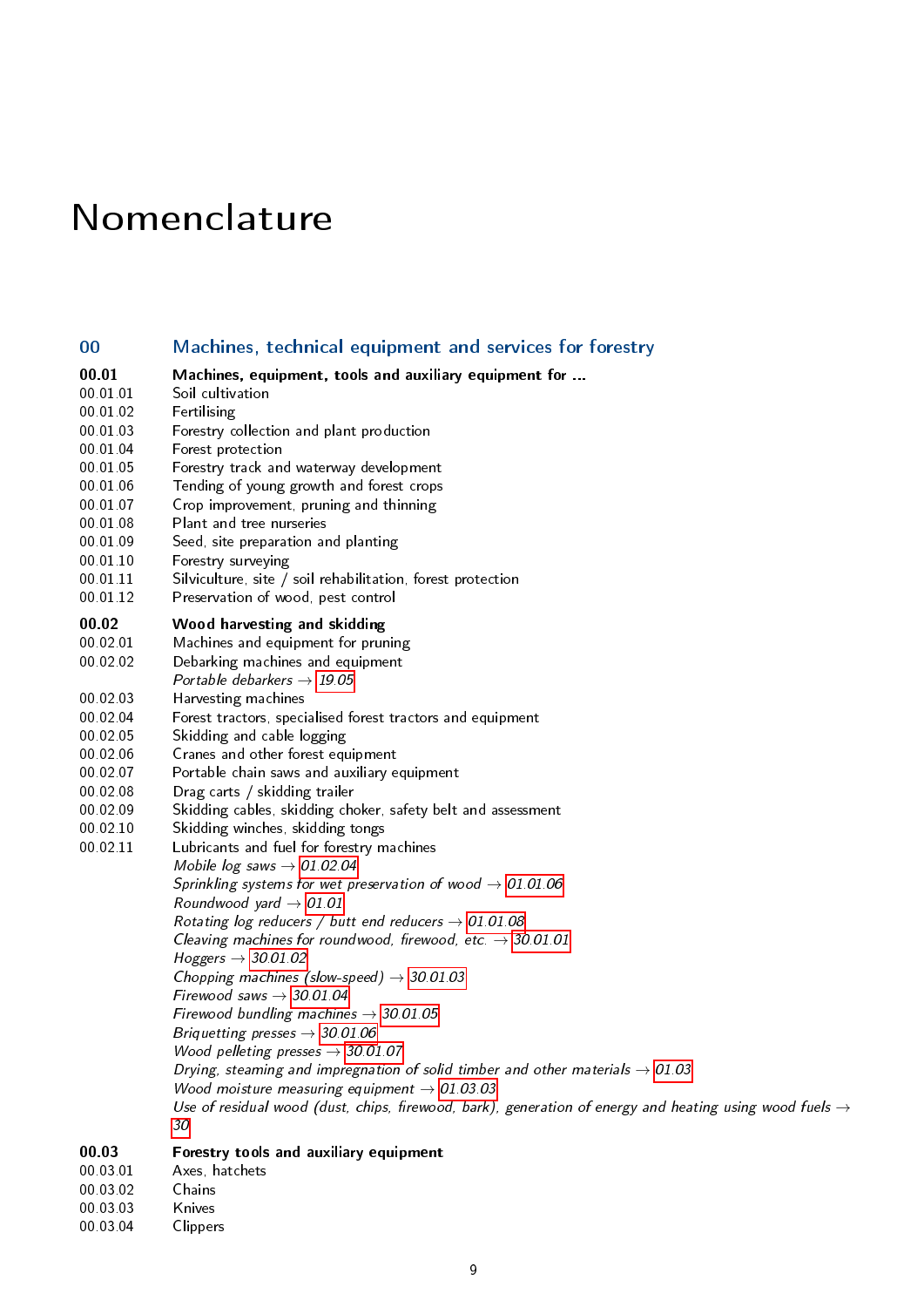<span id="page-9-45"></span><span id="page-9-43"></span><span id="page-9-42"></span><span id="page-9-35"></span><span id="page-9-33"></span><span id="page-9-32"></span><span id="page-9-31"></span><span id="page-9-29"></span><span id="page-9-27"></span><span id="page-9-26"></span><span id="page-9-24"></span><span id="page-9-21"></span><span id="page-9-20"></span><span id="page-9-18"></span><span id="page-9-17"></span><span id="page-9-16"></span><span id="page-9-13"></span><span id="page-9-12"></span><span id="page-9-11"></span><span id="page-9-4"></span><span id="page-9-3"></span><span id="page-9-2"></span><span id="page-9-1"></span>

| 00 03 05<br>00 03 06<br>00 03 07                                              | Ropes and cables<br>Anchor log, log cribbing<br>Equipment and auxiliary material for marking, labeling and numbering in the forest                                                                                                                                                                                                                                                                                                                             |
|-------------------------------------------------------------------------------|----------------------------------------------------------------------------------------------------------------------------------------------------------------------------------------------------------------------------------------------------------------------------------------------------------------------------------------------------------------------------------------------------------------------------------------------------------------|
| 00.04<br>00 04 01<br>00 04 02<br>00 04 03<br>00 04 04<br>00 04 05<br>00 04 06 | Vehicles for timber transport and handling<br>Truck loading cranes and log grabs<br>Shortwood trailers<br>Short loggers<br>Log trucks<br><b>Trailers</b><br>Auxiliary equipment for wood transport, forest machinery and vehicles<br>Mobile log conveyors $\rightarrow$ 01.01.01<br>Off-road forklifts, front and side forklifts including auxiliary equipment $\rightarrow$ 05.01.01                                                                          |
| 00.05<br>00 05 01<br>00 05 02<br>00 05 03<br>00 05 04<br>00 05 05             | Telecommunication facilities and mobile data processing for forestry<br>Equipment and systems for forest inventories<br>Equipment and systems for measuring timber<br>Stock management and logistics<br>Software for forestry<br>Independent computer software (CAD, ERP, production planning and control, etc.) $\rightarrow$ 90<br>Forest fire monitoring and fire fighting                                                                                  |
| 00.06<br>00 06 01<br>00 06 02                                                 | Occupational safety for forestry<br>Protective clothing and work clothes<br>Protective equipment                                                                                                                                                                                                                                                                                                                                                               |
| 00.07<br>00 07 01<br>00 07 02<br>00 07 03<br>00 07 04<br>00 07 50<br>00 07 99 | Services for forestry<br>Independent services for the wood industries $\rightarrow$ 95<br>Work preparation and techniques<br>Services for wood harvesting<br>Forest inventory, forest monitoring<br>Forest certification<br>Independent engineering and consulting services for the forestry industry<br>Services for the forestry industry, other                                                                                                             |
| 00.08<br>00 08 01<br>00 08 03<br>00 08 04                                     | Publishers of literature for the forestry industry<br>Publishers of literature for the timber and woodworking industries $\rightarrow$ 97<br>Technical journals and periodicals for the forestry industry<br>Technical books for the forestry industry<br>Web based publications for the forestry industry                                                                                                                                                     |
| 00.09<br>00 09 01<br>00 09 02<br>00 09 03                                     | Research and testing institutes, educational institutions (universities, technical colleges, etc.) for<br>the forestry industry<br>Research and testing institutes, educational institutions for the timber and woodworking industries<br>(universities, technical colleges, etc.) $\rightarrow$ 96<br>Educational institutions for the forestry industry<br>Research institutions for the forestry industry<br>Testing institutions for the forestry industry |
| 00.10<br>00 10 01<br>00 10 02<br>00 10 03                                     | Environmental protection for the forestry industry<br>Mobile fuel tanks and pumps<br>Storage of water polluting materials (oil etc.)<br>Storage of hazardous materials                                                                                                                                                                                                                                                                                         |
| 01                                                                            | Machines and technical equipment for primary processing (production of<br>semi-finished products)                                                                                                                                                                                                                                                                                                                                                              |
| 01.01<br>01 01 01<br>01 01 02<br>01 01 03                                     | Roundwood yard<br>Mobile log conveyors<br>Cranes for roundwood yards<br>Off-road forklifts, front and side forklifts including auxiliary equipment $\rightarrow 05.01.01$<br>Stationary conveying devices for roundwood vards                                                                                                                                                                                                                                  |

- <span id="page-9-44"></span><span id="page-9-41"></span><span id="page-9-40"></span><span id="page-9-39"></span><span id="page-9-37"></span><span id="page-9-36"></span><span id="page-9-30"></span><span id="page-9-28"></span><span id="page-9-25"></span><span id="page-9-22"></span><span id="page-9-19"></span><span id="page-9-15"></span><span id="page-9-14"></span><span id="page-9-10"></span><span id="page-9-8"></span><span id="page-9-7"></span><span id="page-9-6"></span><span id="page-9-5"></span><span id="page-9-0"></span>01.01.03 Stationary conveying devices for roundwood yards
- <span id="page-9-34"></span>01.01.04 Storage systems for roundwood yards
- <span id="page-9-38"></span>01.01.05 Log sorting stations
- <span id="page-9-23"></span><span id="page-9-9"></span>01.01.06 Sprinkling systems for wet preservation of wood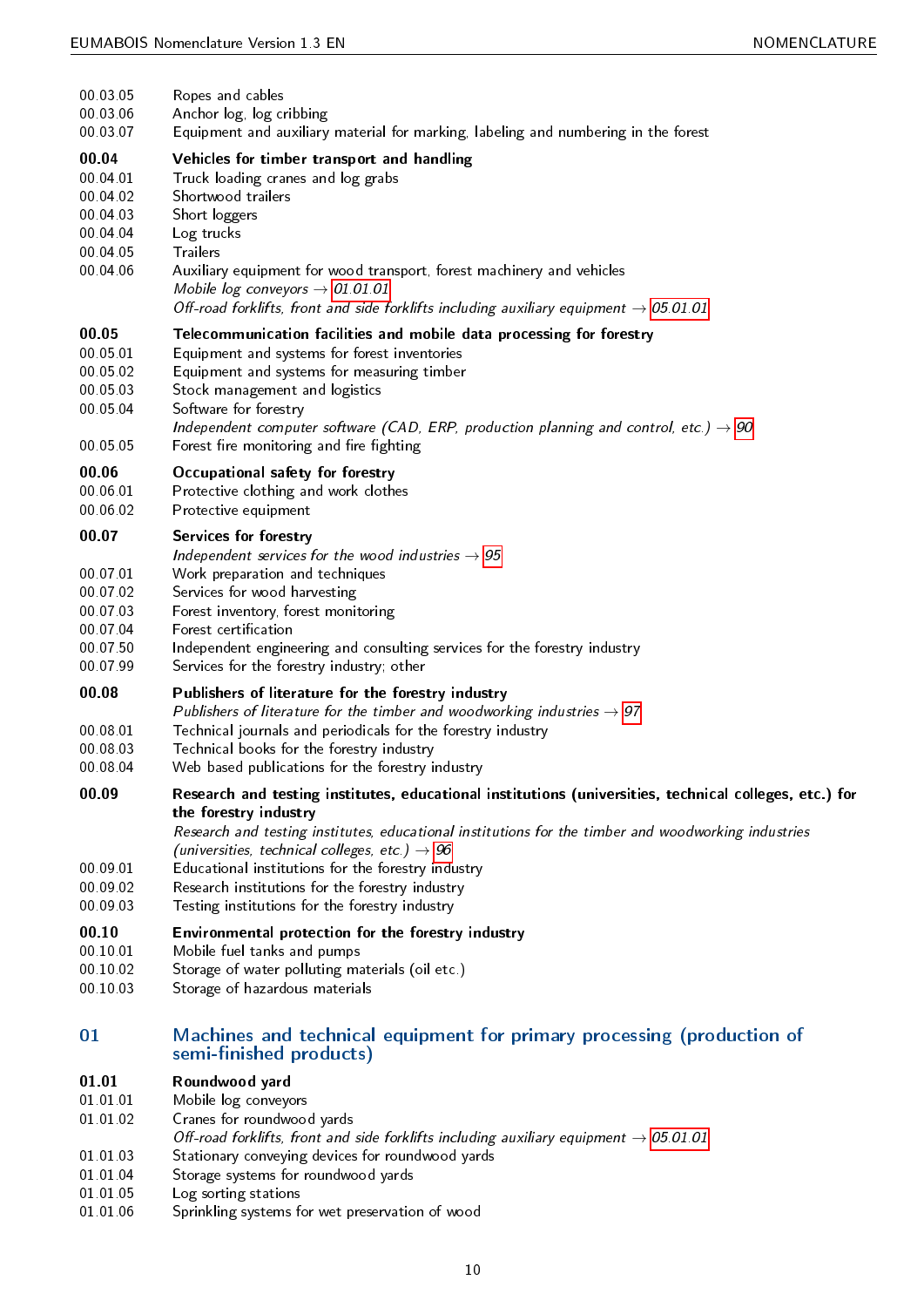<span id="page-10-49"></span><span id="page-10-47"></span><span id="page-10-43"></span><span id="page-10-42"></span><span id="page-10-40"></span><span id="page-10-38"></span><span id="page-10-35"></span><span id="page-10-34"></span><span id="page-10-32"></span><span id="page-10-31"></span><span id="page-10-30"></span><span id="page-10-28"></span><span id="page-10-26"></span><span id="page-10-23"></span><span id="page-10-17"></span><span id="page-10-15"></span><span id="page-10-13"></span><span id="page-10-12"></span><span id="page-10-10"></span><span id="page-10-9"></span><span id="page-10-8"></span><span id="page-10-2"></span><span id="page-10-1"></span><span id="page-10-0"></span>

| 01 01 07<br>01 01 08                                                                                                                                                                                                                                                                                                                               | Machinery and tools for debarking of roundwood<br>Rotating log reducers / butt end reducers                                                                                                                                                                                                                                                                                                                                                                                                                                                                                                                                                                                                                                                                                                                                    |
|----------------------------------------------------------------------------------------------------------------------------------------------------------------------------------------------------------------------------------------------------------------------------------------------------------------------------------------------------|--------------------------------------------------------------------------------------------------------------------------------------------------------------------------------------------------------------------------------------------------------------------------------------------------------------------------------------------------------------------------------------------------------------------------------------------------------------------------------------------------------------------------------------------------------------------------------------------------------------------------------------------------------------------------------------------------------------------------------------------------------------------------------------------------------------------------------|
| 01.01.09<br>01 01 09 01<br>01.01.09.02<br>01 01 09 03                                                                                                                                                                                                                                                                                              | Cross-cut saws<br>Portable chain saws and auxiliary equipment $\rightarrow$ 00.02.07<br>Mobile chain saws<br>Stationary chain saws<br>Cross-cut circular saws                                                                                                                                                                                                                                                                                                                                                                                                                                                                                                                                                                                                                                                                  |
| 01 01 09 04                                                                                                                                                                                                                                                                                                                                        | Cutting to length station with continuous feed                                                                                                                                                                                                                                                                                                                                                                                                                                                                                                                                                                                                                                                                                                                                                                                 |
| 01 01 10<br>01 01 11<br>01 01 12                                                                                                                                                                                                                                                                                                                   | Plants for measuring and optimization of roundwood<br>Metal detectors and removers for roundwood<br>Tools for marking and labeling of roundwood and logs<br>Electronic equipment for data acquisition and data processing for roundwood yards and saw mills $\rightarrow$<br>40.01.06.01                                                                                                                                                                                                                                                                                                                                                                                                                                                                                                                                       |
| 01.02                                                                                                                                                                                                                                                                                                                                              | Sawmilling technology (sawn timber production)<br>Roundwood yard $\rightarrow$ 01.01                                                                                                                                                                                                                                                                                                                                                                                                                                                                                                                                                                                                                                                                                                                                           |
| 01 02 01<br>01 02 01 01<br>01 02 01 02<br>01 02 01 03<br>01 02 01 04<br>01 02 01 05<br>01 02 01 06<br>01 02 01 07<br>01 02 01 08<br>01 02 01 09<br>01 02 01 10<br>01.02.01.11<br>01 02 01 12<br>01 02 01 13<br>01 02 01 14<br>01.02.01.15<br>01 02 01 16<br>01.02.01.17<br>01 02 01 18<br>01 02 01 19<br>01 02 01 20<br>01 02 01 21<br>01.02.01.22 | Log conversion and resawing machines<br>Horizontal frame saws<br>Vertical frame saws<br>Log band saws, horizontal<br>Log band saws, vertical<br>Band resaws<br>Multiple band saws<br>Single arbour circular saws for roundwood<br>Double arbour circular saws for roundwood<br>Circular saws with freewheeling carriage for roundwood<br>Circular saws for construction timber<br>Chipper canters / profiling lines<br>Chipper- / band saw combinations<br>Chipless cutting machines for boards and laminated material<br>Circular saws with carriage for resawing<br>Circular resaws<br>Single arbor edger / rip saw<br>Double arbor edger / rip saw<br>Combined vertical-horizontal circular saws<br>Optimizing board edgers<br>Cross-cutting saws<br>Continuous trim saws<br>Cross-cut saws with guide bar for timber packs |
| 01 02 02<br>01 02 02 01<br>01 02 02 02<br>01 02 02 03                                                                                                                                                                                                                                                                                              | Equipment for transportation, sorting and stacking of sawn timber<br>Timber sorting stations<br>Conveyors for sawn timber (roller conveyors / tracks, cross-transfer units, etc.)<br>Timber stacking and bundling stations                                                                                                                                                                                                                                                                                                                                                                                                                                                                                                                                                                                                     |
| 01 02 03                                                                                                                                                                                                                                                                                                                                           | Measuring and registration of sawn timber                                                                                                                                                                                                                                                                                                                                                                                                                                                                                                                                                                                                                                                                                                                                                                                      |
| 01 02 04<br>01 02 04 01<br>01 02 04 02                                                                                                                                                                                                                                                                                                             | Mobile log saws<br>Mobile log band saws<br>Mobile log circular saws<br>Machine cutting tools $\rightarrow$ 20.01<br>Electronic equipment for data acquisition and data processing for roundwood yards and saw mills $\rightarrow$<br>40 01 06 01<br>Independent software for saw mills and roundwood yards $\rightarrow$ 90.01<br>Independent engineering and consulting services for saw mills $\rightarrow$ 95 01 01                                                                                                                                                                                                                                                                                                                                                                                                         |
| 01.03<br>01 03 01                                                                                                                                                                                                                                                                                                                                  | Drying, steaming and impregnation of solid timber and other materials<br>Steaming plants                                                                                                                                                                                                                                                                                                                                                                                                                                                                                                                                                                                                                                                                                                                                       |
| 01 03 02<br>01 03 02 01<br>01 03 02 02<br>01.02.02.02                                                                                                                                                                                                                                                                                              | Kiln dryers<br>Conventional dryers<br>Vacuum dryers<br>Condoncation drugse og host numn drugse                                                                                                                                                                                                                                                                                                                                                                                                                                                                                                                                                                                                                                                                                                                                 |

- <span id="page-10-48"></span><span id="page-10-46"></span><span id="page-10-45"></span><span id="page-10-44"></span><span id="page-10-41"></span><span id="page-10-39"></span><span id="page-10-37"></span><span id="page-10-36"></span><span id="page-10-33"></span><span id="page-10-27"></span><span id="page-10-25"></span><span id="page-10-24"></span><span id="page-10-22"></span><span id="page-10-21"></span><span id="page-10-20"></span><span id="page-10-18"></span><span id="page-10-16"></span><span id="page-10-14"></span><span id="page-10-11"></span><span id="page-10-6"></span><span id="page-10-5"></span><span id="page-10-4"></span><span id="page-10-3"></span>01.03.02.03 Condensation dryers, e.g. heat pump dryers
- <span id="page-10-29"></span><span id="page-10-19"></span><span id="page-10-7"></span>01.03.02.04 Dryers for special processes (e.g. high frequency drying, micro wave drying)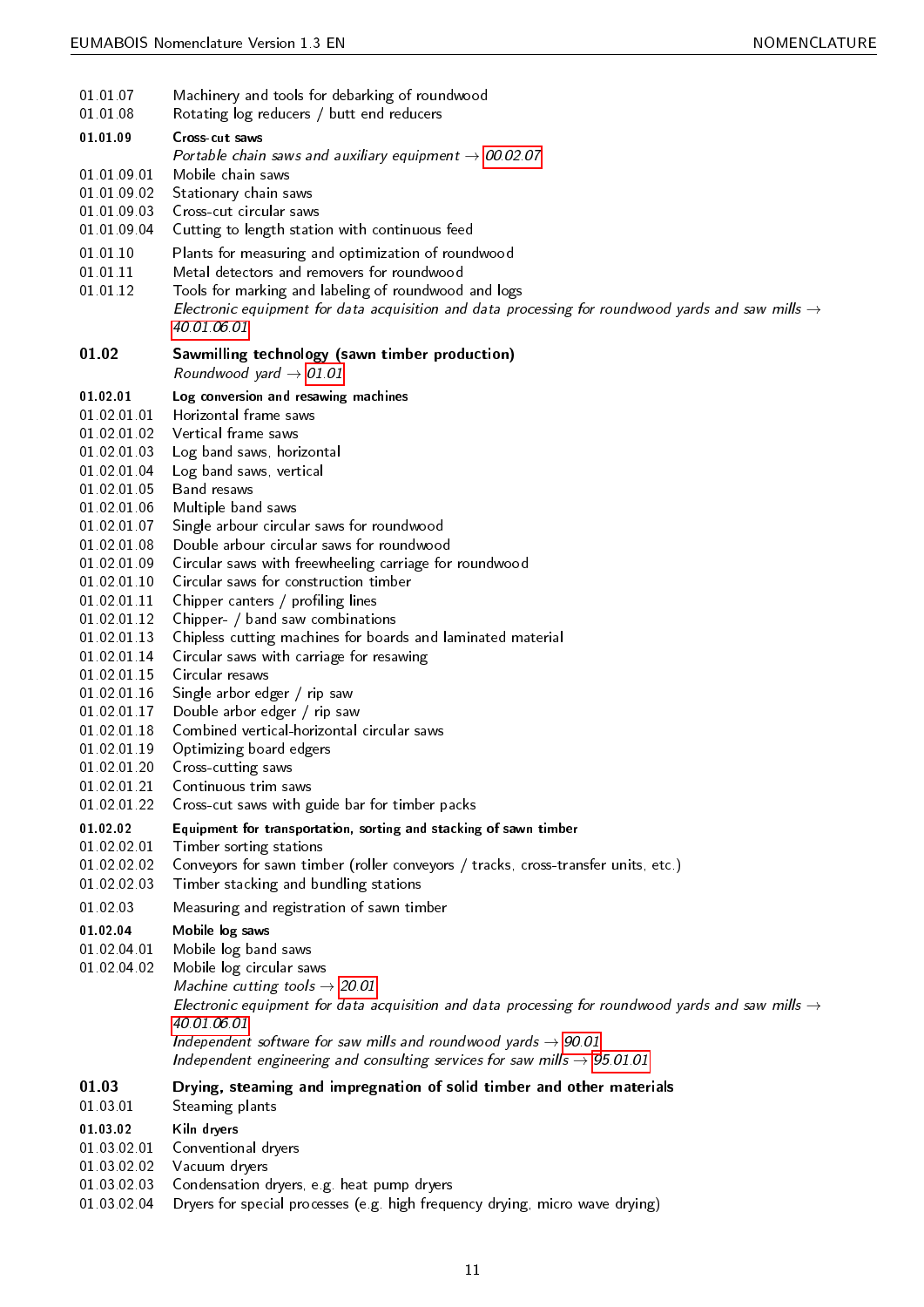<span id="page-11-37"></span><span id="page-11-36"></span><span id="page-11-35"></span><span id="page-11-34"></span><span id="page-11-33"></span><span id="page-11-32"></span><span id="page-11-31"></span><span id="page-11-30"></span><span id="page-11-29"></span><span id="page-11-28"></span><span id="page-11-27"></span><span id="page-11-26"></span><span id="page-11-25"></span><span id="page-11-24"></span><span id="page-11-23"></span><span id="page-11-22"></span><span id="page-11-21"></span><span id="page-11-20"></span><span id="page-11-19"></span><span id="page-11-18"></span><span id="page-11-17"></span><span id="page-11-16"></span><span id="page-11-15"></span><span id="page-11-14"></span><span id="page-11-13"></span><span id="page-11-12"></span><span id="page-11-11"></span><span id="page-11-10"></span><span id="page-11-9"></span><span id="page-11-8"></span><span id="page-11-7"></span><span id="page-11-6"></span><span id="page-11-5"></span><span id="page-11-4"></span><span id="page-11-3"></span><span id="page-11-2"></span><span id="page-11-1"></span><span id="page-11-0"></span>

| 01 03 03<br>01 03 03 01<br>01 03 03 02                                                       | Wood moisture measuring equipment<br>Moisture meters, hand-held<br>Moisture meters, inline                                                                                                                                                                                                                                                                                                                                                                                                                                                                               |
|----------------------------------------------------------------------------------------------|--------------------------------------------------------------------------------------------------------------------------------------------------------------------------------------------------------------------------------------------------------------------------------------------------------------------------------------------------------------------------------------------------------------------------------------------------------------------------------------------------------------------------------------------------------------------------|
| 01 03 04<br>01 03 05<br>01 03 06<br>01 03 07                                                 | Kiln control equipment<br>Impregnating plants<br>Plants for heat treatment of wood for changing its physical characteristics<br>Plants for chemical treatment of wood for changing its appearance (e.g. by ammonia, oils etc.)<br>Plants for heat treatment of pallets and other wood packaging material $\rightarrow$ 11.04.07<br>Plants for fumigation of pallets and other wood packaging material $\rightarrow$ 11.04.08                                                                                                                                             |
| 01.04                                                                                        | <b>Production of veneers</b><br>Machinery and tools for debarking of roundwood $\rightarrow$ 01.01.07                                                                                                                                                                                                                                                                                                                                                                                                                                                                    |
| 01 04 01<br>01 04 02<br>01 04 03<br>01 04 04<br>01 04 05<br>01 04 06<br>01 04 07<br>01 04 08 | Steaming / cooking plants for veneer flitches<br>Specialised sawing machines for sawing of veneer logs<br>Log conversion and resawing machines $\rightarrow$ 01.02.01<br>Flitch planers<br>Veneer slicers<br>Rotation slicers<br>Veneer peelers<br>Centering and loading equipment<br>Staylog devices                                                                                                                                                                                                                                                                    |
| 01 04 09<br>01 04 10                                                                         | Veneer reeling, sorting and offloading equipment<br>Conveying and storage equipment (magazines) for sliced and peeled veneers                                                                                                                                                                                                                                                                                                                                                                                                                                            |
| 01 04 11<br>01 04 11 01<br>01.04.11.02<br>01 04 11 03                                        | Veneer dryers<br>Belt dryers<br>Roller dryers<br>Press / ironing dryers<br>Veneer ironing presses $\rightarrow$ 02 01 01                                                                                                                                                                                                                                                                                                                                                                                                                                                 |
| 01 04 12                                                                                     | Inline wood moisture control equipment for veneer dryers                                                                                                                                                                                                                                                                                                                                                                                                                                                                                                                 |
| 01 04 13<br>01 04 13 01<br>01.04.13.02                                                       | Veneer guillotines / clippers<br>Sliced veneer guillotines<br>Peeled veneer clippers<br>Veneer pack shears $\rightarrow$ 02.01.03                                                                                                                                                                                                                                                                                                                                                                                                                                        |
| 01 04 14<br>01 04 15                                                                         | Devices / plants for measuring and labeling of veneers<br>Veneer bundling machines<br>Peeling and veneer knives $\rightarrow$ 20.02.10<br>Veneer patching machines $\rightarrow$ 02.01.12<br>Electronic equipment for data acquisition and data processing for veneer plants $\rightarrow$ 40.01.06.02<br>Independent software for veneer and plywood production $\rightarrow$ 90.02<br>General contractors for veneer and plywood plants $\rightarrow$ 80.01.02<br>Independent engineering and consulting services for veneer and plywood plants $\rightarrow$ 95.01.02 |
| 01.05<br>01 05 01<br>01 05 02<br>01 05 03<br>01 05 04<br>01 05 05                            | Production of solid coating materials based on paper (laminates, films, etc.)<br>Lines for impregnating and coating of papers and tissue<br>Air flotation dryers for impregnated / coated papers<br>Resin blenders and proportioning devices / systems<br>Cycle presses for laminates (e.g. HPL)<br>Continuous-type presses for laminates (e.g. CPL)                                                                                                                                                                                                                     |
| 01 05 06<br>01 05 06 01<br>01.05.06.02                                                       | Laminate and film cutting machines<br>Laminate and film clippers<br>Laminate and film cutting machines with roller shear knives                                                                                                                                                                                                                                                                                                                                                                                                                                          |
| 01 05 07                                                                                     | Systems for production data acquisition and quality monitoring for solid coating materials<br>Items of equipment; other $\rightarrow$ 22.99<br>General contractors for plants for manufacturing of solid coating materials (laminates, films, foils, etc.) $\rightarrow$<br>80.01.03<br>Independent engineering and consulting services for manufacturing of solid coating materials and<br>laminating technology (laminates, films, foils, etc.) $\rightarrow$ 95.01.03                                                                                                 |
| 01.06                                                                                        | Production of veneer plywood and laminated veneer lumber<br>Production of veneers $\rightarrow$ 01.04<br>Veneer processing $\rightarrow$ 02.01                                                                                                                                                                                                                                                                                                                                                                                                                           |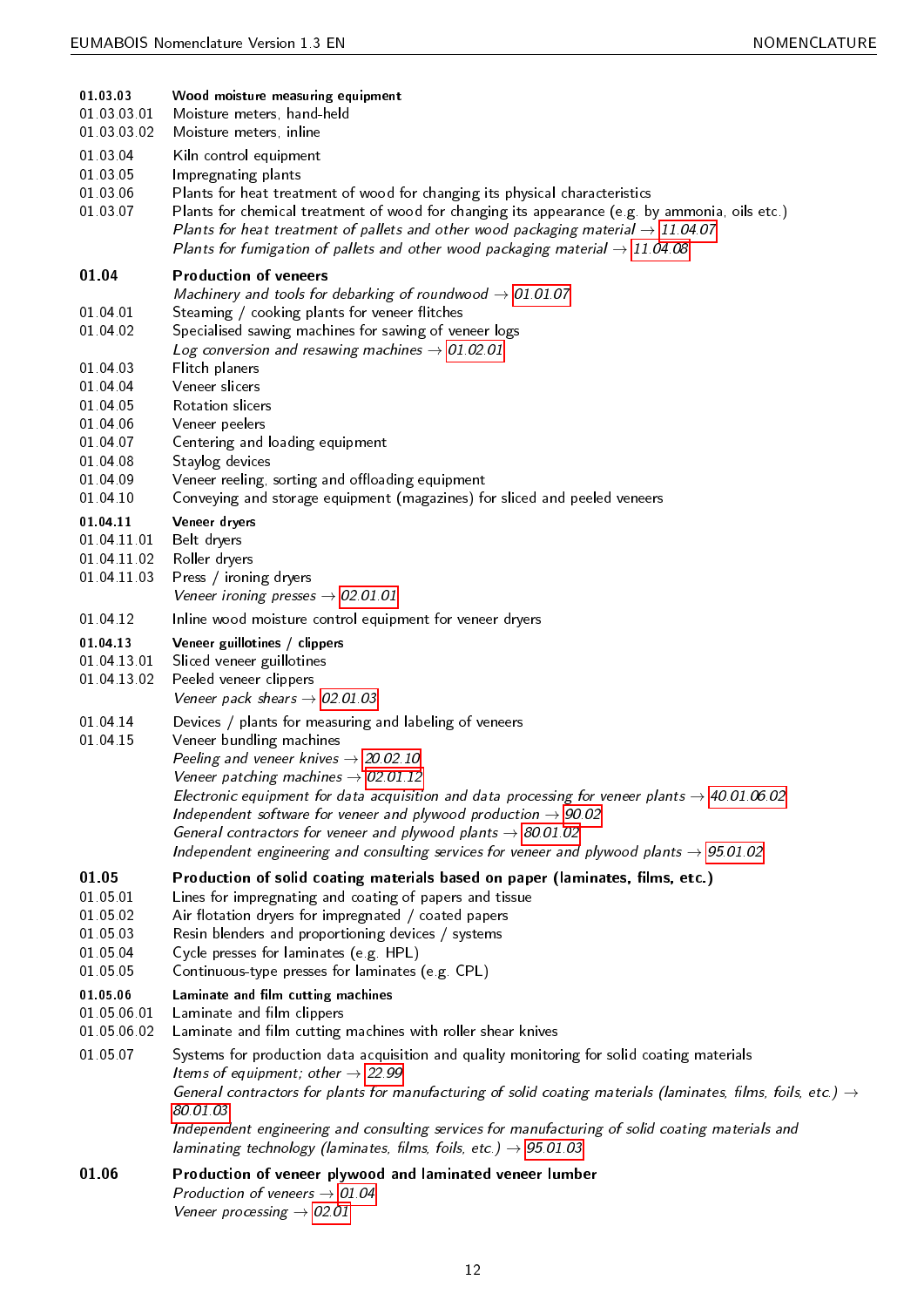<span id="page-12-40"></span><span id="page-12-39"></span><span id="page-12-38"></span><span id="page-12-37"></span><span id="page-12-36"></span><span id="page-12-35"></span><span id="page-12-34"></span><span id="page-12-33"></span><span id="page-12-32"></span><span id="page-12-31"></span><span id="page-12-30"></span><span id="page-12-29"></span><span id="page-12-28"></span><span id="page-12-27"></span><span id="page-12-26"></span><span id="page-12-25"></span><span id="page-12-24"></span><span id="page-12-23"></span><span id="page-12-22"></span><span id="page-12-21"></span><span id="page-12-20"></span><span id="page-12-19"></span><span id="page-12-18"></span><span id="page-12-17"></span><span id="page-12-16"></span><span id="page-12-15"></span><span id="page-12-14"></span><span id="page-12-13"></span><span id="page-12-12"></span><span id="page-12-11"></span><span id="page-12-10"></span><span id="page-12-9"></span><span id="page-12-8"></span><span id="page-12-7"></span><span id="page-12-6"></span><span id="page-12-5"></span><span id="page-12-4"></span><span id="page-12-3"></span><span id="page-12-2"></span><span id="page-12-1"></span><span id="page-12-0"></span>

| 01 06 01             | Jointing machines for peeled veneer                                                                                                                                                                                                           |
|----------------------|-----------------------------------------------------------------------------------------------------------------------------------------------------------------------------------------------------------------------------------------------|
| 01 06 02             | Splicers for peeled veneer                                                                                                                                                                                                                    |
| 01 06 03             | Scarfing lines for peeled veneer                                                                                                                                                                                                              |
| 01 06 04             | Core stock gluing machines (cutting to length, gluing, pressing, etc.)                                                                                                                                                                        |
| 01 06 05             | Glue spreaders for veneers and boards                                                                                                                                                                                                         |
| 01 06 06             | Block presses for plywood and laminated veneer lumber                                                                                                                                                                                         |
| 01 06 07             | Plywood presses for flat surfaces                                                                                                                                                                                                             |
|                      | Presses for contoured surfaces and mouldings of plywood or other laminates $\rightarrow$ 01.09.02<br>Sawing machines for further processing of solid wood, wood-based panels, plastics, composites and other<br>materials $\rightarrow$ 02.03 |
|                      | Profiling and sizing machines (trimming, length cutting, profiling, sanding, etc.) $\rightarrow$ 02.07<br>Sanding machines $\rightarrow$ 02.16                                                                                                |
|                      | Presses, laminating and profile wrapping machines for solid coating materials (veneering, laminating, film<br>coating, etc.) $\rightarrow$ 02.02                                                                                              |
| 01 06 09<br>01 06 10 | Equipment for glue preparation, proportioning and transport for plywood plants<br>Conveying and storage equipment for plywood plants                                                                                                          |
| 01 06 11             | Systems for production data acquisition and quality monitoring for plywood plants<br>Peeling and veneer knives $\rightarrow$ 20.02.10                                                                                                         |
|                      | General contractors for veneer and plywood plants $\rightarrow$ 80.01.02<br>Independent software for veneer and plywood production $\rightarrow$ 90.02                                                                                        |
|                      | Independent engineering and consulting services for veneer and plywood plants $\rightarrow$ 95.01.02                                                                                                                                          |
| 01.07                | Production of particle board, fibre board and OSB                                                                                                                                                                                             |
| 01 07 01             | Machinery and tools for debarking of roundwood $\rightarrow$ 01.01.07<br>Crushers for waste materials, e.g. waste wood, demolition wood, used wood products etc.                                                                              |
| 01 07 02             | Chippers and chipping mills                                                                                                                                                                                                                   |
|                      | Specialised feeding systems for crushers, chippers etc. $\rightarrow$ 05.01.90.20                                                                                                                                                             |
| 01 07 03             | <b>Flakers</b>                                                                                                                                                                                                                                |
| 01 07 03 01          | Long log flakers                                                                                                                                                                                                                              |
| 01 07 03 02          | Flakers for industrial waste wood (slabs, offcuts, etc.) and other materials                                                                                                                                                                  |
| 01 07 03 03          | Knife ring flakers for hogged wood and other materials                                                                                                                                                                                        |
|                      | Cleaning machines and equipment for machine tools $\rightarrow$ 21.01.50                                                                                                                                                                      |
|                      | Knife grinding machines $\rightarrow$ 21.01.08                                                                                                                                                                                                |
| 01 07 04             | Hammermills, beating flakers                                                                                                                                                                                                                  |
| 01 07 05             | Grinders for shavings, flakes, sawdust, etc. (impact mills, sievering mills, etc.)                                                                                                                                                            |
| 01 07 06             | Cleaning plants for hogged wood                                                                                                                                                                                                               |
| 01 07 07             | Conveying and storage equipment for hogged wood chips, fibres, etc.                                                                                                                                                                           |
| 01 07 08             | Refiners                                                                                                                                                                                                                                      |
| 01 07 09             | Dryers for chips, fibres, strands                                                                                                                                                                                                             |
| 01 07 10             | Sifting / screening equipment                                                                                                                                                                                                                 |
| 01 07 11             | Glue preparation and dosing equipment                                                                                                                                                                                                         |
| 01 07 12             | Gluing and mixing equipment                                                                                                                                                                                                                   |
| 01 07 13             | Spreading and matforming systems                                                                                                                                                                                                              |
| 01 07 14<br>01 07 15 | Belt scales<br>Moisturing equipment for chips and fibre mats                                                                                                                                                                                  |
| 01.07.16             | <b>Presses</b>                                                                                                                                                                                                                                |
| 01 07 16 01          | Cycle pre-presses                                                                                                                                                                                                                             |
| 01 07 16 02          | Continuous pre-presses                                                                                                                                                                                                                        |
| 01 07 16 03          | Multi-daylight presses                                                                                                                                                                                                                        |
| 01 07 16 04          | Single daylight presses                                                                                                                                                                                                                       |
| 01 07 16 05          | Continuous-type presses                                                                                                                                                                                                                       |
| 01 07 16 06          | Calender presses                                                                                                                                                                                                                              |
|                      | Presses for moulded parts of particles, fibres and other materials $\rightarrow$ 01.09.01                                                                                                                                                     |
| 01 07 17             | Panel edging machines                                                                                                                                                                                                                         |
| 01 07 18             | Running cross-cut saws                                                                                                                                                                                                                        |
| 01 07 19             | Cooling stations                                                                                                                                                                                                                              |
| 01 07 20             | Sanding lines                                                                                                                                                                                                                                 |
|                      | Wide-belt sanders for calibrating and sanding $\rightarrow$ 02.16.07                                                                                                                                                                          |
| 01 07 21             | Panel dividing machines                                                                                                                                                                                                                       |
|                      | Sawing machines for further processing of solid wood, wood-based panels, plastics, composites and other<br>materials $\rightarrow$ 02.03                                                                                                      |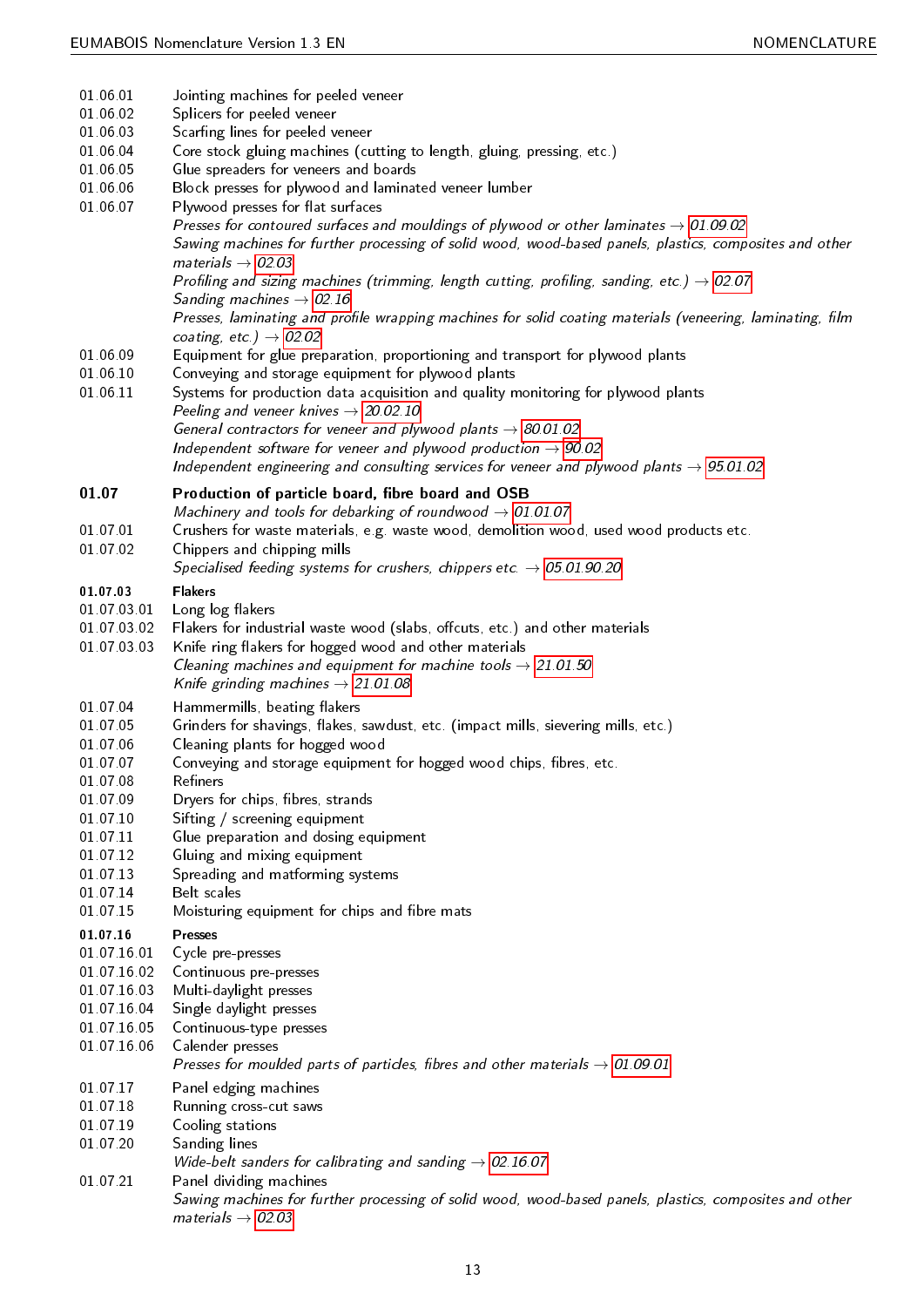<span id="page-13-34"></span><span id="page-13-33"></span><span id="page-13-32"></span><span id="page-13-31"></span><span id="page-13-30"></span><span id="page-13-29"></span><span id="page-13-28"></span><span id="page-13-27"></span><span id="page-13-26"></span><span id="page-13-25"></span><span id="page-13-24"></span><span id="page-13-23"></span><span id="page-13-22"></span><span id="page-13-21"></span><span id="page-13-20"></span><span id="page-13-19"></span><span id="page-13-18"></span><span id="page-13-17"></span><span id="page-13-16"></span><span id="page-13-15"></span><span id="page-13-14"></span><span id="page-13-13"></span><span id="page-13-12"></span><span id="page-13-11"></span><span id="page-13-10"></span><span id="page-13-9"></span><span id="page-13-8"></span><span id="page-13-7"></span><span id="page-13-6"></span><span id="page-13-5"></span><span id="page-13-4"></span><span id="page-13-3"></span><span id="page-13-2"></span><span id="page-13-1"></span><span id="page-13-0"></span>

| 01 07 22<br>01 07 23<br>01 07 24                                                                                                             | Warehousing, handling, commissioning equipment for panels<br>Storage and commissioning systems for large boards (e.g. stacking cranes) $\rightarrow$ 05.02.04<br>Packaging equipment for panels<br>Systems for production data acquisition and quality monitoring for particle board, fibre board and OSB                                                                                                                                                                                                                                                                                                                                                                                                                                                                                                                                                                                                                                 |
|----------------------------------------------------------------------------------------------------------------------------------------------|-------------------------------------------------------------------------------------------------------------------------------------------------------------------------------------------------------------------------------------------------------------------------------------------------------------------------------------------------------------------------------------------------------------------------------------------------------------------------------------------------------------------------------------------------------------------------------------------------------------------------------------------------------------------------------------------------------------------------------------------------------------------------------------------------------------------------------------------------------------------------------------------------------------------------------------------|
| 01 07 25                                                                                                                                     | plants<br>Special equipment components for machinery and plants for particle boards, fibre boards and OSB                                                                                                                                                                                                                                                                                                                                                                                                                                                                                                                                                                                                                                                                                                                                                                                                                                 |
| 01 07 26                                                                                                                                     | production<br>Separating technology<br>Plates, screens and plastic inserts for presses $\rightarrow$ 22.99.03<br>Press belts for continuous presses $\rightarrow$ 22.99.04<br>General contractors for particle board, fibre board and OSB production plants $\rightarrow$ 80.01.04<br>Independent software for particle board, fibre board and OSB production $\rightarrow$ 90.03<br>Independent engineering and consulting services for particle board, fibre board and OSB production $\rightarrow$<br>95.01.04                                                                                                                                                                                                                                                                                                                                                                                                                         |
| 01.08<br>01 08 01<br>01 08 02<br>01 08 03                                                                                                    | Production of lightweight boards / sandwich elements<br>Horizontal panel saws with pressure beam $\rightarrow$ 02.03.12<br>Vertical panel saws $\rightarrow$ 02.03.11<br>Machines for expanding and drying honeycombs<br>Machines for panel frames<br>Machines for core composition                                                                                                                                                                                                                                                                                                                                                                                                                                                                                                                                                                                                                                                       |
| 01 08 04                                                                                                                                     | Presses for lightweight boards / sandwich elements production<br>Calender presses $\rightarrow$ 01.07.16.06                                                                                                                                                                                                                                                                                                                                                                                                                                                                                                                                                                                                                                                                                                                                                                                                                               |
| 01.09<br>01 09 01<br>01 09 02<br>01 09 03                                                                                                    | Production of contoured surfaces and mouldings<br>Presses for moulded parts of particles, fibres and other materials<br>Presses for contoured surfaces and mouldings of plywood or other laminates<br>Extruders                                                                                                                                                                                                                                                                                                                                                                                                                                                                                                                                                                                                                                                                                                                           |
| 01 99                                                                                                                                        | Machines and technical equipment for primary processing, other                                                                                                                                                                                                                                                                                                                                                                                                                                                                                                                                                                                                                                                                                                                                                                                                                                                                            |
| 02                                                                                                                                           | Machines and technical equipment for secondary processing (laminating,<br>machining, gluing)                                                                                                                                                                                                                                                                                                                                                                                                                                                                                                                                                                                                                                                                                                                                                                                                                                              |
| 02.01<br>02 01 01<br>02 01 02                                                                                                                | Veneer processing<br>Veneer ironing presses<br>Veneer cross-cutters                                                                                                                                                                                                                                                                                                                                                                                                                                                                                                                                                                                                                                                                                                                                                                                                                                                                       |
| 02.01.03<br>02 01 03 01<br>02.01.03.02                                                                                                       | Veneer pack shears<br>Single knife veneer pack shears<br>Double knife veneer pack shears                                                                                                                                                                                                                                                                                                                                                                                                                                                                                                                                                                                                                                                                                                                                                                                                                                                  |
| 02 01 04<br>02 01 05<br>02 01 06<br>02 01 07<br>02 01 08<br>02 01 09<br>02 01 10<br>02 01 11<br>02 01 12<br>02 01 13<br>02 01 14<br>02 01 15 | Veneer strip sizing machines<br>Circular saws for veneer packs<br>Edge planing / cutting machines for veneer packs<br>Machines for glue application on veneer edges<br>Longitudinal veneer splicers<br>Cross-feed veneer splicers<br>End gluing machines<br>Portable veneer splicing equipment $\rightarrow$ 19.20<br>Machines and equipment for lengthwise joining of veneers (e.g. by means of finger joints)<br>Veneer patching machines<br>Equipment for measuring and optimizing of veneers<br>Luminous tables for veneer inspection<br>Veneer tenderizing machines (flexer)<br>Peeling and veneer knives $\rightarrow$ 20.02.10<br>Knife grinding machines for veneer knives (slicing, peeling, clipping) $\rightarrow$ 21.01.08.02<br>Electronic equipment for data acquisition and data processing for veneer cutting and splicing $\rightarrow$<br>40 01 06 03<br>Independent software for veneer processing $\rightarrow$ 90.04 |
| 02.02                                                                                                                                        | Presses, laminating and profile wrapping machines for solid coating materials (veneering,<br>laminating, film coating, etc.)<br>Edge banding machines (edge banding, trimming, sanding, etc.) $\rightarrow$ 02.08<br>Sizing and edge banding machines (sizing, profiling, edge banding, trimming, sanding, etc.) $\rightarrow$ 02.09                                                                                                                                                                                                                                                                                                                                                                                                                                                                                                                                                                                                      |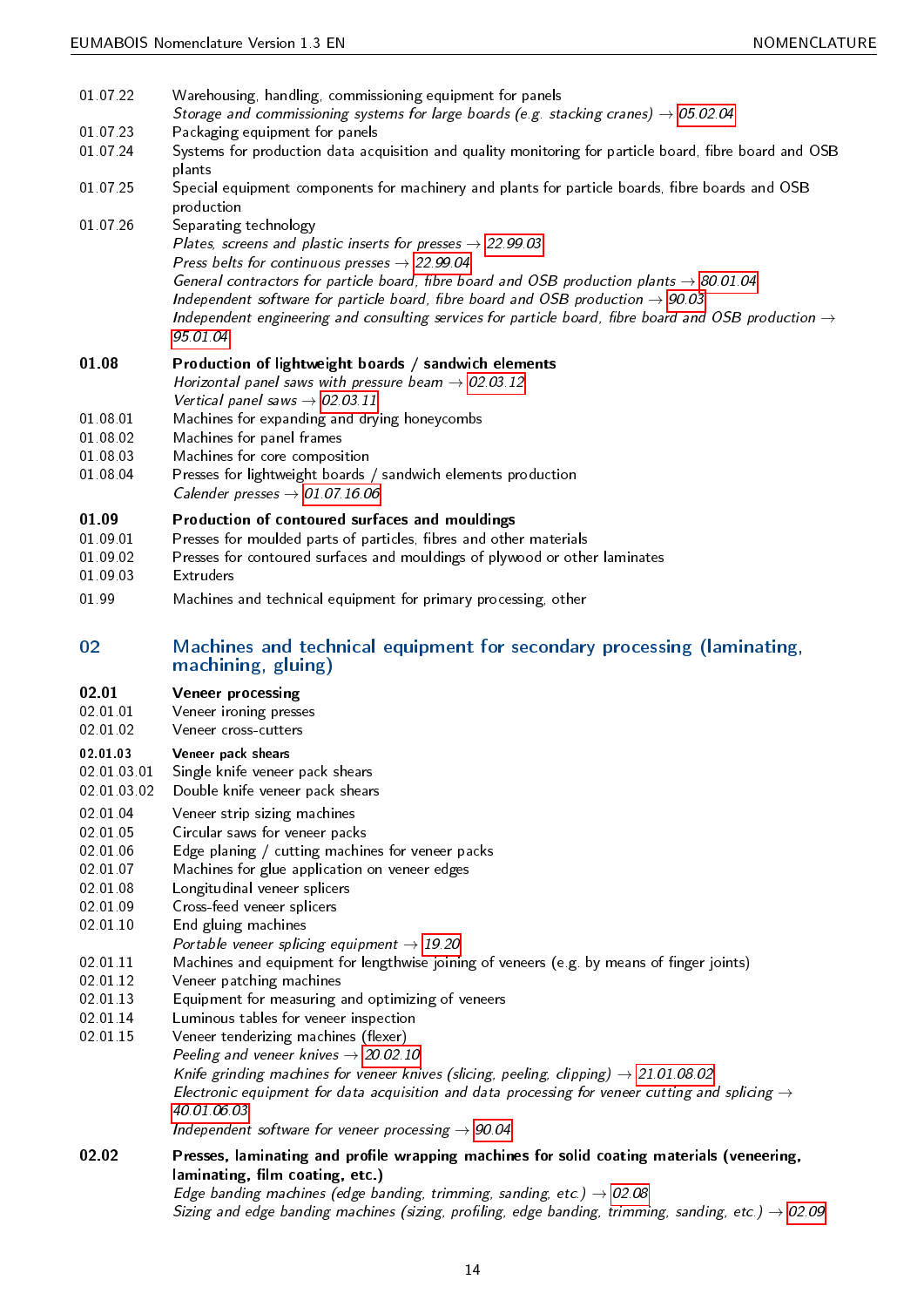<span id="page-14-49"></span><span id="page-14-48"></span><span id="page-14-47"></span><span id="page-14-46"></span><span id="page-14-45"></span><span id="page-14-44"></span><span id="page-14-43"></span><span id="page-14-42"></span><span id="page-14-41"></span><span id="page-14-40"></span><span id="page-14-39"></span><span id="page-14-38"></span><span id="page-14-37"></span><span id="page-14-36"></span><span id="page-14-35"></span><span id="page-14-34"></span><span id="page-14-33"></span><span id="page-14-32"></span><span id="page-14-31"></span><span id="page-14-30"></span><span id="page-14-29"></span><span id="page-14-28"></span><span id="page-14-27"></span><span id="page-14-26"></span><span id="page-14-25"></span><span id="page-14-24"></span><span id="page-14-23"></span><span id="page-14-22"></span><span id="page-14-21"></span><span id="page-14-20"></span><span id="page-14-19"></span><span id="page-14-18"></span><span id="page-14-17"></span><span id="page-14-16"></span><span id="page-14-15"></span><span id="page-14-14"></span><span id="page-14-13"></span><span id="page-14-12"></span><span id="page-14-11"></span><span id="page-14-10"></span><span id="page-14-9"></span><span id="page-14-8"></span><span id="page-14-7"></span><span id="page-14-6"></span><span id="page-14-5"></span><span id="page-14-4"></span><span id="page-14-3"></span><span id="page-14-2"></span><span id="page-14-1"></span><span id="page-14-0"></span>

| 02 02 01                                                                                                 | Brushing and cleaning machines for workpieces                                                                                                                                                                                                                                                                                                                                                                                                                                                                                                                                                                                                                       |
|----------------------------------------------------------------------------------------------------------|---------------------------------------------------------------------------------------------------------------------------------------------------------------------------------------------------------------------------------------------------------------------------------------------------------------------------------------------------------------------------------------------------------------------------------------------------------------------------------------------------------------------------------------------------------------------------------------------------------------------------------------------------------------------|
| 02 02 02                                                                                                 | Glue spreaders for boards / veneers                                                                                                                                                                                                                                                                                                                                                                                                                                                                                                                                                                                                                                 |
| 02.02.03                                                                                                 | Mechanical feeding, storing and laying systems for coating materials                                                                                                                                                                                                                                                                                                                                                                                                                                                                                                                                                                                                |
| 02.02.04                                                                                                 | Cycle presses                                                                                                                                                                                                                                                                                                                                                                                                                                                                                                                                                                                                                                                       |
| 02 02 04 01                                                                                              | Hand-fed cycle presses                                                                                                                                                                                                                                                                                                                                                                                                                                                                                                                                                                                                                                              |
| 02.02.04.02                                                                                              | Mechanised fed cycle presses / short-cycle presses                                                                                                                                                                                                                                                                                                                                                                                                                                                                                                                                                                                                                  |
| 02 02 04 03                                                                                              | Block cycle presses for laminating                                                                                                                                                                                                                                                                                                                                                                                                                                                                                                                                                                                                                                  |
| 02 02 04 04                                                                                              | Cycle presses for laminating of moulded parts                                                                                                                                                                                                                                                                                                                                                                                                                                                                                                                                                                                                                       |
| 02 02 04 05                                                                                              | Membrane presses                                                                                                                                                                                                                                                                                                                                                                                                                                                                                                                                                                                                                                                    |
| 02.02.05                                                                                                 | Continuous press / laminating systems                                                                                                                                                                                                                                                                                                                                                                                                                                                                                                                                                                                                                               |
| 02 02 05 01                                                                                              | Double-band presses                                                                                                                                                                                                                                                                                                                                                                                                                                                                                                                                                                                                                                                 |
| 02 02 05 02                                                                                              | Foil roll-on lines / continuous surface laminating plants                                                                                                                                                                                                                                                                                                                                                                                                                                                                                                                                                                                                           |
| 02.02.05.03                                                                                              | Continuous surface laminating plants with integrated edge-wrapping units                                                                                                                                                                                                                                                                                                                                                                                                                                                                                                                                                                                            |
| 02.02.05.04                                                                                              | Profile wrapping machines                                                                                                                                                                                                                                                                                                                                                                                                                                                                                                                                                                                                                                           |
| 02 02 06<br>02.02.07<br>02 02 08<br>02.02.09<br>02 02 10<br>02.02.11                                     | Machines for the application of protective films<br>Gilding machines for hot application of gold foil<br>Aggregates for dividing and trimming of coated parts<br>Equipment for loading, offloading and conveying of laminated parts<br>Equipment for glue preparation, proportioning and transport<br>Fleece backing machines for veneer and synthetic coating material<br>Plates, screens and plastic inserts for presses $\rightarrow$ 22.99.03<br>Hot platens and heating rods $\rightarrow$ 22.99.05<br>Press moulds and cylinders for manufacturing moulded parts of chips, fibres, plastics, or for overlaying<br>with solid materials $\rightarrow$ 22.99.06 |
| 02.03                                                                                                    | Sawing machines for further processing of solid wood, wood-based panels, plastics, composites<br>and other materials                                                                                                                                                                                                                                                                                                                                                                                                                                                                                                                                                |
| 02 03 01                                                                                                 | Log conversion and resawing machines $\rightarrow$ 01.02.01<br>Undercut cross-cutting saws                                                                                                                                                                                                                                                                                                                                                                                                                                                                                                                                                                          |
| 02 03 02                                                                                                 | Topcut cross-cutting saws                                                                                                                                                                                                                                                                                                                                                                                                                                                                                                                                                                                                                                           |
| 02 03 02 01                                                                                              | Pendulum saws                                                                                                                                                                                                                                                                                                                                                                                                                                                                                                                                                                                                                                                       |
| 02.03.02.02                                                                                              | Radial arm saws                                                                                                                                                                                                                                                                                                                                                                                                                                                                                                                                                                                                                                                     |
| 02 03 03                                                                                                 | Optimizing cross-cutting saws                                                                                                                                                                                                                                                                                                                                                                                                                                                                                                                                                                                                                                       |
| 02.03.04                                                                                                 | Single and double mitre saws                                                                                                                                                                                                                                                                                                                                                                                                                                                                                                                                                                                                                                        |
| 02.03.05                                                                                                 | Multi-blade trimming circular saws                                                                                                                                                                                                                                                                                                                                                                                                                                                                                                                                                                                                                                  |
| 02 03 06                                                                                                 | Single blade circular saws with moving saw unit                                                                                                                                                                                                                                                                                                                                                                                                                                                                                                                                                                                                                     |
| 02 03 07                                                                                                 | Single- and multi-blade circular saws for edging or ripping                                                                                                                                                                                                                                                                                                                                                                                                                                                                                                                                                                                                         |
| 02 03 08                                                                                                 | Special sawing machines for thin saw kerfs                                                                                                                                                                                                                                                                                                                                                                                                                                                                                                                                                                                                                          |
| 02 03 08 01                                                                                              | Frame saws for thin saw kerfs                                                                                                                                                                                                                                                                                                                                                                                                                                                                                                                                                                                                                                       |
| 02.03.08.02                                                                                              | Circular saws for thin saw kerfs                                                                                                                                                                                                                                                                                                                                                                                                                                                                                                                                                                                                                                    |
| 02 03 09                                                                                                 | Table saws                                                                                                                                                                                                                                                                                                                                                                                                                                                                                                                                                                                                                                                          |
| 02 03 10                                                                                                 | Sliding table saws                                                                                                                                                                                                                                                                                                                                                                                                                                                                                                                                                                                                                                                  |
| 02 03 11                                                                                                 | Vertical panel saws                                                                                                                                                                                                                                                                                                                                                                                                                                                                                                                                                                                                                                                 |
| 02 03 12                                                                                                 | Horizontal panel saws with pressure beam                                                                                                                                                                                                                                                                                                                                                                                                                                                                                                                                                                                                                            |
| 02.03.12.01                                                                                              | Horizontal panel saws with pressure beam for longitudinal cuts                                                                                                                                                                                                                                                                                                                                                                                                                                                                                                                                                                                                      |
| 02 03 12 02                                                                                              | Horizontal panel saws with pressure beam for cross cuts                                                                                                                                                                                                                                                                                                                                                                                                                                                                                                                                                                                                             |
| 02 03 12 03                                                                                              | Horizontal panel saws with pressure beam for longitudinal and cross cuts (angular system)                                                                                                                                                                                                                                                                                                                                                                                                                                                                                                                                                                           |
| 02.03.13<br>02 03 14<br>02 03 15<br>02.03.16<br>02.03.17<br>02.03.18<br>02.03.19<br>02 03 20<br>02 03 21 | Overhead panel saws (portal saws) for longitudinal and / or cross-cutting<br>Narrow band saws<br>Copying band saws<br>Jig saws<br>Notching saws<br>Sawing machines for building sites<br>CNC band saws<br>Double panel sizing circular sawing machines for parallel and / or squaring cuts, hand feed<br>Optimizing rip saws<br>Circular saws for veneer packs $\rightarrow$ 02.01.05<br>Folding systems $\rightarrow$ 02.11                                                                                                                                                                                                                                        |
| 02.04                                                                                                    | Moulding and planing machines                                                                                                                                                                                                                                                                                                                                                                                                                                                                                                                                                                                                                                       |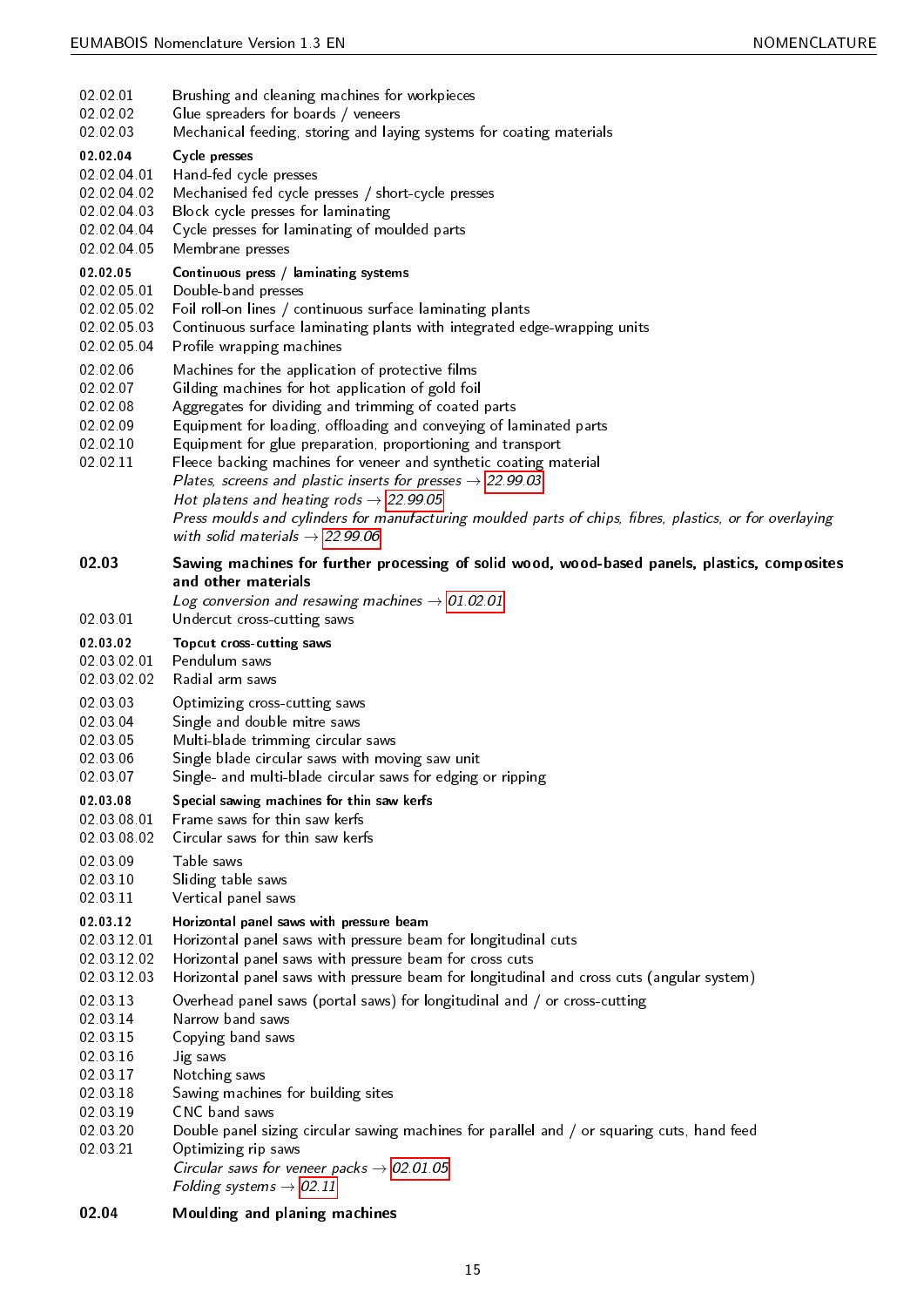<span id="page-15-53"></span><span id="page-15-52"></span><span id="page-15-51"></span><span id="page-15-50"></span><span id="page-15-49"></span><span id="page-15-48"></span><span id="page-15-47"></span><span id="page-15-46"></span><span id="page-15-45"></span><span id="page-15-44"></span><span id="page-15-43"></span><span id="page-15-42"></span><span id="page-15-41"></span><span id="page-15-40"></span><span id="page-15-39"></span><span id="page-15-38"></span><span id="page-15-37"></span><span id="page-15-36"></span><span id="page-15-35"></span><span id="page-15-34"></span><span id="page-15-33"></span><span id="page-15-32"></span><span id="page-15-31"></span><span id="page-15-30"></span><span id="page-15-29"></span><span id="page-15-28"></span><span id="page-15-27"></span><span id="page-15-26"></span><span id="page-15-25"></span><span id="page-15-24"></span><span id="page-15-23"></span><span id="page-15-22"></span><span id="page-15-21"></span><span id="page-15-20"></span><span id="page-15-19"></span><span id="page-15-18"></span><span id="page-15-17"></span><span id="page-15-16"></span><span id="page-15-15"></span><span id="page-15-14"></span><span id="page-15-13"></span><span id="page-15-12"></span><span id="page-15-11"></span><span id="page-15-10"></span><span id="page-15-9"></span><span id="page-15-8"></span><span id="page-15-7"></span><span id="page-15-6"></span><span id="page-15-5"></span><span id="page-15-4"></span><span id="page-15-3"></span><span id="page-15-2"></span><span id="page-15-1"></span><span id="page-15-0"></span>

| 02 04 01             | Surface planers                                                                                       |
|----------------------|-------------------------------------------------------------------------------------------------------|
| 02 04 02             | Thickness planers                                                                                     |
| 02 04 03             | Scraper machines                                                                                      |
| 02 04 04             | Planing / sawing machines                                                                             |
| 02 04 05             | Planer / sander combinations                                                                          |
| 02 04 06             | Angular-edge surface planers for surfacing and jointing in one operation                              |
| 02 04 07             | Two-side thicknessing planers for surfacing and thicknessing in one operation                         |
| 02 04 08             | Three- and four-side planers                                                                          |
| 02 04 09             | Moulding machines for three- and four-side machining                                                  |
| 02 04 10<br>02 04 11 | Face milling machines for one and multi-side machining<br>Single-spindle moulders                     |
| 02 04 12             | Finger jointing machines                                                                              |
|                      | Finger jointing technology $\rightarrow$ 02.05                                                        |
| 02 04 13             | Routers                                                                                               |
| 02 04 14             | <b>CNC</b> routers                                                                                    |
|                      | Machining centres (stationary processing) $\rightarrow$ 02.20                                         |
| 02 04 15             | Copy moulders                                                                                         |
| 02 04 15 01          | Copy moulders for longitudinal processing of moulded parts (also with additional sanding units, etc.) |
| 02.04.15.02          | Copy moulders with rotating table (also with additional sanding units, etc.)                          |
| 02 04 15 03          | Copy moulders with tool control by pattern and automatic rotation of workpiece (with one or more      |
|                      | spindles, also with additional sanding units)                                                         |
| 02 04 16             | Double-sided CNC moulding (and sanding) machines for contoured parts                                  |
| 02 04 17             | Copy carving machines                                                                                 |
| 02 04 18             | Rod moulders                                                                                          |
| 02 04 19             | Lip trimmers                                                                                          |
| 02.04.20             | Round rod moulders                                                                                    |
| 02 04 21             | Spiral moulders                                                                                       |
| 02 04 22             | Mitre moulders                                                                                        |
| 02 04 23             | Mullion moulders                                                                                      |
| 02 04 24             | Groove cutters for stairs, ladders and louvres                                                        |
| 02 04 25             | Decorative strip moulders                                                                             |
| 02 04 26             | Scarf moulders                                                                                        |
| 02 04 99             | Moulding machines for special applications                                                            |
| 02.05                | Finger jointing technology                                                                            |
| 02 05 01             | Machines for cutting finger joints                                                                    |
| 02 05 02             | Glue application systems for finger joints                                                            |
| 02 05 03             | Finger jointing presses                                                                               |
| 02 05 04             | Finger jointing lines for cross-cutting, cutting finger joints, glue application, pressing, etc.      |
|                      | Specialised materials handling technology for finger jointing lines $\rightarrow$ 05.01.90.02         |
| 02.06                | <b>Tenoning machines</b>                                                                              |
| 02 06 01             |                                                                                                       |
| 02 06 01 01          | End tenoners for straight tenons<br>Single-end tenoners for straight tenons                           |
| 02 06 01 02          | Double-end tenoners for straight tenons                                                               |
|                      |                                                                                                       |
| 02.06.02             | Round end tenoners                                                                                    |
| 02 06 02 01          | Single round end tenoners                                                                             |
| 02.06.02.02          | Double round end tenoners                                                                             |
| 02.07                | Profiling and sizing machines (trimming, length cutting, profiling, sanding, etc.)                    |
| 02 07 01             | Single-end profilers / sizing machines for non-flat parts, e.g. scantlings                            |
| 02 07 02             | Single-end profilers / sizing machines for flat parts, e.g. panels                                    |
| 02.07.03             | Double-end profilers / sizing machines for non-flat parts, e.g. scantlings                            |
| 02.07.04             | Double-end profilers / sizing machines for flat parts, e.g. panels                                    |
| 02.08                | Edge banding machines (edge banding, trimming, sanding, etc.)                                         |
| 02.08.01             | Single-end edge banding machines                                                                      |
| 02 08 01 01          | Single-end edge banding machines for straight edges                                                   |
| 02 08 01 02          | Single-end edge banding machines for softforming                                                      |
| 02.08.01.03          | Single-end edge banding machines for shaped / curved parts                                            |
| 02.08.02             | Double-end edge banding machines                                                                      |
|                      |                                                                                                       |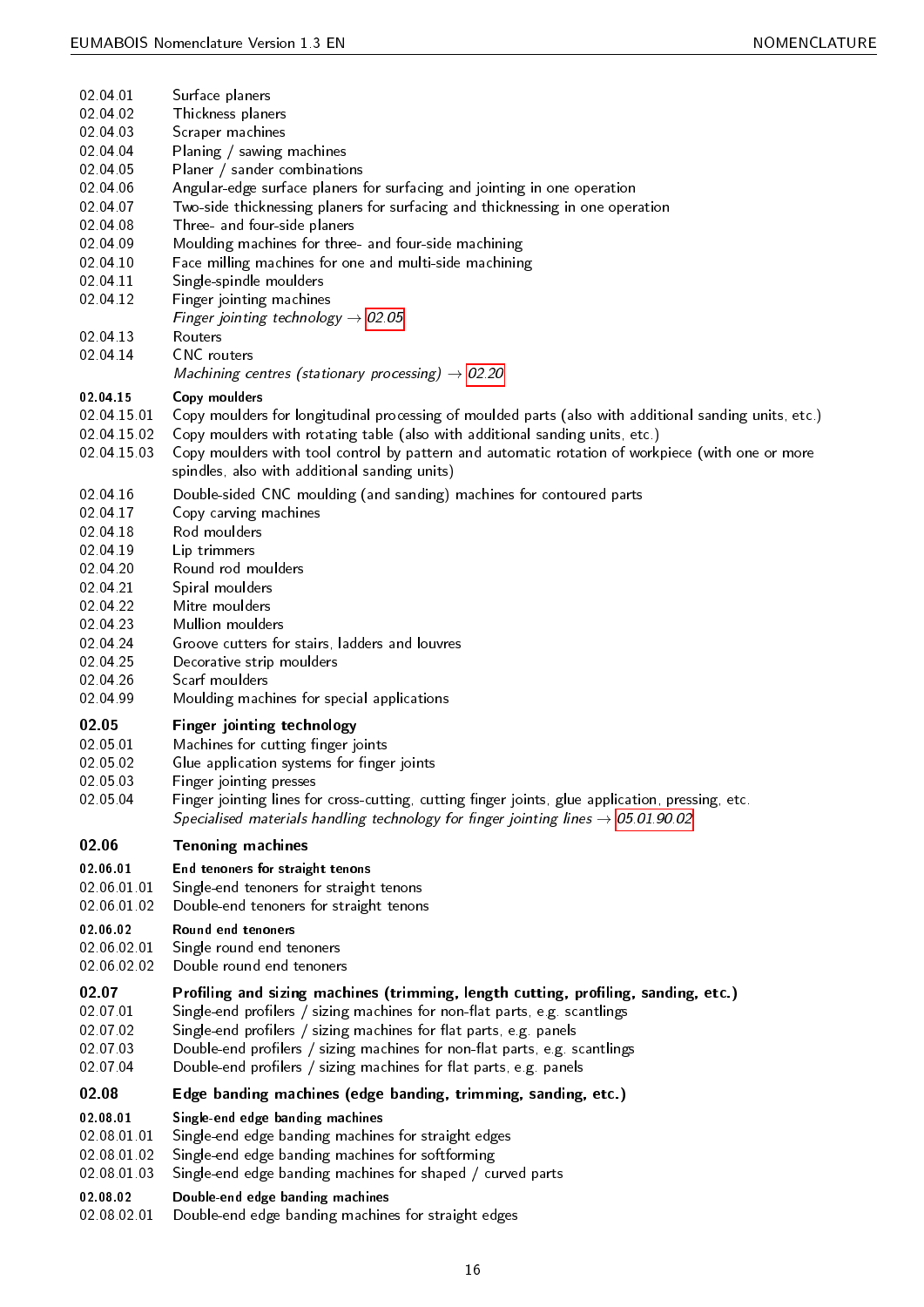- 02.08.02.02 Double-end edge banding machines for softforming
- <span id="page-16-23"></span>02.08.02.03 Double-end edge banding machines for shaped / curved parts
- <span id="page-16-45"></span><span id="page-16-22"></span>02.08.03 Table edge banding machines Sizing and edge banding machines (sizing, profiling, edge banding, trimming, sanding, etc.)  $\rightarrow$  [02.09](#page-16-0) Postforming machines  $\rightarrow$  [02.10](#page-16-3)

## <span id="page-16-0"></span>02.09 Sizing and edge banding machines (sizing, profiling, edge banding, trimming, sanding, etc.)

#### <span id="page-16-1"></span>02.09.01 Single-end sizing and edge banding machines

- 02.09.01.01 Single-end sizing and edge banding machines for straight edges
- <span id="page-16-44"></span>02.09.01.02 Single-end sizing and edge banding machines for softforming
- <span id="page-16-43"></span>02.09.01.03 Single-end sizing and edge banding machines for shaped / curved parts

#### <span id="page-16-42"></span><span id="page-16-2"></span>02.09.02 Double-end sizing and edge banding machines

- 02.09.02.01 Double-end sizing and edge banding machines for straight edges
- <span id="page-16-26"></span>02.09.02.02 Double-end sizing and edge banding machines for softforming
- <span id="page-16-25"></span>02.09.02.03 Double-end sizing and edge banding machines for shaped / curved parts
- <span id="page-16-24"></span>Postforming machines  $\rightarrow$  [02.10](#page-16-3)

#### <span id="page-16-3"></span>02.10 Postforming machines

02.10.01 Postforming machines for stationary processing

### <span id="page-16-40"></span><span id="page-16-4"></span>02.10.02 Postforming machines for through-feed processing

- 02.10.02.01 Postforming machines for laminates
- <span id="page-16-39"></span><span id="page-16-21"></span>02.10.02.02 Direct-postforming machines for laminated / veneered panels

#### <span id="page-16-5"></span>02.11 Folding systems

- 02.11.01 Longitudinal folding systems
- <span id="page-16-32"></span>02.11.02 Mitre cutting machines for cross-folding
- <span id="page-16-35"></span>02.11.03 Carcass presses / gluing stations for cross-folding
- <span id="page-16-20"></span><span id="page-16-14"></span>02.11.04 Cross-folding systems (cutting to length, mitre cutting, glue application, folding, pressing, etc.)

#### <span id="page-16-6"></span>02.12 Machines for boring, dowel-driving and hardware inserting

#### <span id="page-16-7"></span>02.12.01 Boring machines with one or several boring heads

- 02.12.01.01 Universal multispindle boring machines, stationary processing
- <span id="page-16-49"></span>02.12.01.02 Multispindle boring machines with horizontal and / or vertical heads, stationary processing
- <span id="page-16-47"></span><span id="page-16-38"></span>02.12.01.03 Through feed multi-spindle boring machines with horizontal and / or vertical heads
- <span id="page-16-28"></span>02.12.02 Dowel hole boring machines for rack, frame and other prismatic components, stationary or through feed processing
- 02.12.03 Boring machines for sawing, moulding, boring and dowel-driving
- <span id="page-16-33"></span><span id="page-16-13"></span>02.12.04 Machines for boring, milling, hardware inserting, etc.
- Machining centres for routing, sawing, boring, hardware and dowel inserting, etc.  $\rightarrow$  [02.20.04](#page-17-10)

#### <span id="page-16-8"></span>02.12.05 CNC boring machines

- 02.12.05.01 CNC boring machines for stationary processing
- <span id="page-16-17"></span>02.12.05.02 Through feed CNC boring machines
- <span id="page-16-46"></span>02.12.06 Dowel driving machines (gluing, driving-in)
- <span id="page-16-27"></span>02.12.07 Machines for hardware inserting
- <span id="page-16-34"></span>02.12.08 Knothole boring machines
- <span id="page-16-31"></span>02.12.09 Bench- and column-type boring machines
- <span id="page-16-12"></span>02.12.10 Slot boring machines
- <span id="page-16-30"></span><span id="page-16-11"></span>02.13 Hardware recessing machines

#### <span id="page-16-9"></span>02.14 Mortising machines

- 02.14.01 Mortisers with orbital tool action
- <span id="page-16-36"></span>02.14.02 Chain mortisers
- <span id="page-16-15"></span>02.14.03 Chisel mortisers
- <span id="page-16-37"></span><span id="page-16-16"></span>02.14.04 Mortisers, optionally for chain or chisel
	- Slot boring machines  $\rightarrow$  [02.12.10](#page-16-11)

<span id="page-16-10"></span>

| 02.15 |  | <b>Turning machines</b> |
|-------|--|-------------------------|
|-------|--|-------------------------|

- 02.15.01 Turning lathes
- <span id="page-16-48"></span>02.15.02 Facing lathes
- <span id="page-16-29"></span>02.15.03 Profiling lathes
- <span id="page-16-41"></span>02.15.04 Copying lathes with tool control by template
- <span id="page-16-19"></span><span id="page-16-18"></span>02.15.05 CNC lathes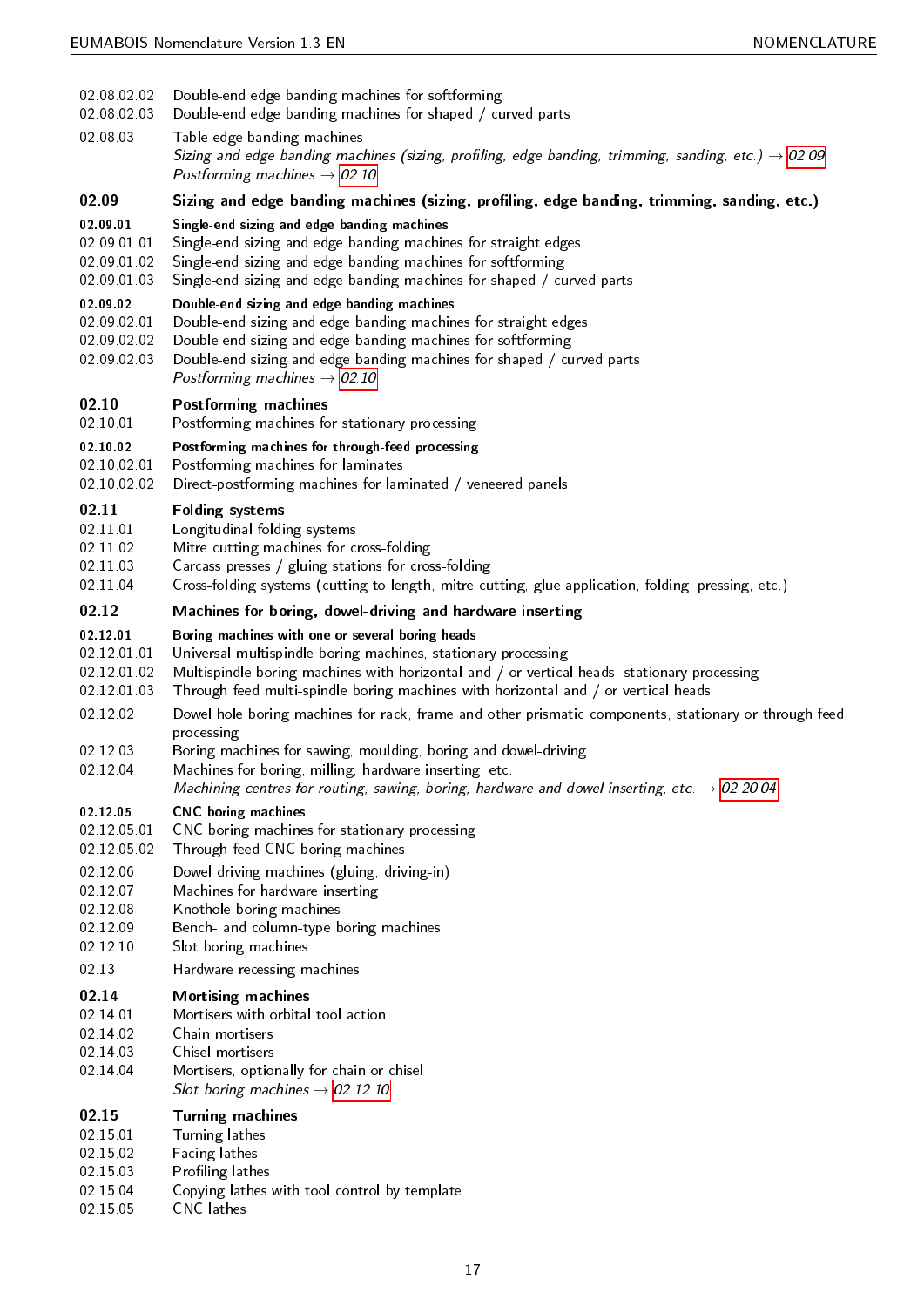<span id="page-17-54"></span><span id="page-17-53"></span><span id="page-17-52"></span><span id="page-17-51"></span><span id="page-17-50"></span><span id="page-17-49"></span><span id="page-17-48"></span><span id="page-17-47"></span><span id="page-17-46"></span><span id="page-17-45"></span><span id="page-17-44"></span><span id="page-17-43"></span><span id="page-17-42"></span><span id="page-17-41"></span><span id="page-17-40"></span><span id="page-17-39"></span><span id="page-17-38"></span><span id="page-17-37"></span><span id="page-17-36"></span><span id="page-17-35"></span><span id="page-17-34"></span><span id="page-17-33"></span><span id="page-17-32"></span><span id="page-17-31"></span><span id="page-17-30"></span><span id="page-17-29"></span><span id="page-17-28"></span><span id="page-17-27"></span><span id="page-17-26"></span><span id="page-17-25"></span><span id="page-17-24"></span><span id="page-17-23"></span><span id="page-17-22"></span><span id="page-17-21"></span><span id="page-17-20"></span><span id="page-17-19"></span><span id="page-17-18"></span><span id="page-17-17"></span><span id="page-17-16"></span><span id="page-17-15"></span><span id="page-17-14"></span><span id="page-17-13"></span><span id="page-17-12"></span><span id="page-17-11"></span><span id="page-17-10"></span><span id="page-17-9"></span><span id="page-17-8"></span><span id="page-17-7"></span><span id="page-17-6"></span><span id="page-17-5"></span><span id="page-17-4"></span><span id="page-17-3"></span><span id="page-17-2"></span><span id="page-17-1"></span><span id="page-17-0"></span>

| 02.16       | <b>Sanding machines</b>                                                           |
|-------------|-----------------------------------------------------------------------------------|
| 02 16 01    | Longbelt sanders with table                                                       |
| 02 16 02    | Longbelt sanders with mechanical feed                                             |
| 02 16 03    | Wide-belt sanders                                                                 |
| 02 16 04    | Cross-belt / wide-belt sanders                                                    |
| 02 16 05    | Veneer sheet sanders                                                              |
| 02 16 06    | Abrasive calibrating machines                                                     |
| 02 16 07    | Wide-belt sanders for calibrating and sanding                                     |
| 02 16 08    | Drum sanders for surface sanding                                                  |
| 02 16 09    | Sanders for curved and moulded components                                         |
| 02 16 10    | Sanders for intermediate lacquer sanding                                          |
| 02 16 11    | <b>Profile sanders</b>                                                            |
| 02.16.11.01 | Single-end profile sanders                                                        |
| 02.16.11.02 | Double-end profile sanders                                                        |
| 02 16 12    | Bobbin sanders                                                                    |
| 02 16 13    | Belt sanders                                                                      |
| 02 16 14    | Disc sanders                                                                      |
| 02 16 15    | Sanders for round rods                                                            |
| 02 16 16    | Sanders for lathe turned parts                                                    |
| 02 16 17    | CNC sanding centres for complete sanding of all surfaces                          |
|             | Planer / sander combinations $\rightarrow$ 02.04.05                               |
| 02.17       | Polishing and buffing machines                                                    |
| 02 17 01    | Polishing machines for flat surfaces                                              |
| 02 17 02    | Polishing machines for mouldings                                                  |
| 02 17 03    | Polishing machines for strips                                                     |
| 02 17 04    | Polishing / buffing machines with automatic feed                                  |
| 02 17 05    | Buffing stands                                                                    |
| 02.18       | Forming machines                                                                  |
| 02 18 01    | Bending machines                                                                  |
| 02.18.02    | <b>Embossing machines</b>                                                         |
| 02 18 02 01 | Stationary embossing machines                                                     |
| 02 18 02 02 | Through feed embossing machines                                                   |
| 02 18 99    | Forming machines, other                                                           |
| 02.19       | <b>Combined machines (space-induced combinations)</b>                             |
| 02 19 01    | Surfacers and thicknessers                                                        |
| 02 19 02    | Combined circular saws and moulders                                               |
| 02 19 03    | Combined circular saws, moulders and slot mortisers                               |
| 02 19 04    | Combined circular saws, surfacers, moulders and slot mortisers                    |
| 02 19 05    | Universal combined machines for carpentry and joinery                             |
| 02 19 06    | Universal combined machines for DIY                                               |
| 02 19 99    | Combined machines; other                                                          |
| 02.20       | Machining centres (stationary processing)                                         |
| 02 20 01    | Machining centres for sawing, routing, profiling, boring, sanding                 |
| 02 20 02    | Machining centres for edge-bonding                                                |
| 02.20.03    | Machining centres for routing, sawing, boring, edge banding                       |
| 02 20 04    | Machining centres for routing, sawing, boring, hardware and dowel inserting, etc. |
| 02.21       | Manufacturing cells                                                               |
| 02.22       | Presses and equipment for gluing of solid timber components and other materials   |
|             | Finger jointing technology $\rightarrow$ 02.05                                    |
| 02 22 01    | Vertical edge joint gluing machines                                               |
| 02.22.02    | Continuous feed edge joint gluing presses for boards and scantlings               |
| 02.22.03    | Core composer / board gluing machines                                             |
| 02.22.04    | Laminated timber presses / clamps for construction timber, glulam, etc.           |
| 02.23       | Presses / clamps for corner joints                                                |
| 02 23 01    | Universal table presses                                                           |
| 02.23.02    | Frame clamps                                                                      |
| 02 23 03    | Semicircular arch joint gluing machines                                           |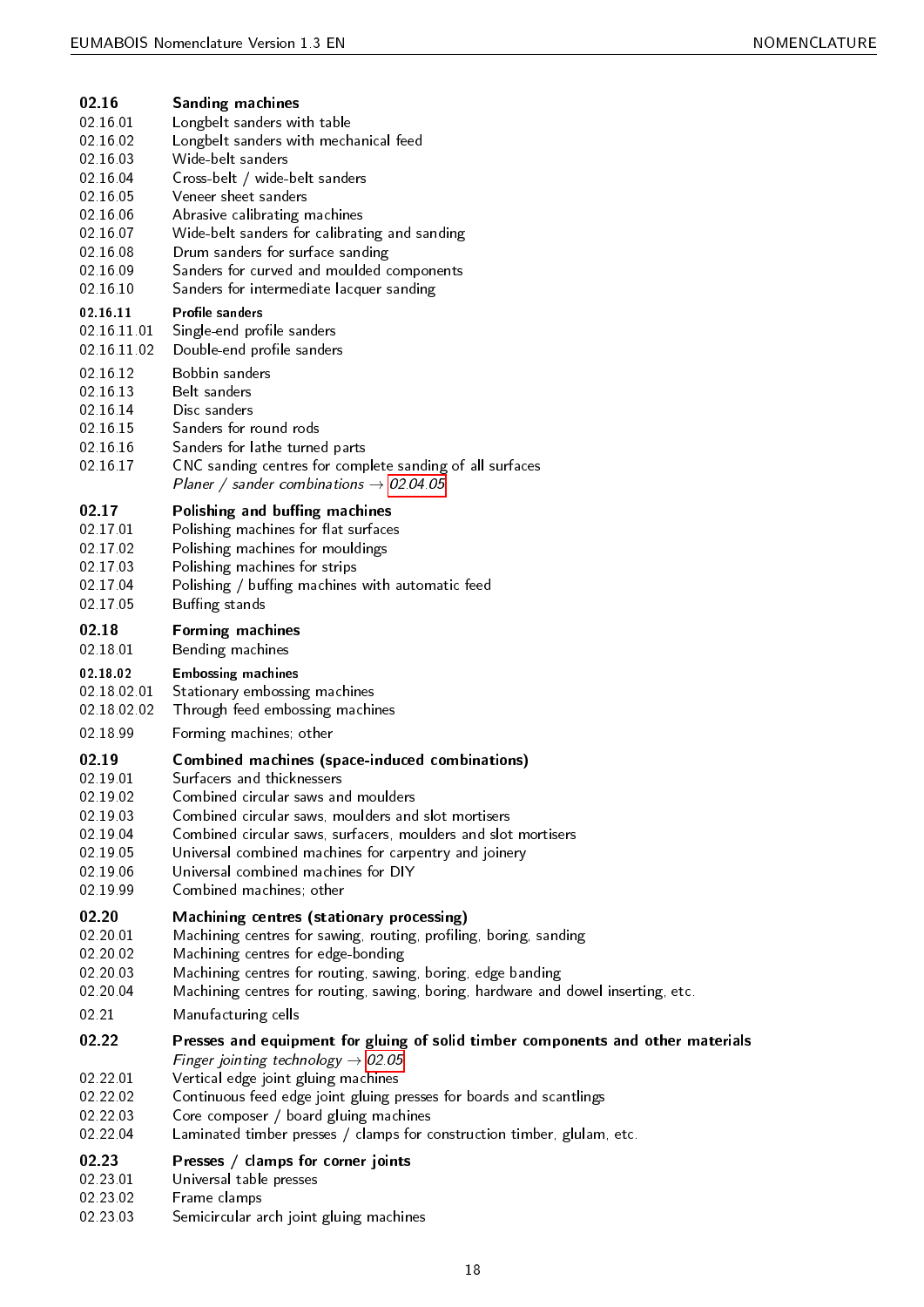#### <span id="page-18-2"></span>02.24 Punch presses

- 02.24.01 Punch presses for mitres
- <span id="page-18-38"></span>02.24.02 Punch presses for muntin bars
- <span id="page-18-40"></span><span id="page-18-39"></span>02.24.99 Punch presses; other

## <span id="page-18-0"></span>03 Machines and technical equipment for surface finishing

- <span id="page-18-3"></span>03.01 Coating with liquid materials (lacquering, etc.)
- <span id="page-18-4"></span>03.01.01 Surface pre-conditioning
- Sanding machines  $\rightarrow$  [02.16](#page-17-0)
- 03.01.01.01 Sand-blasting equipment
- <span id="page-18-43"></span>03.01.01.02 Texturing / brushing machines
- <span id="page-18-47"></span>03.01.01.03 Cleaning brushes
- <span id="page-18-15"></span>03.01.02 Bleaching and staining plants
- <span id="page-18-13"></span>03.01.03 Filler applying machines by knife or roller
- <span id="page-18-24"></span>03.01.04 Printing (e.g. wood grain) plants
- <span id="page-18-37"></span>03.01.05 Automatic spraying machines / robots for spray finishing
- <span id="page-18-12"></span>Robots for spraying, lacquering, etc.  $\rightarrow$  [06.03](#page-19-11)
- 03.01.06 Rotation spraying systems
- <span id="page-18-42"></span>03.01.07 Electrostatic spraying equipment
- <span id="page-18-21"></span>03.01.08 Curtain coaters
- <span id="page-18-17"></span>03.01.09 Roller coaters
- <span id="page-18-41"></span>03.01.10 Vacuum coaters
- <span id="page-18-48"></span>03.01.11 Dipping equipment
- <span id="page-18-18"></span>03.01.12 Flooding systems
- <span id="page-18-27"></span>03.01.13 Edge coating systems
- <span id="page-18-20"></span>03.01.14 Drum coating systems
- <span id="page-18-19"></span>03.01.15 Spray walls and booths
- <span id="page-18-45"></span>03.01.16 Lacquer drying and curing lines
- <span id="page-18-29"></span>03.01.17 Conveyers for lacquering plants
- <span id="page-18-23"></span><span id="page-18-16"></span>03.01.18 Equipment for preparation, dosing and transport of liquid coating materials (e.g. lacquer, stain, etc.) Sanders for intermediate lacquer sanding  $\rightarrow$  [02.16.10](#page-17-11) Independent engineering and consulting services for surface finishing  $\rightarrow$  [95.01.11](#page-28-4)
- <span id="page-18-5"></span>03.02 Surface finishing with solid materials
- 03.02.01 Machines and equipment for powder coating
- <span id="page-18-31"></span>03.02.02 Plaster coating machines
- <span id="page-18-34"></span>03.02.03 Engraving and coating machines on wood and with wood pulp
- <span id="page-18-22"></span>03.02.99 Machines and equipment for coating with solid material; other
- <span id="page-18-32"></span><span id="page-18-30"></span>03.03 Machines and equipment for pyrography and / or marking

## <span id="page-18-1"></span>04 Machines and technical equipment for assembly, packaging

## <span id="page-18-6"></span>04.01 Assembly technology

Robots for handling, feeding and palleting, etc.  $\rightarrow$  [06.01](#page-19-12) Robots for joining and assembling  $\rightarrow$  [06.02](#page-19-13) 04.01.01 Pre-assembly lines for furniture parts

## <span id="page-18-35"></span><span id="page-18-7"></span>04.01.02 Carcass gluing stations

- 04.01.02.01 Glue spreading stations for carcass components
- <span id="page-18-28"></span>04.01.02.02 Pre-clamping stations
- <span id="page-18-36"></span>04.01.02.03 Carcass clamps
- <span id="page-18-14"></span>04.01.03 Final assembly work stations for furniture parts, carcass furniture
- <span id="page-18-26"></span>04.01.04 Final assembly lines for furniture
- <span id="page-18-25"></span>04.01.05 Assembly work stations and lines for windows, doors and facade elements
- <span id="page-18-11"></span><span id="page-18-10"></span>04.01.99 Assembly systems; other

## <span id="page-18-8"></span>04.02 Nailing, stapling and screw-setting machines

- 04.02.01 Nailing machines
- <span id="page-18-33"></span>04.02.02 Stapling and stitching machines
- <span id="page-18-46"></span><span id="page-18-44"></span><span id="page-18-9"></span>04.02.03 Screw-setting machines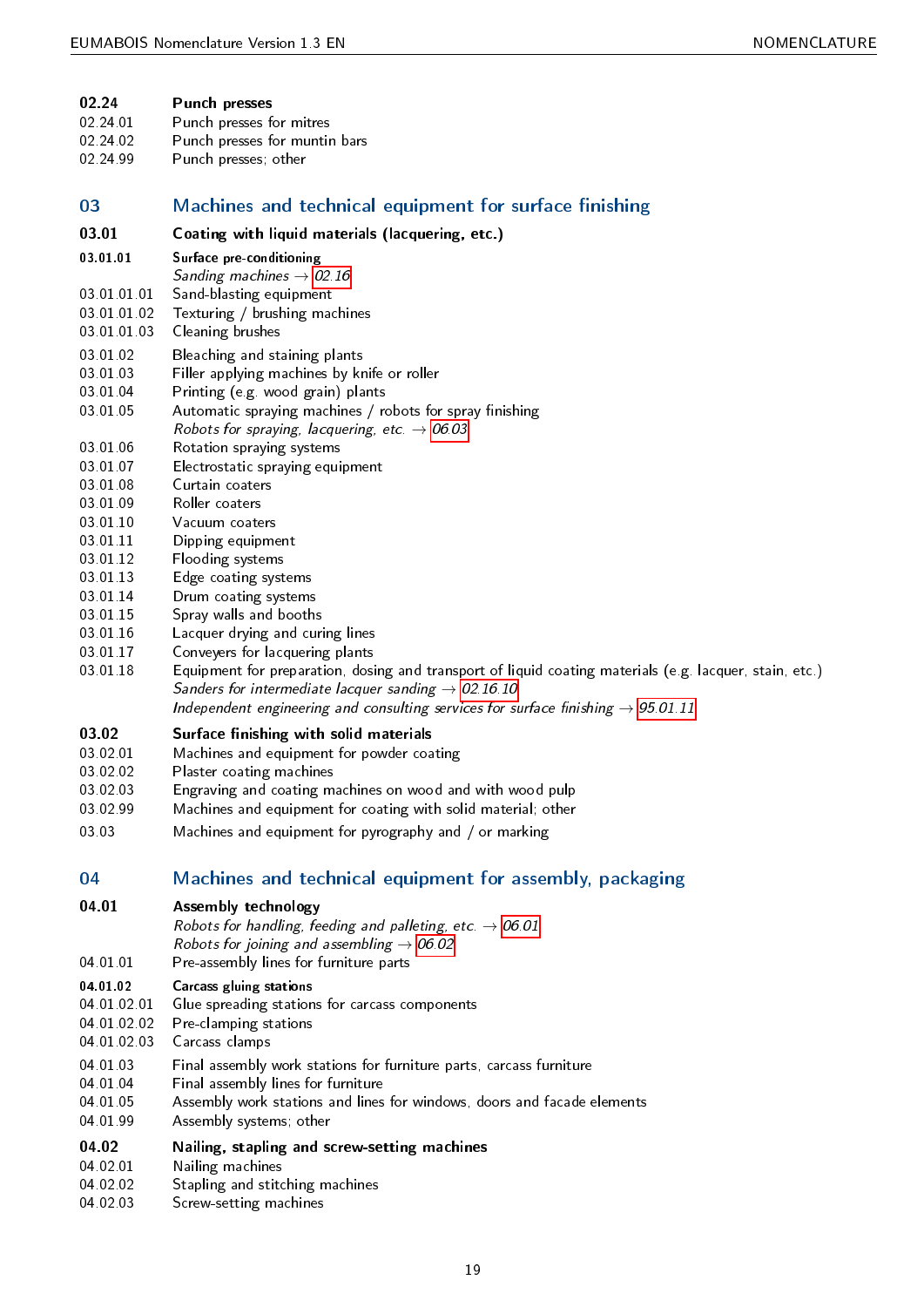<span id="page-19-48"></span><span id="page-19-47"></span><span id="page-19-42"></span><span id="page-19-32"></span><span id="page-19-31"></span><span id="page-19-30"></span><span id="page-19-29"></span><span id="page-19-28"></span><span id="page-19-27"></span><span id="page-19-26"></span><span id="page-19-24"></span><span id="page-19-22"></span><span id="page-19-19"></span><span id="page-19-18"></span><span id="page-19-17"></span><span id="page-19-16"></span><span id="page-19-15"></span><span id="page-19-7"></span><span id="page-19-4"></span><span id="page-19-3"></span><span id="page-19-0"></span>

| 04.03                   | Packaging technology                                                                                                                                                                                                                                                                                         |
|-------------------------|--------------------------------------------------------------------------------------------------------------------------------------------------------------------------------------------------------------------------------------------------------------------------------------------------------------|
|                         | Packaging equipment for panels $\rightarrow$ 01.07.23                                                                                                                                                                                                                                                        |
| 04 03 01                | Packaging machines for furniture parts and carcass furniture                                                                                                                                                                                                                                                 |
| 04 03 02                | Packaging machines for flat parts (floor elements, panels, etc.)                                                                                                                                                                                                                                             |
| 04 03 03                | Packaging machines for boards, custom sized boards, etc.                                                                                                                                                                                                                                                     |
| 04 03 99                | Packaging machines, other                                                                                                                                                                                                                                                                                    |
| 05                      | Materials handling, warehousing and commissioning technology                                                                                                                                                                                                                                                 |
| 05.01<br>05 01 01       | <b>Materials handling technology</b><br>Off-road forklifts, front and side forklifts including auxiliary equipment<br>Conveying and storage equipment for hogged wood chips, fibres, etc. $\rightarrow$ 01.07.07                                                                                             |
| 05 01 03                | Lifting tables                                                                                                                                                                                                                                                                                               |
| 05 01 04                | Stacking and bundling stations                                                                                                                                                                                                                                                                               |
| 05 01 05                | Vacuum lifting equipment                                                                                                                                                                                                                                                                                     |
| 05 01 06                | Infeed units                                                                                                                                                                                                                                                                                                 |
| 05 01 07                | Outfeed and stacking units                                                                                                                                                                                                                                                                                   |
| 05 01 08                | Board turning stations                                                                                                                                                                                                                                                                                       |
| 05 01 09                | Angle transfer stations                                                                                                                                                                                                                                                                                      |
| 05 01 10<br>05 01 11    | Cross conveyors<br>Reverse conveyors                                                                                                                                                                                                                                                                         |
| 05 01 12                | <b>Roller conveyors</b>                                                                                                                                                                                                                                                                                      |
| 05 01 12 01             | Driven roller conveyors                                                                                                                                                                                                                                                                                      |
| 05 01 12 02             | Undriven roller conveyors                                                                                                                                                                                                                                                                                    |
| 05 01 13                | Belt conveyors                                                                                                                                                                                                                                                                                               |
| 05 01 14                | Overhead conveyors                                                                                                                                                                                                                                                                                           |
| 05 01 15                | Transport trolleys, shelf trolleys, etc.                                                                                                                                                                                                                                                                     |
| 05 01 16                | Commissioning trolleys, commissioning containers                                                                                                                                                                                                                                                             |
| 05 01 17                | Roller stands                                                                                                                                                                                                                                                                                                |
| 05 01 18                | Feeding units for joiners machines (surface planers, single-spindle moulders etc.)                                                                                                                                                                                                                           |
| 05.01.90<br>05 01 90 01 | Specialised materials handling technology<br>Specialised materials handling technology for optimizing rip saws                                                                                                                                                                                               |
| 05 01 90 02             | Specialised materials handling technology for finger jointing lines                                                                                                                                                                                                                                          |
| 05 01 90 03             | Specialised materials handling technology for planing lines                                                                                                                                                                                                                                                  |
| 05 01 90 04             | Specialised materials handling technology for sawing lines                                                                                                                                                                                                                                                   |
| 05 01 90 20             | Specialised feeding systems for crushers, chippers etc.                                                                                                                                                                                                                                                      |
| 05 01 90 99             | Specialised materials handling technology; other                                                                                                                                                                                                                                                             |
| 0502                    | Warehousing and commissioning technology<br>Off-road forklifts, front and side forklifts including auxiliary equipment $\rightarrow 05.01.01$<br>Warehousing, handling, commissioning equipment for panels $\rightarrow$ 01.07.22<br>Commissioning trolleys, commissioning containers $\rightarrow$ 05.01.16 |
| 05 02 01                | Shelving systems                                                                                                                                                                                                                                                                                             |
| 05 02 02                | Storage and retrieval equipment for shelves and racks                                                                                                                                                                                                                                                        |
| 05 02 03                | Sorting and commissioning systems                                                                                                                                                                                                                                                                            |
| 05 02 04                | Storage and commissioning systems for large boards (e.g. stacking cranes)                                                                                                                                                                                                                                    |
| 05.02.99                | Storage systems; other                                                                                                                                                                                                                                                                                       |
|                         |                                                                                                                                                                                                                                                                                                              |
| 06                      | Robots technology                                                                                                                                                                                                                                                                                            |
| 06 01<br>06 02          | Robots for handling, feeding and palleting, etc.<br>Robots for joining and assembling                                                                                                                                                                                                                        |
| 06 03                   | Robots for spraying, lacquering, etc.                                                                                                                                                                                                                                                                        |
| 06 04                   | Robots for chipping processes (sanding, cutting, etc.)                                                                                                                                                                                                                                                       |
| 06.00                   | $D \circ h \circ \cdots \circ h \circ h$                                                                                                                                                                                                                                                                     |

<span id="page-19-46"></span><span id="page-19-44"></span><span id="page-19-43"></span><span id="page-19-41"></span><span id="page-19-40"></span><span id="page-19-39"></span><span id="page-19-38"></span><span id="page-19-37"></span><span id="page-19-36"></span><span id="page-19-35"></span><span id="page-19-34"></span><span id="page-19-33"></span><span id="page-19-20"></span><span id="page-19-14"></span><span id="page-19-13"></span><span id="page-19-12"></span><span id="page-19-11"></span><span id="page-19-10"></span><span id="page-19-9"></span><span id="page-19-8"></span><span id="page-19-6"></span><span id="page-19-5"></span><span id="page-19-1"></span>06.99 Robots; other

# <span id="page-19-2"></span>10 Machines and plants for special processes<br>10.01 Laser technology

- 10.01 Laser technology<br>10.02 High frequency to
- <span id="page-19-23"></span>10.02 High frequency technology<br>10.03 Microwave technology
- <span id="page-19-21"></span>10.03 Microwave technology<br>10.04 Supersonic technology
- <span id="page-19-45"></span><span id="page-19-25"></span>Supersonic technology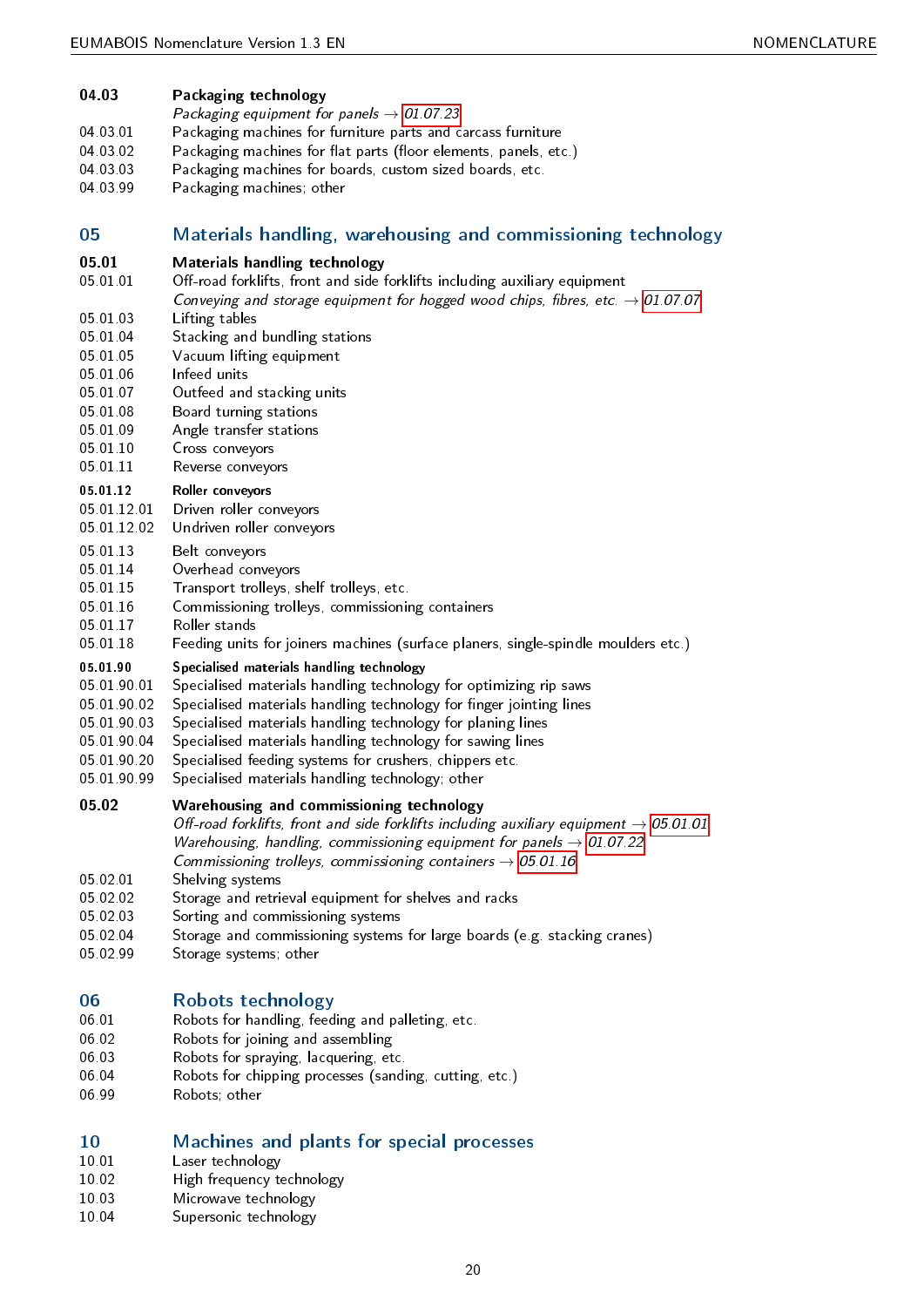<span id="page-20-53"></span><span id="page-20-51"></span><span id="page-20-50"></span><span id="page-20-48"></span><span id="page-20-47"></span><span id="page-20-44"></span><span id="page-20-41"></span><span id="page-20-40"></span><span id="page-20-28"></span><span id="page-20-24"></span><span id="page-20-23"></span><span id="page-20-21"></span><span id="page-20-20"></span><span id="page-20-19"></span><span id="page-20-15"></span><span id="page-20-14"></span><span id="page-20-13"></span><span id="page-20-11"></span><span id="page-20-5"></span><span id="page-20-4"></span><span id="page-20-3"></span><span id="page-20-2"></span><span id="page-20-1"></span><span id="page-20-0"></span>

| Machines and plants for special product groups<br>Machines and plants for structural elements<br>Machines and plants for windows and facades<br>Processing centres for longitudinal and cross-wise processing of window parts<br>Machines for windows and facades; other<br>Machines and plants for doors and frames<br>Machines and plants for timber construction<br>Trimming lines<br>Special machines for carpenters and building industry<br>Machines and plants for prefab house construction, e.g. wood frame construction<br>Assembly tables<br>Automatic nailers for wall units, etc.<br>Machining centres for structural elements<br>Machines and equipment for glue laminated timber $/$ glulam construction<br>Machines and equipment for timber flooring / parquetry<br>Machines and equipment for laminate floorings<br>Machines and equipment for stair construction<br>Machines and equipment for manufacturing solid timber boards |
|-----------------------------------------------------------------------------------------------------------------------------------------------------------------------------------------------------------------------------------------------------------------------------------------------------------------------------------------------------------------------------------------------------------------------------------------------------------------------------------------------------------------------------------------------------------------------------------------------------------------------------------------------------------------------------------------------------------------------------------------------------------------------------------------------------------------------------------------------------------------------------------------------------------------------------------------------------|
|                                                                                                                                                                                                                                                                                                                                                                                                                                                                                                                                                                                                                                                                                                                                                                                                                                                                                                                                                     |
|                                                                                                                                                                                                                                                                                                                                                                                                                                                                                                                                                                                                                                                                                                                                                                                                                                                                                                                                                     |
|                                                                                                                                                                                                                                                                                                                                                                                                                                                                                                                                                                                                                                                                                                                                                                                                                                                                                                                                                     |
|                                                                                                                                                                                                                                                                                                                                                                                                                                                                                                                                                                                                                                                                                                                                                                                                                                                                                                                                                     |
|                                                                                                                                                                                                                                                                                                                                                                                                                                                                                                                                                                                                                                                                                                                                                                                                                                                                                                                                                     |
|                                                                                                                                                                                                                                                                                                                                                                                                                                                                                                                                                                                                                                                                                                                                                                                                                                                                                                                                                     |
|                                                                                                                                                                                                                                                                                                                                                                                                                                                                                                                                                                                                                                                                                                                                                                                                                                                                                                                                                     |
| Machines and equipment for manufacturing rack furniture (chairs, tables, etc.)                                                                                                                                                                                                                                                                                                                                                                                                                                                                                                                                                                                                                                                                                                                                                                                                                                                                      |
| Machines for manufacturing and treatment of wooden packaging (pallets, boxes, etc.)<br>Machines and equipment for manufacturing pallets, stationary<br>Pallets production lines<br>Machines and equipment for manufacturing packing for vegetables and fruits, stationary<br>Production lines for manufacturing packing for vegetables and fruits<br>Machines for manufacturing industrial packing (boxes, etc.)<br>Machines for manufacturing cable drums<br>Plants for heat treatment of pallets and other wood packaging material                                                                                                                                                                                                                                                                                                                                                                                                                |
| Plants for fumigation of pallets and other wood packaging material<br>Machines and equipment for manufacturing doors for furniture<br>Machines and equipment for manufacturing drawers                                                                                                                                                                                                                                                                                                                                                                                                                                                                                                                                                                                                                                                                                                                                                              |
|                                                                                                                                                                                                                                                                                                                                                                                                                                                                                                                                                                                                                                                                                                                                                                                                                                                                                                                                                     |
| Machines and equipment for manufacturing picture frames and frames<br>V-cutting double circular saws<br>Stapling, stapling-gluing machines for assembling frames<br>Machines for metallic joining elements and respective hardware (V staples, flexible tabs, etc.)<br>Single head mitre cutting machines<br>Mitre cutting guillotines<br>Automated systems for frame manufacturing                                                                                                                                                                                                                                                                                                                                                                                                                                                                                                                                                                 |
| Machines and equipment for manufacturing wood barrels                                                                                                                                                                                                                                                                                                                                                                                                                                                                                                                                                                                                                                                                                                                                                                                                                                                                                               |
| Machines for manufacturing and processing insulating materials<br>Machines for manufacturing insulating materials<br>Machines for processing insulating materials                                                                                                                                                                                                                                                                                                                                                                                                                                                                                                                                                                                                                                                                                                                                                                                   |
| Machines and plants for different products<br>Machines and plants for brooms and brushes<br>Machines and plants for pencils<br>Machines and plants for clogs, wood soles, wood heels, shoes last<br>Machines and plants for dowels<br>Machines and plants for poles, masts, palisades, wood fences<br>Machines and plants for rattan furniture<br>Machines and plants for furniture handles                                                                                                                                                                                                                                                                                                                                                                                                                                                                                                                                                         |
|                                                                                                                                                                                                                                                                                                                                                                                                                                                                                                                                                                                                                                                                                                                                                                                                                                                                                                                                                     |

<span id="page-20-52"></span><span id="page-20-49"></span><span id="page-20-46"></span><span id="page-20-45"></span><span id="page-20-43"></span><span id="page-20-42"></span><span id="page-20-39"></span><span id="page-20-38"></span><span id="page-20-37"></span><span id="page-20-36"></span><span id="page-20-35"></span><span id="page-20-34"></span><span id="page-20-33"></span><span id="page-20-32"></span><span id="page-20-31"></span><span id="page-20-30"></span><span id="page-20-29"></span><span id="page-20-27"></span><span id="page-20-26"></span><span id="page-20-25"></span><span id="page-20-22"></span><span id="page-20-18"></span><span id="page-20-17"></span><span id="page-20-16"></span><span id="page-20-12"></span><span id="page-20-10"></span><span id="page-20-9"></span><span id="page-20-8"></span><span id="page-20-7"></span><span id="page-20-6"></span>11.99.09 Machines and plants for coffins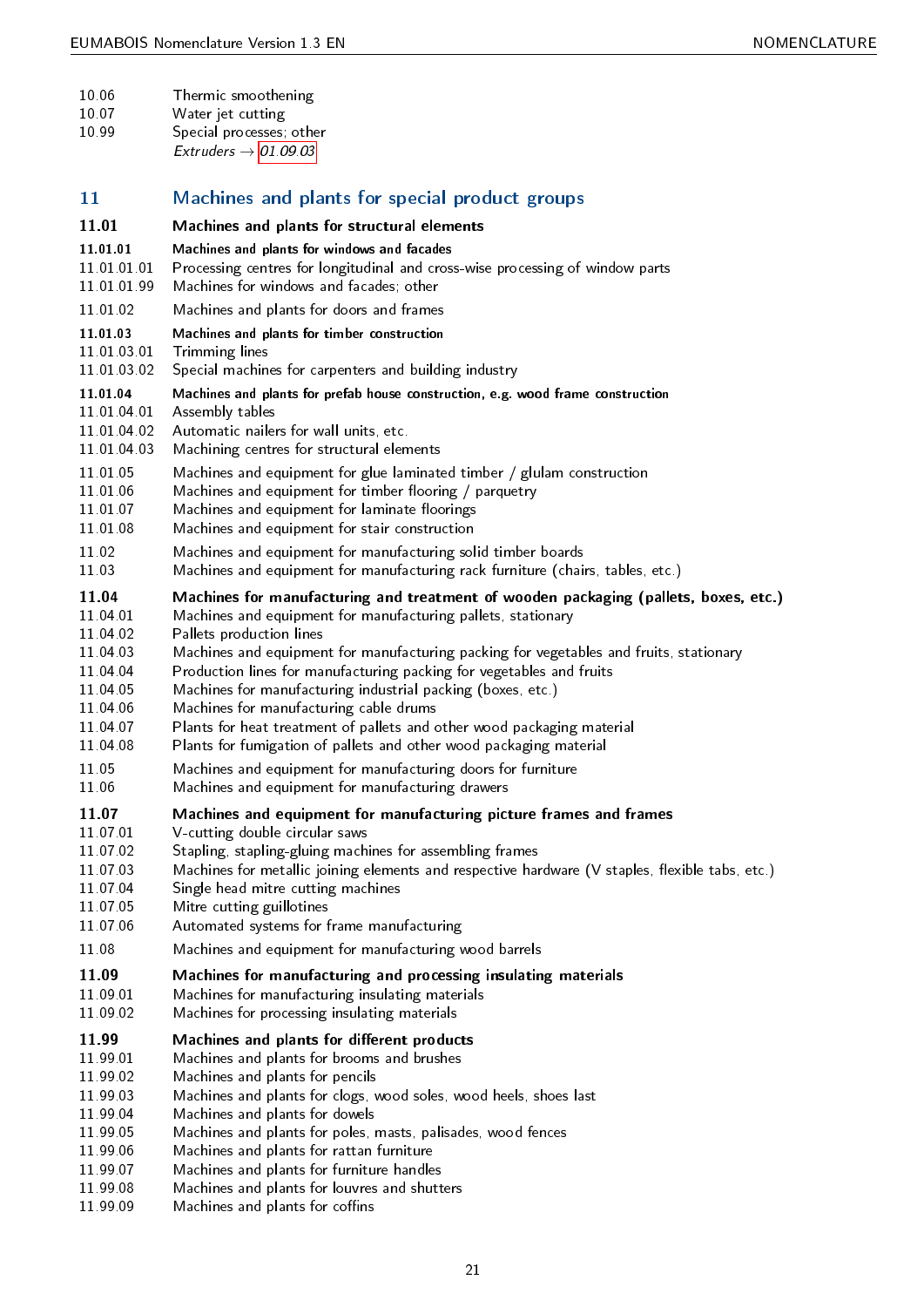- 11.99.10 Machines and plants for shuttering panels
- <span id="page-21-21"></span>11.99.11 Machines and plants for agricultural tool handles (for shovel, spade, hoe, rake, hammer, pick, etc.)
- <span id="page-21-18"></span>11.99.12 Machines and plants for sporting equipment (billiard cues, paddles, oars, etc.)
- <span id="page-21-22"></span>11.99.13 Machines and plants for tooth picks / chop sticks
- <span id="page-21-23"></span>11.99.14 Machines and plants for matches
- <span id="page-21-20"></span>11.99.15 Machines and plants for woodwool
- <span id="page-21-26"></span>11.99.16 Machines and plants for wood shavings for animal bedding
- <span id="page-21-24"></span>11.99.17 Machines and plants for wood shingles
- <span id="page-21-25"></span><span id="page-21-19"></span>11.99.18 Machines and plants for bed staves / slats

## <span id="page-21-0"></span>18 Auxiliary machines, equipment and devices; other

- Cleaning plants for hogged wood  $\rightarrow$  [01.07.06](#page-12-5)
- 18.02 Stirring units
- <span id="page-21-47"></span>18.03 Weighing systems
- <span id="page-21-48"></span>18.04 Planing benches, working tables
- <span id="page-21-27"></span>18.05 Clamps
- <span id="page-21-12"></span><span id="page-21-8"></span>18.99 Auxiliary machines; other

## <span id="page-21-1"></span>19 Portable machines for processing of timber, plastics, composites and other materials

Portable chain saws and auxiliary equipment  $\rightarrow$  [00.02.07](#page-8-5)

- Crop improvement, pruning and thinning  $\rightarrow$  [00.01.07](#page-8-6)
- 19.01 Portable plastic shears
- <span id="page-21-40"></span>19.02 Portable keyhole saws
- <span id="page-21-37"></span>19.03 Portable band saws
- <span id="page-21-28"></span>19.04 Portable circular saws
- <span id="page-21-33"></span>19.05 Portable debarkers
- <span id="page-21-6"></span>19.06 Portable planers
- <span id="page-21-39"></span>19.07 Portable routers
- <span id="page-21-42"></span>19.08 Portable edge working machines
- <span id="page-21-35"></span>19.09 Portable boring machines
- <span id="page-21-30"></span>19.10 Portable chain mortisers
- <span id="page-21-31"></span>19.11 Portable chisel mortisers
- <span id="page-21-32"></span>19.12 Portable vibratory sanders
- <span id="page-21-45"></span>19.13 Portable belt sanders
- <span id="page-21-29"></span>19.14 Portable disc sanders
- <span id="page-21-34"></span>19.15 Portable nailers
- <span id="page-21-38"></span>19.16 Portable staplers
- <span id="page-21-44"></span>19.17 Portable powered screwdrivers
- <span id="page-21-41"></span>19.18 Portable glue spreaders
- <span id="page-21-36"></span>19.19 Portable spraying equipment (e.g. guns for lacquers / adhesives)
- <span id="page-21-43"></span>19.20 Portable veneer splicing equipment
- <span id="page-21-7"></span>19.21 Layed floor sanding machines
- <span id="page-21-17"></span>19.90 Cases for portable machines, tools etc.
- <span id="page-21-46"></span><span id="page-21-11"></span>19.99 Special-purpose portable machines

## <span id="page-21-2"></span>20 Tools and auxiliaries

### <span id="page-21-3"></span>20.01 Machine cutting tools

Tool clamping systems  $\rightarrow$  [20.03](#page-23-1) Tool measuring and setting systems  $\rightarrow$  [20.04](#page-23-2) Clamps and guides for tools  $\rightarrow$  [20.09](#page-23-6)

#### <span id="page-21-4"></span>20.01.01 Band saw blades

- 20.01.01.01 Band saw blades for log band saws / band resaws
- <span id="page-21-9"></span>20.01.01.02 Band saw blades for narrow band saws

#### <span id="page-21-10"></span><span id="page-21-5"></span>20.01.02 Frame saw blades

- 20.01.02.01 Frame saw blades, all-steel
- <span id="page-21-13"></span>20.01.02.02 Frame saw blades, chrome-plated
- <span id="page-21-14"></span>20.01.02.03 Frame saw blades, tipped with cobalt alloy
- <span id="page-21-16"></span><span id="page-21-15"></span>20.01.02.04 Frame saw blades, HW-tipped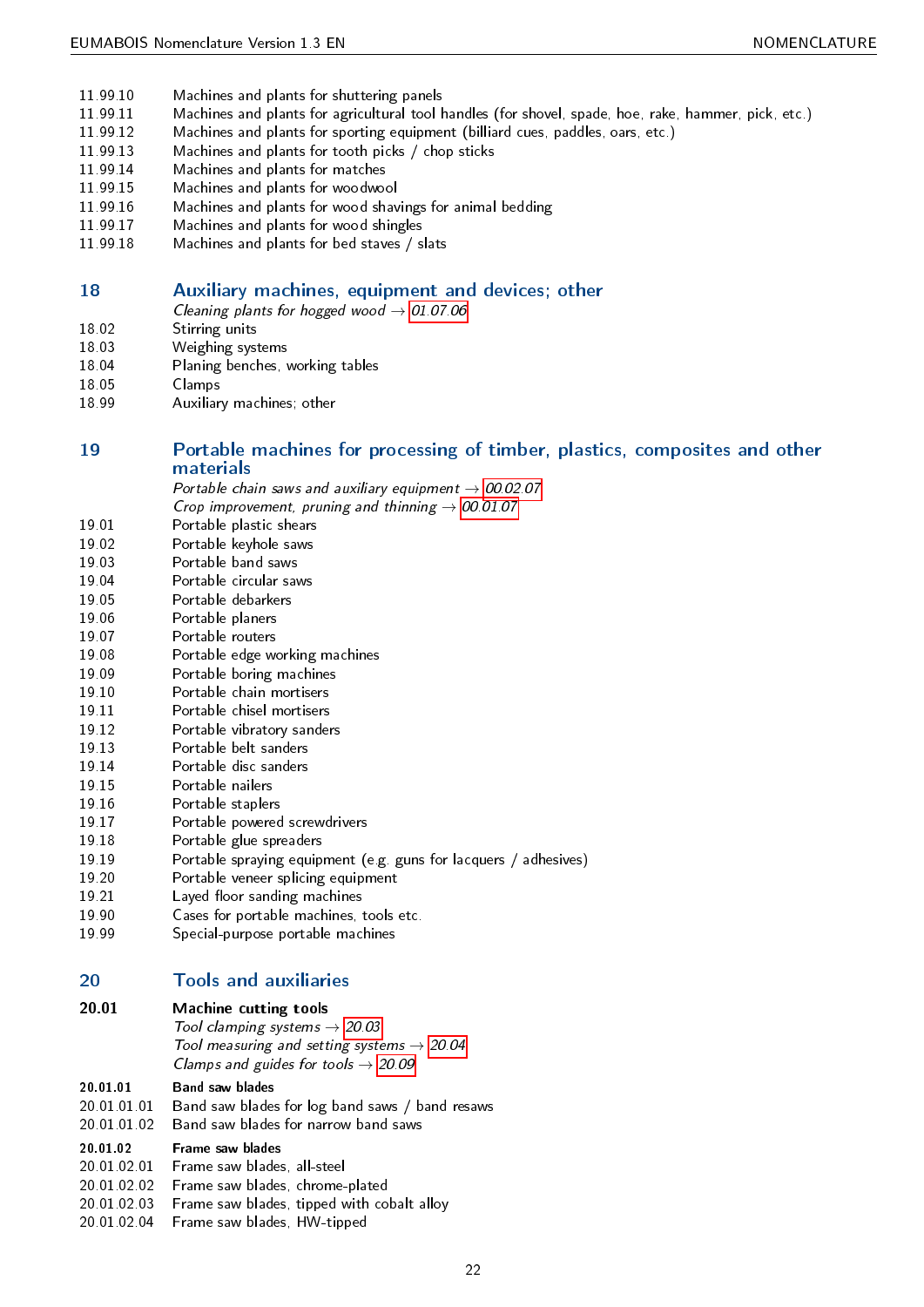<span id="page-22-57"></span><span id="page-22-56"></span><span id="page-22-55"></span><span id="page-22-54"></span><span id="page-22-53"></span><span id="page-22-52"></span><span id="page-22-51"></span><span id="page-22-50"></span><span id="page-22-49"></span><span id="page-22-48"></span><span id="page-22-47"></span><span id="page-22-46"></span><span id="page-22-45"></span><span id="page-22-44"></span><span id="page-22-43"></span><span id="page-22-42"></span><span id="page-22-41"></span><span id="page-22-40"></span><span id="page-22-39"></span><span id="page-22-38"></span><span id="page-22-37"></span><span id="page-22-36"></span><span id="page-22-35"></span><span id="page-22-34"></span><span id="page-22-33"></span><span id="page-22-32"></span><span id="page-22-31"></span><span id="page-22-30"></span><span id="page-22-29"></span><span id="page-22-28"></span><span id="page-22-27"></span><span id="page-22-26"></span><span id="page-22-25"></span><span id="page-22-24"></span><span id="page-22-23"></span><span id="page-22-22"></span><span id="page-22-21"></span><span id="page-22-20"></span><span id="page-22-19"></span><span id="page-22-18"></span><span id="page-22-17"></span><span id="page-22-16"></span><span id="page-22-15"></span><span id="page-22-14"></span><span id="page-22-13"></span><span id="page-22-12"></span><span id="page-22-11"></span><span id="page-22-10"></span><span id="page-22-9"></span><span id="page-22-8"></span><span id="page-22-7"></span><span id="page-22-6"></span><span id="page-22-5"></span><span id="page-22-4"></span><span id="page-22-3"></span><span id="page-22-2"></span><span id="page-22-1"></span><span id="page-22-0"></span>

| 20 01 03                   | Circular saw blades                                                                                           |
|----------------------------|---------------------------------------------------------------------------------------------------------------|
| 20 01 03 01                | Circular saw blades, all-steel                                                                                |
| 20 01 03 02                | Circular saw blades, tipped with cobalt alloy                                                                 |
| 20 01 03 03                | Circular saw blades, HW-tipped                                                                                |
| 20 01 03 04                | Circular saw blades, DP-tipped                                                                                |
| 20 01 04                   | Hogging systems                                                                                               |
| 20 01 04 01                | Hogging systems for shaping of flat parts (e.g. panels), HW-tipped                                            |
| 20 01 04 02                | Hogging systems for shaping of flat parts (e.g. panels), DP-tipped                                            |
| 20 01 04 03<br>20 01 04 04 | Folding hoggers, HW-tipped<br>Folding hoggers, DP-tipped                                                      |
| 20 01 04 05                | Hoggers for shaping of non-flat parts, e.g. scantlings                                                        |
|                            |                                                                                                               |
| 20 01 05                   | Long planer heads                                                                                             |
| 20 01 06                   | Cutters with bore (cutters and cutter heads)                                                                  |
| 20 01 06 01                | Cutters with bore, all-steel                                                                                  |
| 20 01 06 02<br>20 01 06 03 | Cutters with bore, HW- / special steel-tipped<br>Cutters with bore, with turnover knives (HW / special steel) |
| 20.01.06.04                | Cutters with bore, DP-tipped                                                                                  |
| 20 01 07                   | Shank cutters                                                                                                 |
| 20 01 07 01                | Shank cutters for routers                                                                                     |
| 20 01 07 03                | Shank cutters for portable machines                                                                           |
| 20 01 07 10                | Shank cutters for CNC routers and machining centres, all-steel                                                |
| 20 01 07 11                | Shank cutters for CNC routers and machining centres, HW- / special steel-tipped                               |
| 20.01.07.12                | Shank cutters for CNC routers and machining centres, with turnover knives (HW / special steel)                |
| 20 01 07 13                | Shank cutters for CNC routers and machining centres, DP-tipped                                                |
| 20 01 07 99                | Shank cutters; other                                                                                          |
| 20 01 08                   | Machine boring bits                                                                                           |
| 20 01 08 01                | Twist drills                                                                                                  |
| 20 01 08 02                | Through-hole boring bits                                                                                      |
| 20 01 08 03                | Dowel bits                                                                                                    |
| 20.01.08.04                | Cylinder boring bits                                                                                          |
| 20 01 08 05                | Step boring bits                                                                                              |
| 20 01 08 06                | Countersink bits                                                                                              |
| 20 01 08 07                | Plug cutters                                                                                                  |
| 20 01 09                   | Tool systems for window and door manufacturing incl. slotting and tenoning cutters                            |
| 20 01 10                   | Cutters with taper shank (cutters and cutter heads)                                                           |
| 20 01 10 01                | Cutters with taper shank, all-steel                                                                           |
| 20 01 10 02                | Cutters with taper shank, HW- / special steel-tipped                                                          |
| 20 01 10 03<br>20 01 10 04 | Cutters with taper shank, with turnover knives (HW / special steel)<br>Cutters with taper shank, DP-tipped    |
|                            |                                                                                                               |
| 20 01 50<br>20 01 50 01    | Machine cutting tools; other                                                                                  |
| 20 01 50 02                | Oscillating mortise chisel and auxiliary equipment<br>Mortise chains and auxiliary equipment                  |
| 20.01 50.03                | Scraping tools and auxiliary equipment                                                                        |
| 20.01 50.04                | Turning tools                                                                                                 |
| 20 01 50 05                | Saw chains                                                                                                    |
| 20 01 50 06                | Master plates for circular saw blades                                                                         |
| 20 01 90                   | Tools for special materials                                                                                   |
| 20 01 90 01                | Tools for working with light alloy                                                                            |
| 20 01 90 02                | Tools for working with glass                                                                                  |
| 20 01 90 03                | Tools for working with stone                                                                                  |
| 20 01 90 04                | Tools for working with mineral materials                                                                      |
| 20 01 90 99                | Tools for special materials; other                                                                            |
| 20.02                      | Knives, turn blade knives, hogger segments, etc.                                                              |
| 20 02 01                   | Knives for cutters, cutter heads                                                                              |
| 20.02.02                   | Turn blade knives                                                                                             |
| 20.02.03                   | Backing plates, limiters                                                                                      |
| 20.02.04                   | <b>Blank knives</b>                                                                                           |
| 20 02 05                   | Hogger segments                                                                                               |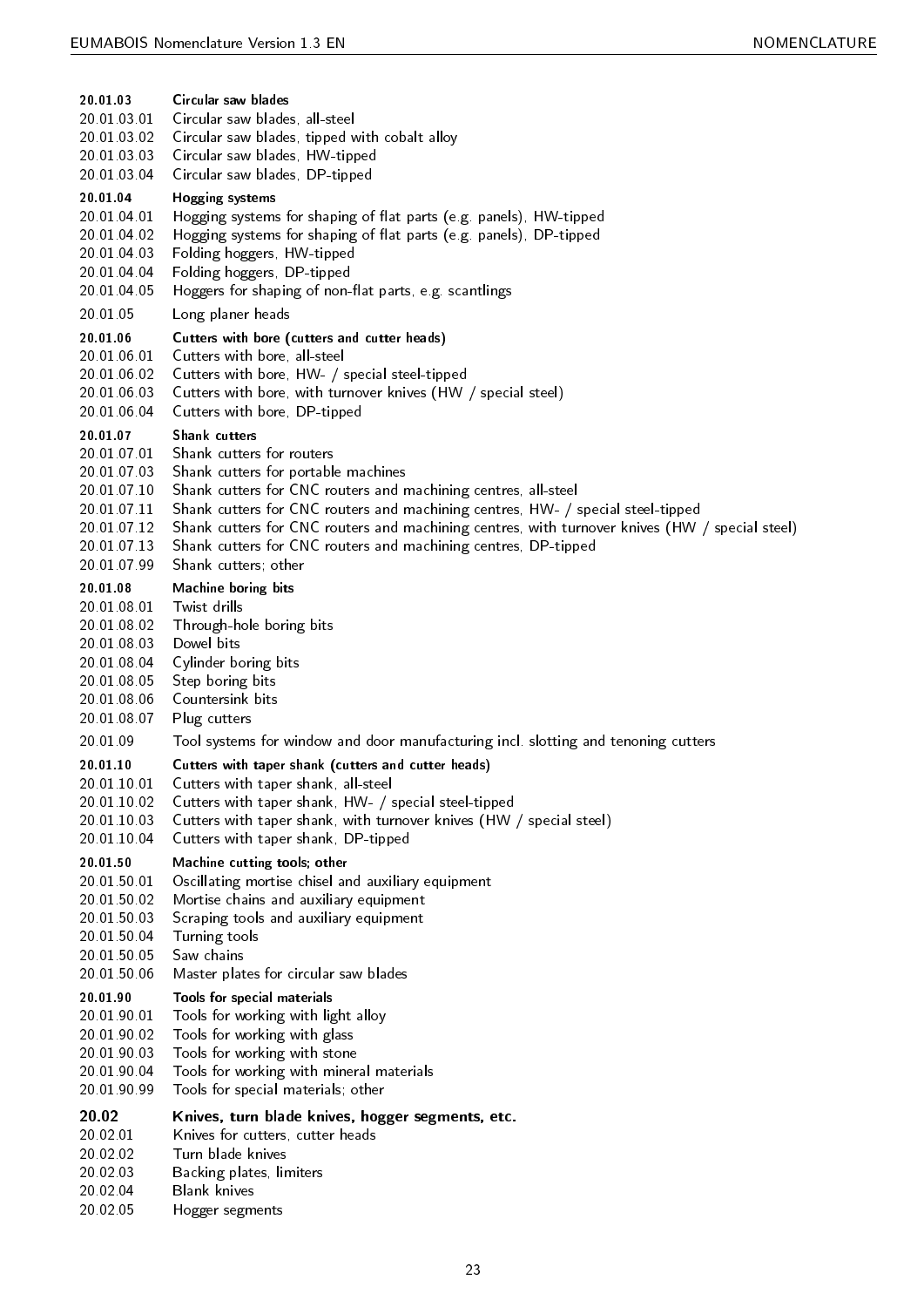<span id="page-23-52"></span><span id="page-23-50"></span><span id="page-23-49"></span><span id="page-23-48"></span><span id="page-23-47"></span><span id="page-23-45"></span><span id="page-23-44"></span><span id="page-23-37"></span><span id="page-23-36"></span><span id="page-23-35"></span><span id="page-23-32"></span><span id="page-23-29"></span><span id="page-23-23"></span><span id="page-23-21"></span><span id="page-23-20"></span><span id="page-23-19"></span><span id="page-23-18"></span><span id="page-23-16"></span><span id="page-23-15"></span><span id="page-23-11"></span><span id="page-23-9"></span><span id="page-23-4"></span><span id="page-23-3"></span><span id="page-23-2"></span><span id="page-23-1"></span>

| 20 02 06                                                                      | Cast cobalt alloys                                                                                                                                                                                                        |
|-------------------------------------------------------------------------------|---------------------------------------------------------------------------------------------------------------------------------------------------------------------------------------------------------------------------|
| 20 02 07                                                                      | Semi-finished products made from tungsten carbide, e.g. rods, strips, tips for saw blades, etc.                                                                                                                           |
| 20 02 08                                                                      | Hogging knives                                                                                                                                                                                                            |
| 20 02 09                                                                      | Circular knives                                                                                                                                                                                                           |
| 20 02 10                                                                      | Peeling and veneer knives                                                                                                                                                                                                 |
| 20 02 11                                                                      | Semi-finished products made from PCD, e.g. discs, segments, saw tips for saw-blades, etc.                                                                                                                                 |
| 20.03                                                                         | Tool clamping systems                                                                                                                                                                                                     |
| 20 03 01                                                                      | Clamping systems for circular saw blades                                                                                                                                                                                  |
| 20.03.02                                                                      | Clamping systems for cutters with bore                                                                                                                                                                                    |
| 20 03 03                                                                      | Clamping systems for shank cutters                                                                                                                                                                                        |
| 20 03 04                                                                      | Clamping systems for boring bits                                                                                                                                                                                          |
| 20.04                                                                         | Tool measuring and setting systems                                                                                                                                                                                        |
| 20 04 01                                                                      | Tool measuring and setting instruments                                                                                                                                                                                    |
| 20 04 02                                                                      | Tool measuring and setting gauges                                                                                                                                                                                         |
| 20.05<br>20 05 01<br>20 05 02                                                 | Tool management systems<br>Tool measuring and setting systems $\rightarrow$ 20.04<br>Systems for tool encoding<br>Software for tool management systems                                                                    |
| 20.06                                                                         | Sanding and buffing tools                                                                                                                                                                                                 |
| 20 06 01                                                                      | Long sanding belts                                                                                                                                                                                                        |
| 20 06 02                                                                      | Wide sanding belts                                                                                                                                                                                                        |
| 20 06 03                                                                      | Buffing tools                                                                                                                                                                                                             |
| 20 06 04                                                                      | Abrasive discs and wheels                                                                                                                                                                                                 |
| 20 06 05                                                                      | Sanding brushes                                                                                                                                                                                                           |
| 20 06 06                                                                      | Profile sanding tools                                                                                                                                                                                                     |
| 20 06 99                                                                      | Sanding tools and materials; other                                                                                                                                                                                        |
| 20.07                                                                         | Auxiliary equipment and spare parts for machine tools (e.g. clamping wedges, spacers, guide rings,<br>sharpening devices)                                                                                                 |
| 20.08<br>20 08 01<br>20.08.02<br>20.08.03<br>20 08 04<br>20 08 05<br>20 08 99 | Manual hand-held tools<br>Axes, hatchets $\rightarrow$ 00.03.01<br>Hand saws<br>Hand planes<br>Chisels, turning tools, carving tools, etc.<br>Hammers<br>Tools for measuring and marking<br>Manual hand-held tools; other |
| 20.09                                                                         | <b>Clamps and guides for tools</b>                                                                                                                                                                                        |
| 20 09 01                                                                      | Saw tensioners, frame saw buckles and spacers                                                                                                                                                                             |
| 20 09 02                                                                      | Band saw guides                                                                                                                                                                                                           |
| 20 09 03                                                                      | Cutter bars for saw chains                                                                                                                                                                                                |
| 20 09 04                                                                      | Moulding spindles / cutter arbors                                                                                                                                                                                         |
| 21                                                                            | Machines, equipment and tools for maintenance and manufacturing of tools                                                                                                                                                  |
| 21.01                                                                         | Machines, equipment and tools for maintenance and manufacturing of machine cutting tools                                                                                                                                  |
| 21 01 01                                                                      | Saw sharpeners                                                                                                                                                                                                            |
| 21.01.02                                                                      | Saw filers                                                                                                                                                                                                                |
| 21.01.03                                                                      | Saw setting, swaging and dressing machines                                                                                                                                                                                |
| 21.01.04                                                                      | Saw brazing and welding machines                                                                                                                                                                                          |
| 21.01.05                                                                      | Saw blade rolling and leveling machines                                                                                                                                                                                   |
| 21 01 06                                                                      | Hardening machines for saw tooth points                                                                                                                                                                                   |
| 21.01.07                                                                      | Band saw blade shearing and scarf-jointing machines                                                                                                                                                                       |
| 21.01.08                                                                      | Knife grinding machines                                                                                                                                                                                                   |
| 21 01 08 01                                                                   | Knife grinding machines for planing, flaking and chipper knives                                                                                                                                                           |

- <span id="page-23-51"></span><span id="page-23-43"></span><span id="page-23-42"></span><span id="page-23-41"></span><span id="page-23-40"></span><span id="page-23-39"></span><span id="page-23-38"></span><span id="page-23-34"></span><span id="page-23-33"></span><span id="page-23-31"></span><span id="page-23-28"></span><span id="page-23-27"></span><span id="page-23-26"></span><span id="page-23-25"></span><span id="page-23-24"></span><span id="page-23-17"></span><span id="page-23-14"></span><span id="page-23-13"></span><span id="page-23-12"></span><span id="page-23-8"></span><span id="page-23-7"></span><span id="page-23-6"></span><span id="page-23-5"></span><span id="page-23-0"></span>21.01.08.02 Knife grinding machines for veneer knives (slicing, peeling, clipping)
- <span id="page-23-10"></span>21.01.08.03 Knife grinding machines for knife rings
- <span id="page-23-30"></span>21.01.08.90 Clamping systems for knife grinding machines
- <span id="page-23-46"></span><span id="page-23-22"></span>21.01.09 Sharpeners for scrapers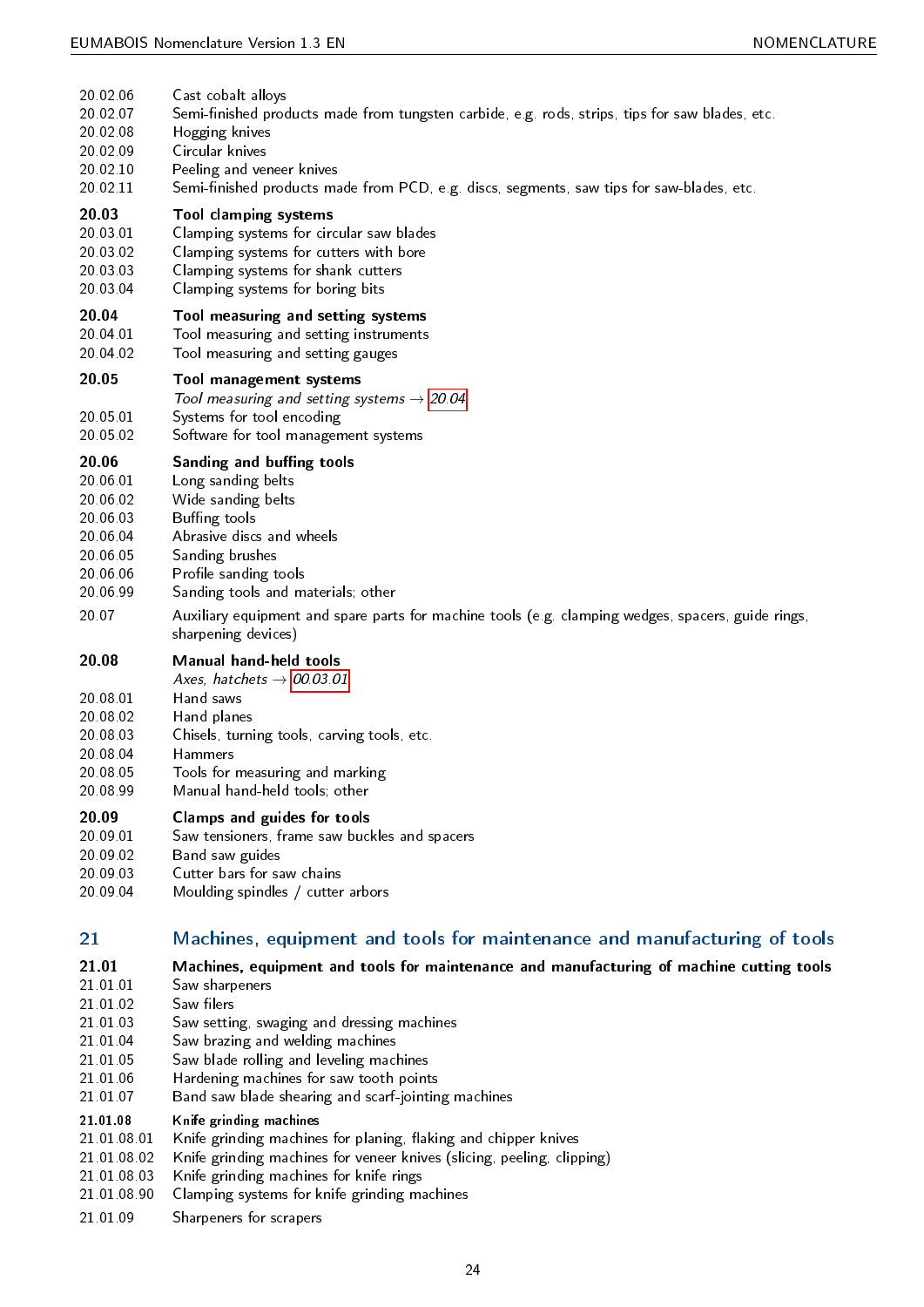- 21.01.10 Sharpeners for moulding cutters
- <span id="page-24-47"></span>21.01.11 Sharpeners for boring bits and routing cutters
- <span id="page-24-43"></span>21.01.12 Sharpeners for chain tools
- <span id="page-24-45"></span>21.01.13 Universal tool and cutter sharpeners
- <span id="page-24-52"></span>21.01.14 Sharpeners for carbide-tipped sawing, moulding and planing tools
- <span id="page-24-44"></span>21.01.15 Sharpeners for diamond tools
- <span id="page-24-46"></span>21.01.50 Cleaning machines and equipment for machine tools
- <span id="page-24-10"></span>21.01.60 Wheels for sharpening tools (except diamond wheels)
- <span id="page-24-53"></span>21.01.61 Diamond wheels for sharpening tools
- <span id="page-24-18"></span>21.01.90 Sharpeners for special applications
- <span id="page-24-48"></span>21.01.99 Machines, equipment and tools for maintenance and manufacturing of machine cutting tools; other
- <span id="page-24-34"></span><span id="page-24-33"></span>21.02 Machines, equipment and tools for maintenance and manufacturing of manual hand-held tools

## <span id="page-24-0"></span>22 Products for the equipment of machines

#### <span id="page-24-1"></span>22.01 Drive systems

- <span id="page-24-2"></span>22.01.01 Electric drive systems 22.01.01.01 Electric motors
- <span id="page-24-25"></span><span id="page-24-20"></span>22.01.01.03 Gear motors 22.01.01.04 Frequency converters
- <span id="page-24-24"></span>22.01.01.05 Electronic drive units
- <span id="page-24-22"></span>22.01.01.06 Linear motors / electro-cylinders
- <span id="page-24-32"></span>22.01.01.07 Electric, electronic and magnetic switchgear and control units
- <span id="page-24-21"></span><span id="page-24-19"></span>22.01.01.99 Electric drive systems; other

#### <span id="page-24-3"></span>22.01.02 Pneumatic drive units

- 22.01.02.02 Pneumatic components and equipment
- <span id="page-24-39"></span><span id="page-24-38"></span>22.01.02.03 Pneumatic controls and regulators

#### <span id="page-24-4"></span>22.01.03 Hydraulic drive units

- 22.01.03.01 Hydraulic components and equipment
- <span id="page-24-28"></span>22.01.03.02 Hydraulic controls and regulators

#### <span id="page-24-29"></span><span id="page-24-5"></span>22.01.10 Elements and accessories for drive systems

- 22.01.10.01 Speed reducers and controllers
- <span id="page-24-49"></span>22.01.10.02 Clutches and brakes
- <span id="page-24-16"></span>22.01.10.03 Roller bearings and precision bearings
- <span id="page-24-40"></span>22.01.10.04 Linear modules
- <span id="page-24-31"></span><span id="page-24-23"></span>22.01.10.99 Elements and accessories for drive systems; other
- <span id="page-24-17"></span>22.01.20 Compressors

### <span id="page-24-6"></span>22.02 Machining units

- <span id="page-24-42"></span><span id="page-24-37"></span><span id="page-24-36"></span>22.02.01 Sawing units 22.02.02 Planing units 22.02.03 Moulding units 22.02.04 Boring units 22.02.05 Mortising units 22.02.06 Sanding and polishing units
- <span id="page-24-41"></span><span id="page-24-35"></span><span id="page-24-13"></span>22.02.07 Spraying units
- <span id="page-24-50"></span>22.02.08 Gluing units
- <span id="page-24-26"></span>22.02.09 Assembling units
- <span id="page-24-12"></span>22.02.10 High frequency and microwave equipment (e.g. generators)
- <span id="page-24-27"></span>22.02.11 Tool changers for CNC machines
- <span id="page-24-51"></span>22.02.12 Cam mechanisms and cams
- <span id="page-24-14"></span><span id="page-24-11"></span>22.02.13 Antistatic systems

### <span id="page-24-7"></span>22.03 Clamps and guides for workpieces

#### 22.03.01 Laser projectors, shadow guiding devices

## <span id="page-24-30"></span><span id="page-24-8"></span>22.03.02 Workpiece fences and stops

- 22.03.02.01 Workpiece fences and stops, mechanised positioning
- <span id="page-24-55"></span>22.03.02.02 Workpiece fences and stops, computerised positioning
- <span id="page-24-54"></span>22.03.03 Clamping devices

### <span id="page-24-15"></span><span id="page-24-9"></span>22.03.04 Vacuum systems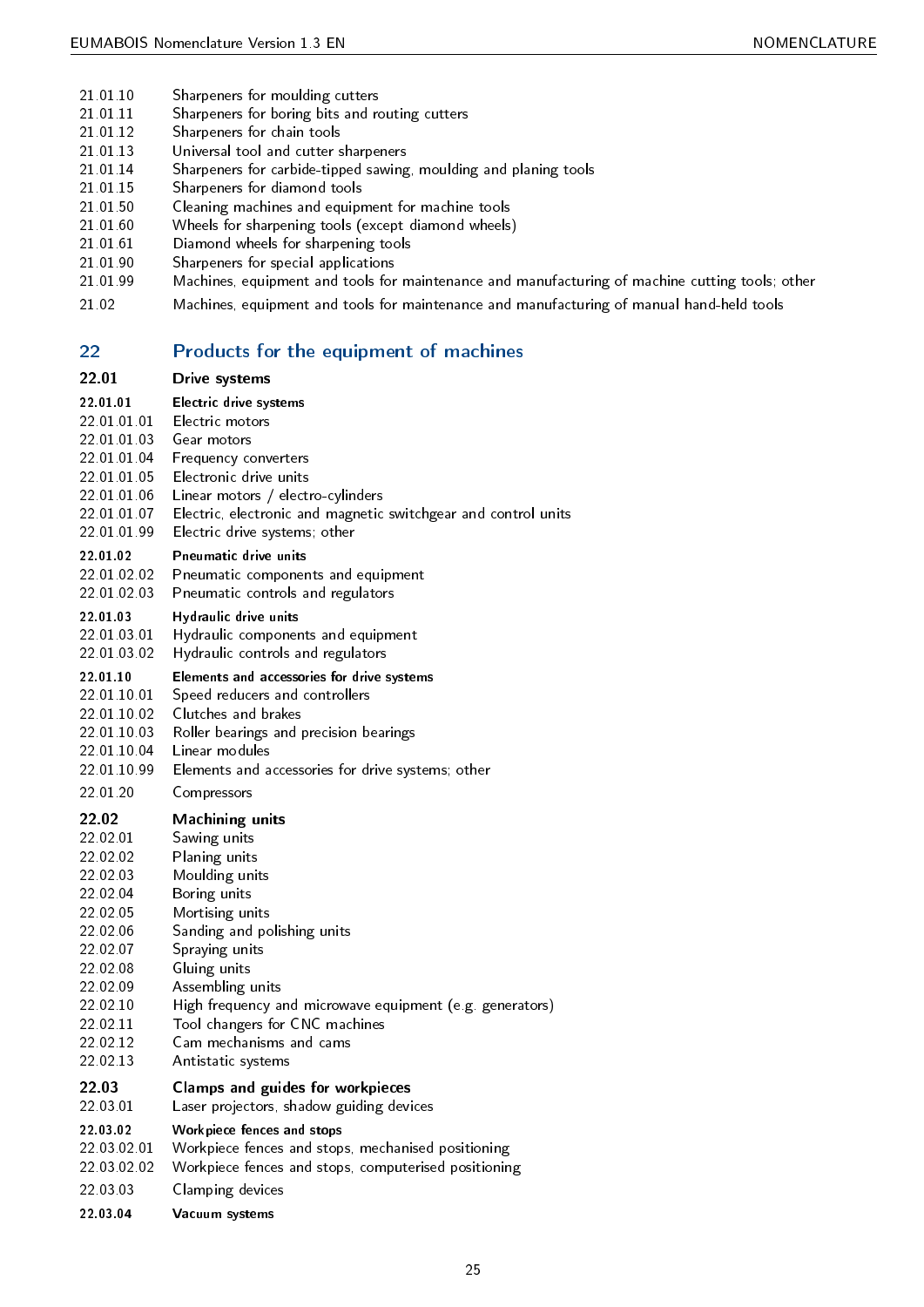<span id="page-25-51"></span><span id="page-25-42"></span><span id="page-25-41"></span><span id="page-25-37"></span><span id="page-25-36"></span><span id="page-25-34"></span><span id="page-25-26"></span><span id="page-25-25"></span><span id="page-25-24"></span><span id="page-25-22"></span><span id="page-25-15"></span><span id="page-25-14"></span><span id="page-25-13"></span><span id="page-25-2"></span><span id="page-25-1"></span>

| 22 03 04 01                                                                   | Pumps and components for vacuum systems                                                                                                                                                                                                                                                                                                   |
|-------------------------------------------------------------------------------|-------------------------------------------------------------------------------------------------------------------------------------------------------------------------------------------------------------------------------------------------------------------------------------------------------------------------------------------|
| 22 03 04 02                                                                   | Vacuum cup clamping devices                                                                                                                                                                                                                                                                                                               |
| 22 03 04 03                                                                   | Central vacuum systems                                                                                                                                                                                                                                                                                                                    |
| 22 03 05                                                                      | Dovetailing attachments                                                                                                                                                                                                                                                                                                                   |
| 22 03 06                                                                      | Dowel boring jigs                                                                                                                                                                                                                                                                                                                         |
| 22.04                                                                         | Mechanical operating and clamping elements for machines, devices and conveyors (handles, handwheels,<br>knobs, etc.)                                                                                                                                                                                                                      |
| 22.05                                                                         | <b>Operating supply items</b>                                                                                                                                                                                                                                                                                                             |
| 22 05 01                                                                      | Lubricants                                                                                                                                                                                                                                                                                                                                |
| 22 05 02                                                                      | Flux materials                                                                                                                                                                                                                                                                                                                            |
| 22.99<br>22 99 01<br>22 99 02<br>22 99 03<br>22 99 04<br>22 99 05<br>22 99 06 | Items of equipment; other<br>Pumps, valves, pipe systems<br>Drainage screens<br>Plates, screens and plastic inserts for presses<br>Press belts for continuous presses<br>Hot platens and heating rods<br>Press moulds and cylinders for manufacturing moulded parts of chips, fibres, plastics, or for overlaying<br>with solid materials |
| 22 99 07                                                                      | Conveyor elements                                                                                                                                                                                                                                                                                                                         |
| 22 99 07 01                                                                   | Rollers and wheels                                                                                                                                                                                                                                                                                                                        |
| 22 99 07 02                                                                   | <b>Belts</b>                                                                                                                                                                                                                                                                                                                              |
| 22 99 07 99                                                                   | Conveyor elements; other                                                                                                                                                                                                                                                                                                                  |
| 22 99 08                                                                      | Non-electronic control units and devices                                                                                                                                                                                                                                                                                                  |
| 22 99 09                                                                      | Central lubrication systems                                                                                                                                                                                                                                                                                                               |
| 22 99 10                                                                      | Belt sanding pads                                                                                                                                                                                                                                                                                                                         |
| 22 99 11                                                                      | Filters, filter elements and cartridges                                                                                                                                                                                                                                                                                                   |
| 22 99 12                                                                      | Cable routers                                                                                                                                                                                                                                                                                                                             |
| 22 99 13                                                                      | UV-beamers / bulbs for UV curing                                                                                                                                                                                                                                                                                                          |
| 22 99 14                                                                      | Rollers and wheels with needles for towing of wood                                                                                                                                                                                                                                                                                        |
| 22 99 15                                                                      | Transmission and conveyor chains                                                                                                                                                                                                                                                                                                          |
| 30                                                                            | Use of residual wood (dust, chips, firewood, bark), generation of energy and<br>heating using wood fuels                                                                                                                                                                                                                                  |

- <span id="page-25-50"></span><span id="page-25-48"></span><span id="page-25-44"></span><span id="page-25-43"></span><span id="page-25-39"></span><span id="page-25-33"></span><span id="page-25-23"></span><span id="page-25-21"></span><span id="page-25-20"></span><span id="page-25-19"></span><span id="page-25-18"></span><span id="page-25-16"></span><span id="page-25-4"></span><span id="page-25-3"></span><span id="page-25-0"></span>30.01 Preparation, transportation and storage of dust, chips, firewood, etc.
	- Separating technology  $\rightarrow$  [01.07.26](#page-13-14)
- 30.01.01 Cleaving machines for roundwood, firewood, etc.

### <span id="page-25-7"></span><span id="page-25-5"></span>30.01.02 Hoggers

- Chippers and chipping mills  $\rightarrow$  [01.07.02](#page-12-6)
- 30.01.02.01 Stationary hoggers
- <span id="page-25-46"></span>30.01.02.02 Mobile hoggers
- <span id="page-25-38"></span>30.01.03 Chopping machines (slow-speed)
- <span id="page-25-8"></span>30.01.04 Firewood saws
- <span id="page-25-9"></span>30.01.05 Firewood bundling machines
- <span id="page-25-10"></span>30.01.06 Briquetting presses
- <span id="page-25-11"></span>30.01.07 Wood pelleting presses
- <span id="page-25-12"></span>30.01.12 Sweeping machines
- <span id="page-25-47"></span>30.01.13 Pellet storage and transport systems
- <span id="page-25-40"></span>30.01.14 Turn-key wood pellets plants
- <span id="page-25-49"></span>30.01.15 Dryers for wood pellets materials
- <span id="page-25-28"></span><span id="page-25-27"></span>Dryers for wood fuels

<span id="page-25-6"></span>

| 30 01 20 | Chips and dust extraction equipment |  |
|----------|-------------------------------------|--|
| .        |                                     |  |

- 30.01.20.01 Chips and dust extraction systems (including filters)
- <span id="page-25-17"></span>30.01.20.02 Extraction systems
- <span id="page-25-30"></span>30.01.20.03 Extraction machines, stand alone
- <span id="page-25-29"></span>30.01.20.04 Filtering separators
- <span id="page-25-32"></span>30.01.20.05 Silos
- <span id="page-25-45"></span>30.01.20.06 Industrial vacuum cleaners
- <span id="page-25-35"></span><span id="page-25-31"></span>30.01.20.07 Fans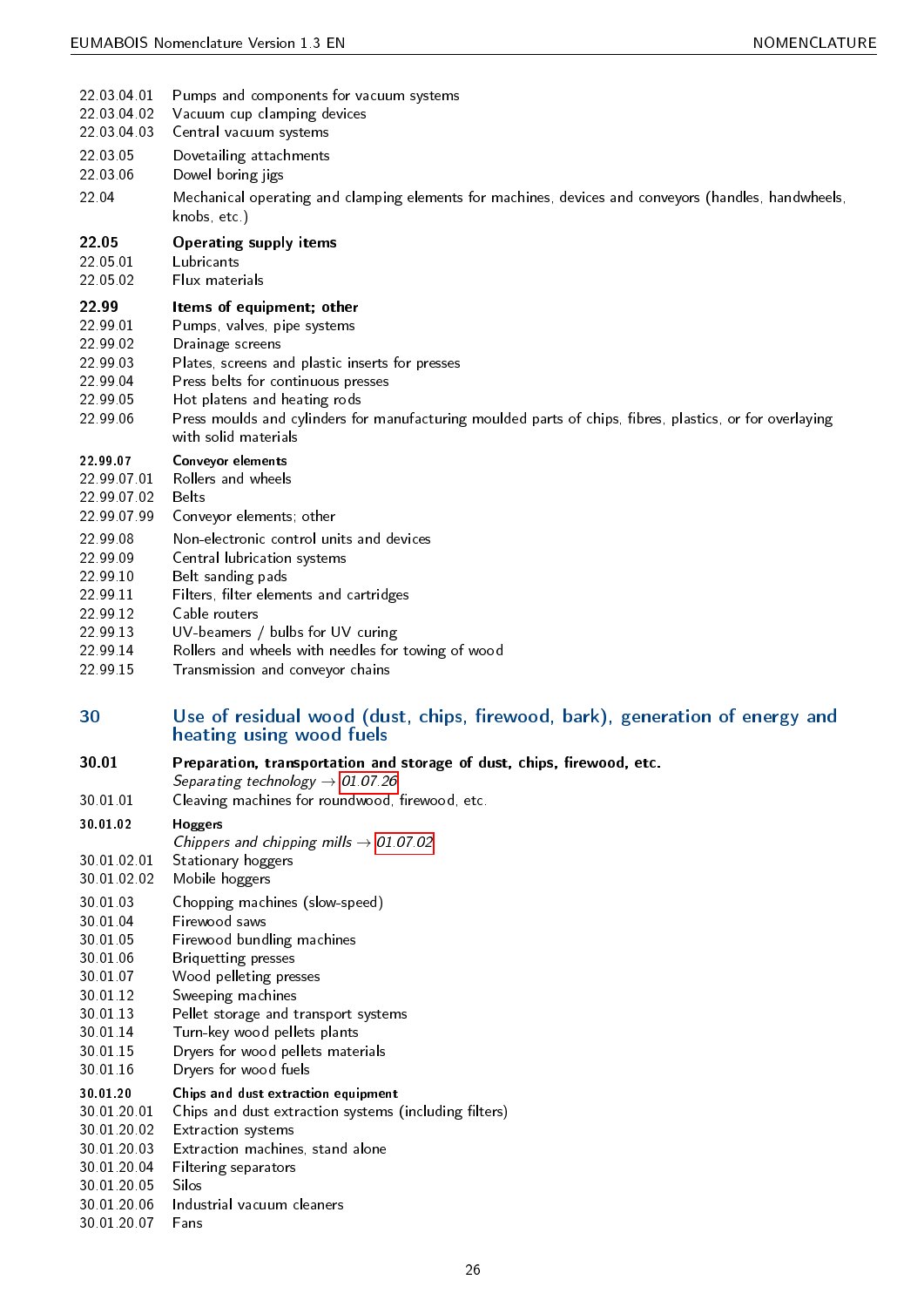- 30.01.20.08 Warm air heaters
- <span id="page-26-38"></span>30.01.20.09 Residual dust concentration monitoring systems
- <span id="page-26-32"></span>30.01.20.10 Specialised control systems for chips and dust extraction systems
- <span id="page-26-36"></span><span id="page-26-15"></span>30.01.20.99 Chips and dust extraction equipment; other
	- Fire protection and fighting, explosion protection  $\rightarrow$  [31.05](#page-26-6)

### <span id="page-26-2"></span>30.02 Generation of energy and heating using wood fuels

- 30.02.01 Boiler systems with furnaces for wood fuels (solid wood, chips, dust, etc.)
- <span id="page-26-12"></span>30.02.02 Wood furnaces for generating hot gas
- <span id="page-26-40"></span>30.02.03 Wood gas generators
- <span id="page-26-41"></span>30.02.04 Wood furnaces for generating electrical energy
- <span id="page-26-39"></span>30.02.05 Chimneys, ovens and burners
- <span id="page-26-28"></span><span id="page-26-14"></span>30.02.99 Plants, units and auxiliary equipment for energy generation; other

## <span id="page-26-0"></span>31 Energy saving, environmental protection, occupational safety, fire prevention and air-conditioning

#### <span id="page-26-3"></span>31.01 Energy saving

- 31.01.01 Plants and equipment for energy recycling
- <span id="page-26-27"></span>31.01.02 Energy-saving pneumatic conveying systems and auxiliary equipment
- <span id="page-26-29"></span><span id="page-26-17"></span>31.01.99 Plants, units and auxiliary equipment for energy saving; other

Independent engineering and consulting services for the generation of energy using wood fuels and energy saving  $\rightarrow$  [95.01.12](#page-28-5)

- <span id="page-26-34"></span>31.02 Safety technology
	- Independent engineering and consulting services for safety technology, occupational and fire safety  $\rightarrow$ [95.01.14](#page-28-6)

## <span id="page-26-4"></span>31.03 Environmental protection

- 31.03.01 Purication plants for water and liquid chemicals
- <span id="page-26-31"></span>31.03.02 Environmentally friendly lubricants and fuels
- <span id="page-26-18"></span>31.03.03 Exhaust air and gases purification plants and equipment
- <span id="page-26-19"></span><span id="page-26-16"></span>31.03.04 Combustion plant for chemicals (lacquers, glues, films, etc.) Chips and dust extraction systems (including filters)  $\rightarrow$  [30.01.20.01](#page-25-17) Independent engineering and consulting services for environmental protection  $\rightarrow$  [95.01.13](#page-28-7)

### <span id="page-26-5"></span>31.04 Occupational safety

- 31.04.01 Sound-proofing equipment (sound-proofing cabins, etc.)
- <span id="page-26-35"></span>31.04.02 Safety devices for machines
- <span id="page-26-33"></span><span id="page-26-30"></span>31.04.03 Protective clothing and equipment (including work clothes) Independent engineering and consulting services for safety technology, occupational and fire safety  $\rightarrow$ [95.01.14](#page-28-6)

## <span id="page-26-6"></span>31.05 Fire protection and fighting, explosion protection

- 31.05.01 Fire alarm systems
- <span id="page-26-21"></span>31.05.02 Fire and spark extinguishing systems
- <span id="page-26-22"></span>31.05.03 Sprinkler systems
- <span id="page-26-37"></span><span id="page-26-20"></span>31.05.04 Explosion protection systems
	- Independent engineering and consulting services for safety technology, occupational and fire safety  $\rightarrow$ [95.01.14](#page-28-6)

## <span id="page-26-7"></span>31.06 Air-conditioning technology

- 31.06.01 Air-conditioning equipment
- <span id="page-26-11"></span>31.06.02 Air-conditioning chambers
- <span id="page-26-10"></span>31.06.03 Air humidication systems
- <span id="page-26-24"></span><span id="page-26-9"></span>31.06.04 Measuring and control units for air-conditioning

## <span id="page-26-1"></span>40 Electronic data acquisition and data processing equipment; measuring, testing and control systems

- <span id="page-26-8"></span>40.01 Electronic data acquisition and data processing equipment
- 40.01.01 Numerical control systems
- <span id="page-26-26"></span>40.01.02 CAM systems
- <span id="page-26-13"></span>40.01.03 NC programming systems
- <span id="page-26-25"></span><span id="page-26-23"></span>40.01.04 Identification systems for component identification and labeling (Barcode, etc.)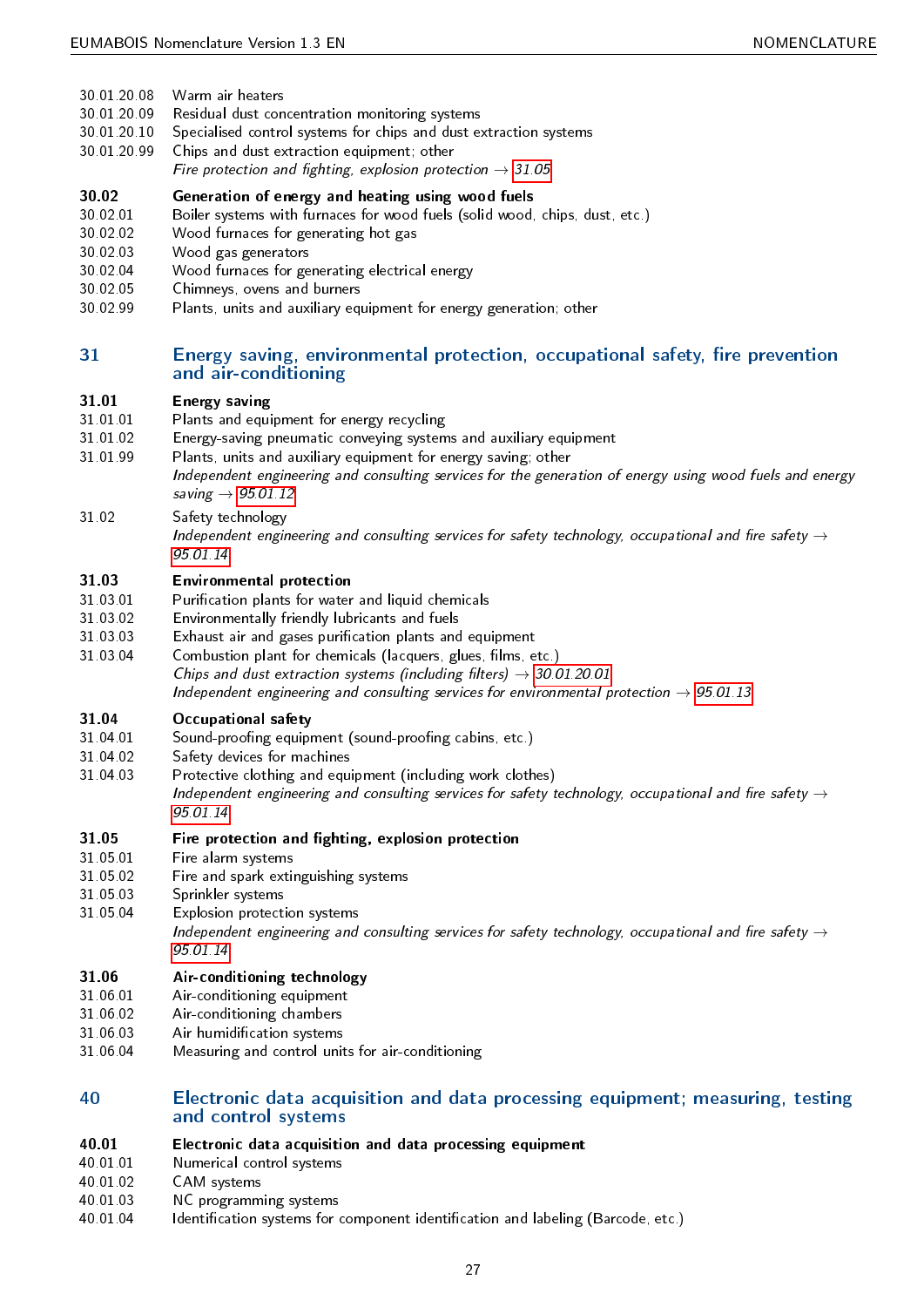- 40.01.05 Image processing systems for identification of colours, structure, surface inspection, optical measuring, etc.
- <span id="page-27-32"></span><span id="page-27-3"></span>40.01.06 Electronic equipment for data acquisition and data processing for special manufacturing sectors and areas
- 40.01.06.01 Electronic equipment for data acquisition and data processing for roundwood yards and saw mills
- <span id="page-27-7"></span>40.01.06.02 Electronic equipment for data acquisition and data processing for veneer plants
- <span id="page-27-10"></span>40.01.06.03 Electronic equipment for data acquisition and data processing for veneer cutting and splicing
- <span id="page-27-17"></span>40.01.06.04 Electronic equipment for data acquisition and data processing for furniture manufacturing
- <span id="page-27-20"></span><span id="page-27-19"></span>40.01.06.05 Electronic equipment for data acquisition and data processing for wood based panels manufacturing

#### <span id="page-27-4"></span>40.02 Measuring, testing and control systems

- 40.02.01 Workpiece measuring instruments
- <span id="page-27-47"></span>40.02.02 Material testing and fault detection instruments
- <span id="page-27-42"></span>40.02.03 Production monitoring systems
- <span id="page-27-45"></span>40.02.04 Metal detectors and removers
- <span id="page-27-44"></span><span id="page-27-43"></span>40.02.99 Measuring and testing equipment; other Wood moisture measuring equipment  $\rightarrow$  [01.03.03](#page-10-7) Kiln control equipment  $\rightarrow$  [01.03.04](#page-11-6)

## <span id="page-27-0"></span>80 **Delivery of complete plants, financing and leasing companies**

#### <span id="page-27-5"></span>80.01 General contractors for the delivery of complete plants

- 80.01.01 General contractors for saw mills
- <span id="page-27-28"></span>80.01.02 General contractors for veneer and plywood plants
- <span id="page-27-12"></span>80.01.03 General contractors for plants for manufacturing of solid coating materials (laminates, films, foils, etc.)
- <span id="page-27-14"></span>80.01.04 General contractors for particle board, fibre board and OSB production plants
- <span id="page-27-15"></span>80.01.05 General contractors for furniture production plants
- <span id="page-27-22"></span>80.01.06 General contractors for solid wood processing plants
- <span id="page-27-29"></span>80.01.07 General contractors for plants for manufacturing of wooden construction elements (windows, facades, etc.)
- <span id="page-27-25"></span>80.01.08 General contractors for timber construction and wooden houses
- <span id="page-27-30"></span>80.01.09 General contractors for laminate flooring plants
- <span id="page-27-23"></span>80.01.10 General contractors for parquetry plants
- <span id="page-27-24"></span>80.01.11 General contractors for plants for solid wood panel production
- <span id="page-27-27"></span>80.01.12 General contractors for plants for mineral bonded wood (cement) boards
- <span id="page-27-26"></span>80.01.99 General contractors, other
- <span id="page-27-31"></span>
- <span id="page-27-41"></span><span id="page-27-21"></span>80.02 Financing companies Leasing companies

## <span id="page-27-1"></span>90 Independent computer software (CAD, ERP, production planning and control, etc.)

- Software for forestry  $\rightarrow$  [00.05.04](#page-9-11)
- 90.01 Independent software for saw mills and roundwood yards
- <span id="page-27-8"></span>90.02 Independent software for veneer and plywood production
- <span id="page-27-11"></span>90.03 Independent software for particle board, fibre board and OSB production
- <span id="page-27-16"></span>90.04 Independent software for veneer processing
- <span id="page-27-18"></span>90.05 Independent software for solid wood processing
- <span id="page-27-33"></span>90.06 Independent software for the furniture industry
- <span id="page-27-36"></span>90.07 Independent software for window construction
- <span id="page-27-39"></span>90.08 Independent software for timber construction
- <span id="page-27-38"></span>90.09 Independent software for the craft business
- <span id="page-27-35"></span>90.10 Independent software for stair construction
- <span id="page-27-34"></span>90.11 Independent software for the timber trade
- <span id="page-27-46"></span><span id="page-27-37"></span>90.50 Standard software for the wood industries (ERP, material management, personnel management, cost accounting, etc.)
- <span id="page-27-40"></span>90.99 Independent software; other

## <span id="page-27-2"></span>95 Independent services for the wood industries

Services for forestry  $\rightarrow$  [00.07](#page-9-4)

## <span id="page-27-6"></span>95.01 Independent engineering and consulting services for the wood industries

- 95.01.01 Independent engineering and consulting services for saw mills
- <span id="page-27-13"></span><span id="page-27-9"></span>95.01.02 Independent engineering and consulting services for veneer and plywood plants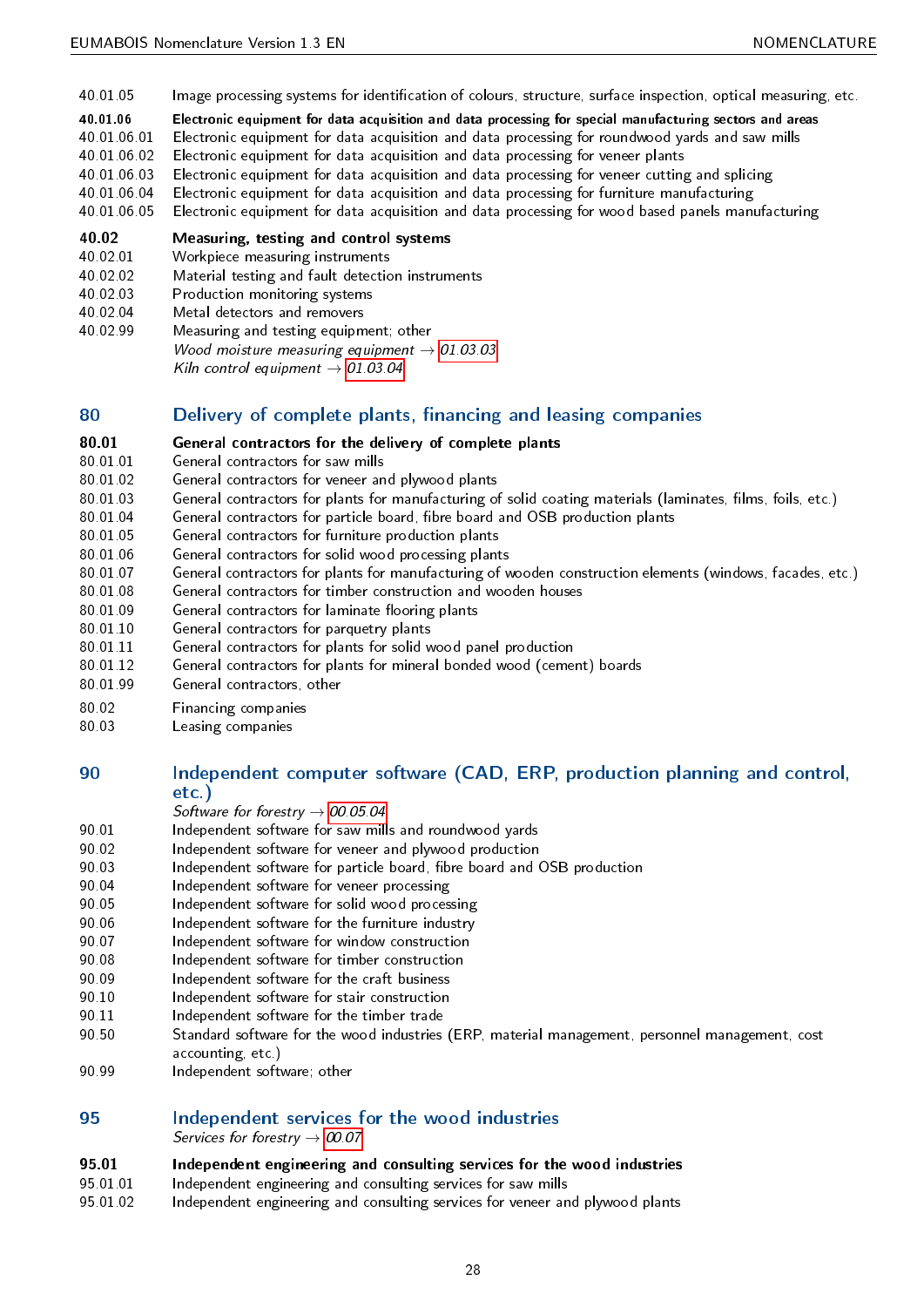- <span id="page-28-2"></span>95.01.03 Independent engineering and consulting services for manufacturing of solid coating materials and laminating technology (laminates, films, foils, etc.)
- 95.01.04 Independent engineering and consulting services for particle board, fibre board and OSB production
- <span id="page-28-3"></span>95.01.05 Independent engineering and consulting services for the furniture industry
- <span id="page-28-14"></span>95.01.06 Independent engineering and consulting services for solid wood drying and steaming
- <span id="page-28-12"></span>95.01.07 Independent engineering and consulting services for solid wood processing
- <span id="page-28-13"></span>95.01.08 Independent engineering and consulting services for windows and facades
- <span id="page-28-16"></span>95.01.09 Independent engineering and consulting services for timber construction
- <span id="page-28-15"></span>95.01.10 Independent engineering and consulting services for craft business
- <span id="page-28-11"></span>95.01.11 Independent engineering and consulting services for surface finishing
- <span id="page-28-5"></span><span id="page-28-4"></span>95.01.12 Independent engineering and consulting services for the generation of energy using wood fuels and energy saving
- 95.01.13 Independent engineering and consulting services for environmental protection
- <span id="page-28-7"></span><span id="page-28-6"></span>95.01.14 Independent engineering and consulting services for safety technology, occupational and fire safety
- 95.02 Training services
- <span id="page-28-23"></span><span id="page-28-17"></span>95.03 Maintenance, repair, installation, de-installation, refurbishing and retrofitting of machines and plants 95.04 Associations
- <span id="page-28-8"></span>95.05 Fair organisations
- <span id="page-28-10"></span>
- <span id="page-28-19"></span>95.99 Services; other

## <span id="page-28-0"></span>96 Research and testing institutes, educational institutions for the timber and woodworking industries (universities, technical colleges, etc.)

Research and testing institutes, educational institutions (universities, technical colleges, etc.) for the forestry industry  $\rightarrow$  [00.09](#page-9-6)

- 96.01 Educational institutions for the timber and woodworking industries
- <span id="page-28-9"></span>96.02 Research instititions for the timber and woodworking industries
- <span id="page-28-22"></span><span id="page-28-18"></span>96.03 Testing institutions for the timber and woodworking industries

## <span id="page-28-1"></span>97 Publishers of literature for the timber and woodworking industries

Publishers of literature for the forestry industry  $\rightarrow$  [00.08](#page-9-5)

- 97.01 Technical journals and periodicals for the timber and woodworking industries
- <span id="page-28-21"></span>97.03 Technical books for the timber and woodworking industries
- <span id="page-28-24"></span><span id="page-28-20"></span>97.04 Web based publications for the timber and woodworking industries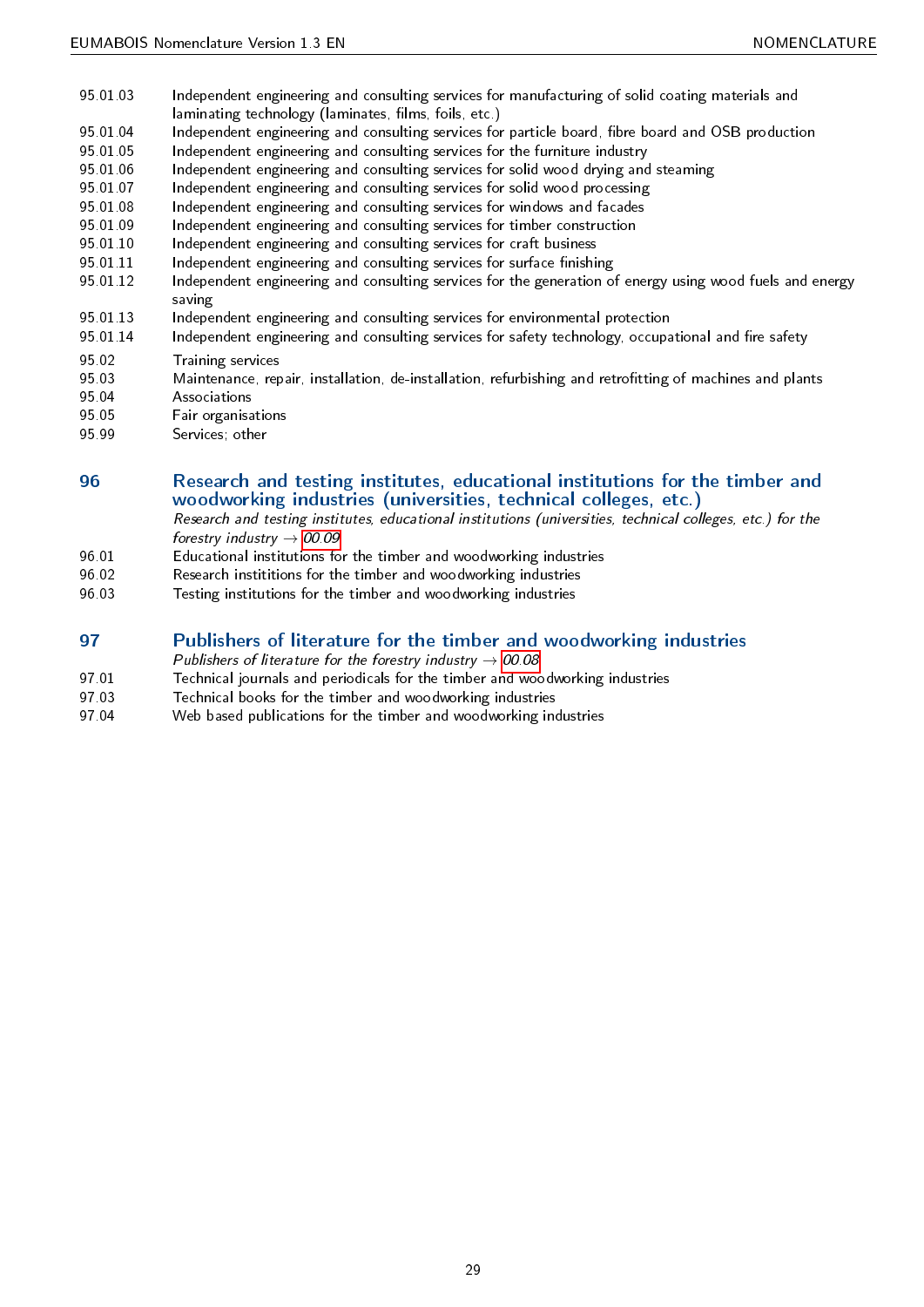## <span id="page-29-0"></span>Index

## A

| 20 06 04<br>02 02 08<br>01 05 02<br>31 06 03<br>31.06.02<br>31 06 01<br>31 06<br>00 03 06<br>05 01 09<br>Angular-edge surface planers for surfacing and jointing in one operation<br>02 04 06<br>22 02 13<br>22 02 09<br>04 01 99<br>11 01 04 01<br>04.01<br>Assembly work stations and lines for windows, doors and facade elements<br>04 01 05<br>95.04<br>11 07 06<br>11 01 04 02<br>03 01 05 |  |
|--------------------------------------------------------------------------------------------------------------------------------------------------------------------------------------------------------------------------------------------------------------------------------------------------------------------------------------------------------------------------------------------------|--|
|                                                                                                                                                                                                                                                                                                                                                                                                  |  |
|                                                                                                                                                                                                                                                                                                                                                                                                  |  |
|                                                                                                                                                                                                                                                                                                                                                                                                  |  |
|                                                                                                                                                                                                                                                                                                                                                                                                  |  |
|                                                                                                                                                                                                                                                                                                                                                                                                  |  |
|                                                                                                                                                                                                                                                                                                                                                                                                  |  |
|                                                                                                                                                                                                                                                                                                                                                                                                  |  |
|                                                                                                                                                                                                                                                                                                                                                                                                  |  |
|                                                                                                                                                                                                                                                                                                                                                                                                  |  |
|                                                                                                                                                                                                                                                                                                                                                                                                  |  |
|                                                                                                                                                                                                                                                                                                                                                                                                  |  |
|                                                                                                                                                                                                                                                                                                                                                                                                  |  |
|                                                                                                                                                                                                                                                                                                                                                                                                  |  |
|                                                                                                                                                                                                                                                                                                                                                                                                  |  |
|                                                                                                                                                                                                                                                                                                                                                                                                  |  |
|                                                                                                                                                                                                                                                                                                                                                                                                  |  |
|                                                                                                                                                                                                                                                                                                                                                                                                  |  |
|                                                                                                                                                                                                                                                                                                                                                                                                  |  |
|                                                                                                                                                                                                                                                                                                                                                                                                  |  |
|                                                                                                                                                                                                                                                                                                                                                                                                  |  |
| Auxiliary equipment and spare parts for machine tools (e.g. clamping wedges, spacers, guide rings,                                                                                                                                                                                                                                                                                               |  |
| 20.07                                                                                                                                                                                                                                                                                                                                                                                            |  |
| 00 04 06                                                                                                                                                                                                                                                                                                                                                                                         |  |
| 18                                                                                                                                                                                                                                                                                                                                                                                               |  |
| 18.99                                                                                                                                                                                                                                                                                                                                                                                            |  |
| 00.03.01                                                                                                                                                                                                                                                                                                                                                                                         |  |
| B                                                                                                                                                                                                                                                                                                                                                                                                |  |
| 20 02 03                                                                                                                                                                                                                                                                                                                                                                                         |  |
| 01 02 01 05                                                                                                                                                                                                                                                                                                                                                                                      |  |
| 21 01 07                                                                                                                                                                                                                                                                                                                                                                                         |  |
| 20 01 01                                                                                                                                                                                                                                                                                                                                                                                         |  |
| 20 01 01 01                                                                                                                                                                                                                                                                                                                                                                                      |  |
| 20 01 01 02                                                                                                                                                                                                                                                                                                                                                                                      |  |
| 20 09 02                                                                                                                                                                                                                                                                                                                                                                                         |  |
| 05 01 13                                                                                                                                                                                                                                                                                                                                                                                         |  |
| 01 04 11 01                                                                                                                                                                                                                                                                                                                                                                                      |  |
| 02 16 13                                                                                                                                                                                                                                                                                                                                                                                         |  |
| 22 99 10                                                                                                                                                                                                                                                                                                                                                                                         |  |

Belt scales . . . . . . . . . . . . . . . . . . . . . . . . . . . . . . . . . . . . . . . . . . . . . . . . . . . . . . . . . . . . . . . . . . . . . . . . . . . . . . . . . . . . . . . . . . [01.07.14](#page-12-7) Belts. . . . . . . . . . . . . . . . . . . . . . . . . . . . . . . . . . . . . . . . . . . . . . . . . . . . . . . . . . . . . . . . . . . . . . . . . . . . . . . . . . . . . . . . . . . . . . . . [22.99.07.02](#page-25-19) Bench- and column-type boring machines . . . . . . . . . . . . . . . . . . . . . . . . . . . . . . . . . . . . . . . . . . . . . . . . . . . . . . . . . . . . . [02.12.09](#page-16-12) Bending machines . . . . . . . . . . . . . . . . . . . . . . . . . . . . . . . . . . . . . . . . . . . . . . . . . . . . . . . . . . . . . . . . . . . . . . . . . . . . . . . . . . . [02.18.01](#page-17-14) Blank knives . . . . . . . . . . . . . . . . . . . . . . . . . . . . . . . . . . . . . . . . . . . . . . . . . . . . . . . . . . . . . . . . . . . . . . . . . . . . . . . . . . . . . . . . [20.02.04](#page-22-10) Bleaching and staining plants . . . . . . . . . . . . . . . . . . . . . . . . . . . . . . . . . . . . . . . . . . . . . . . . . . . . . . . . . . . . . . . . . . . . . . . . [03.01.02](#page-18-13) Block cycle presses for laminating . . . . . . . . . . . . . . . . . . . . . . . . . . . . . . . . . . . . . . . . . . . . . . . . . . . . . . . . . . . . . . . . . . . . [02.02.04.03](#page-14-9) Block presses for plywood and laminated veneer lumber. . . . . . . . . . . . . . . . . . . . . . . . . . . . . . . . . . . . . . . . . . . . . . . . [01.06.06](#page-12-8)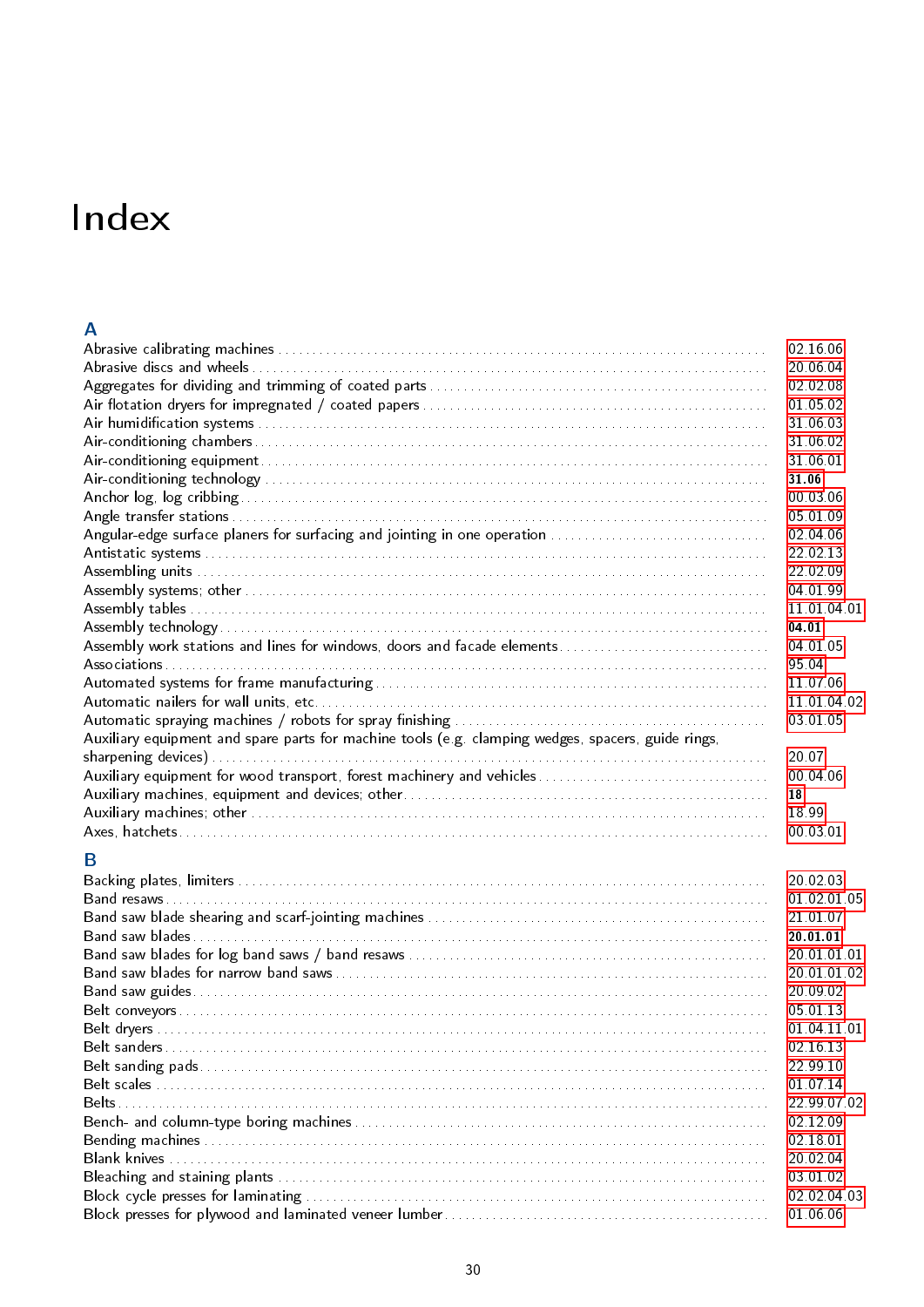|                                                                             | 05 01 08             |
|-----------------------------------------------------------------------------|----------------------|
|                                                                             | 02 16 12             |
| Boiler systems with furnaces for wood fuels (solid wood, chips, dust, etc.) | 30 02 01             |
|                                                                             | 02 12 03             |
|                                                                             | 02 12 01             |
|                                                                             | 22 02 04             |
|                                                                             | 30 01 06             |
|                                                                             | 02 02 01             |
|                                                                             | 02 17 05             |
|                                                                             | 20 06 03             |
| C                                                                           |                      |
|                                                                             | 22 99 12             |
|                                                                             | 01 07 16 06          |
|                                                                             | 22 02 12             |
|                                                                             | 40 01 02             |
|                                                                             | 04 01 02 03          |
|                                                                             | 04 01 02             |
|                                                                             | 02 11 03             |
|                                                                             | 19 90                |
|                                                                             | 20 02 06             |
|                                                                             | 01 04 07             |
|                                                                             | 22 99 09             |
|                                                                             | 22 03 04 03          |
|                                                                             | 02 14 02             |
|                                                                             | 00 03 02             |
|                                                                             | 30 02 05             |
|                                                                             | 01 02 01 13          |
|                                                                             | 01 02 01 11          |
|                                                                             | 01 02 01 12          |
|                                                                             | 01 07 02             |
|                                                                             | 30 01 20             |
|                                                                             | 30 01 20 99          |
|                                                                             | 30 01 20 01          |
|                                                                             | 02 14 03             |
|                                                                             | 20 08 03             |
|                                                                             | 30 01 03             |
|                                                                             | 20 02 09             |
|                                                                             | 01 02 01 15          |
|                                                                             | 20 01 03             |
|                                                                             | 20 01 03 01          |
|                                                                             | 20 01 03 04          |
|                                                                             | 20.01.03.03          |
|                                                                             | 20.01.03.02          |
|                                                                             | 01 02 01 10          |
|                                                                             | 02.03.08.02          |
|                                                                             | 02 01 05             |
|                                                                             | 01 02 01 14          |
|                                                                             | 01 02 01 09          |
|                                                                             | 22 03 03             |
|                                                                             | 20 03 04             |
|                                                                             | 20.03.01<br>20 03 02 |
|                                                                             | 21 01 08 90          |
|                                                                             | 20 03 03             |
|                                                                             | 1805                 |
|                                                                             | 20.09                |
|                                                                             | 22 03                |
|                                                                             | 03 01 01 03          |
|                                                                             | 21 01 50             |
|                                                                             | 01 07 06             |
|                                                                             | 30 01 01             |
|                                                                             |                      |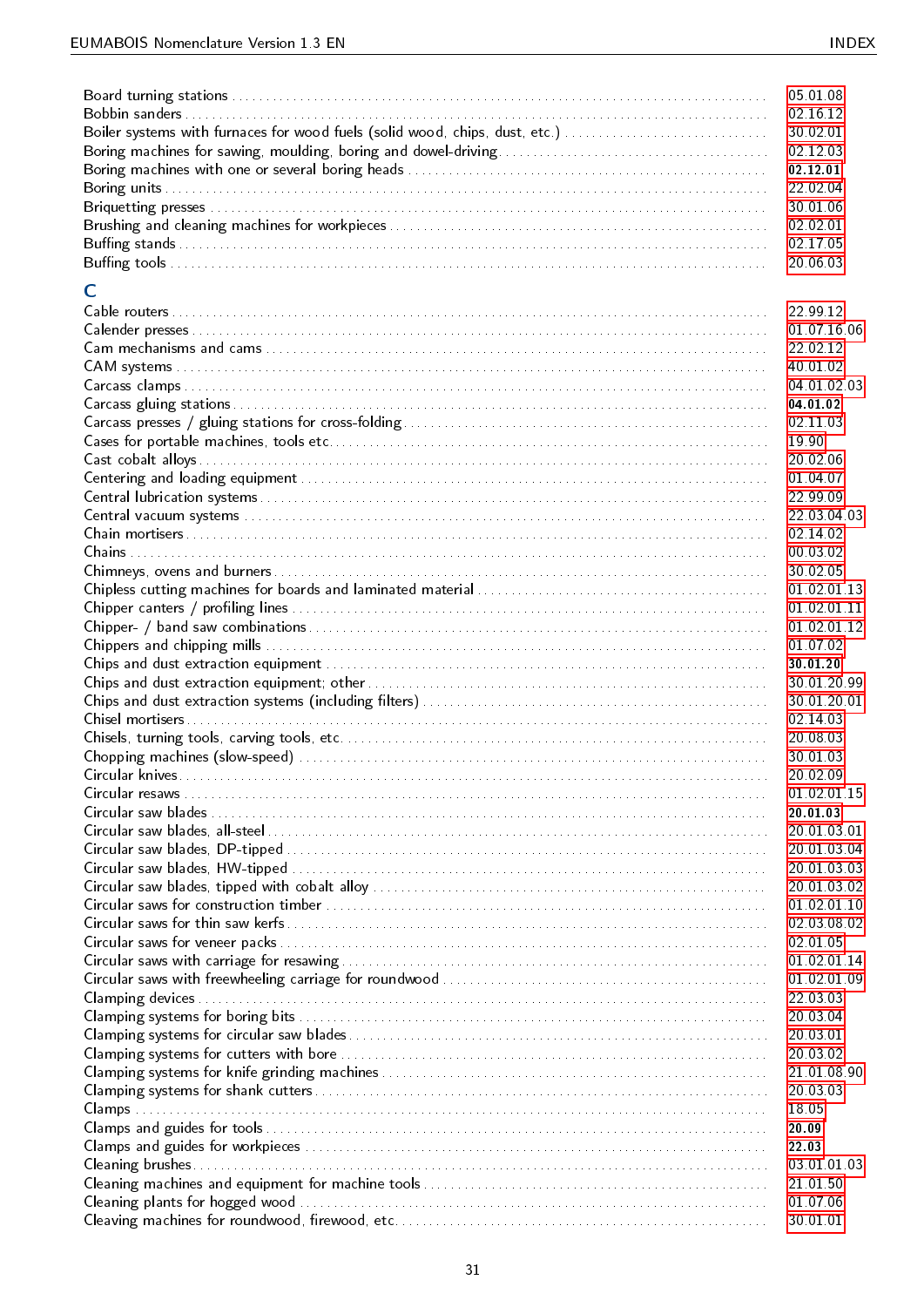|                                                                                                       | 00 03 04    |
|-------------------------------------------------------------------------------------------------------|-------------|
|                                                                                                       | 22 01 10 02 |
|                                                                                                       | 02 03 19    |
|                                                                                                       | 02 12 05    |
|                                                                                                       | 02 12 05 01 |
|                                                                                                       | 02 15 05    |
|                                                                                                       | 02 04 14    |
|                                                                                                       | 02 16 17    |
|                                                                                                       | 03 01       |
|                                                                                                       | 02 19 02    |
|                                                                                                       | 02 19 03    |
|                                                                                                       | 02 19 04    |
|                                                                                                       | 02.19       |
|                                                                                                       | 02 19 99    |
|                                                                                                       | 01 02 01 18 |
|                                                                                                       | 31 03 04    |
|                                                                                                       | 05 01 16    |
|                                                                                                       | 22 01 20    |
|                                                                                                       | 01 03 02 03 |
|                                                                                                       | 02 22 02    |
|                                                                                                       | 01 07 16 02 |
|                                                                                                       | 02 02 05    |
| Continuous surface laminating plants with integrated edge-wrapping units                              | 02.02.05.03 |
|                                                                                                       | 01 02 01 21 |
|                                                                                                       | 01 07 16 05 |
|                                                                                                       | 01 05 05    |
|                                                                                                       | 01 03 02 01 |
|                                                                                                       | 03 01 17    |
| Conveying and storage equipment (magazines) for sliced and peeled veneers                             | 01 04 10    |
| Conveying and storage equipment for hogged wood chips, fibres, etc                                    | 01 07 07    |
|                                                                                                       | 01 06 10    |
|                                                                                                       | 22 99 07    |
|                                                                                                       | 22.99.07.99 |
| Conveyors for sawn timber (roller conveyors / tracks, cross-transfer units, etc.)                     | 01 02 02 02 |
|                                                                                                       | 01 07 19    |
|                                                                                                       | 02 04 17    |
|                                                                                                       | 02.04.15    |
| Copy moulders for longitudinal processing of moulded parts (also with additional sanding units, etc.) | 02 04 15 01 |
| Copy moulders with rotating table (also with additional sanding units, etc.)                          | 02 04 15 02 |
| Copy moulders with tool control by pattern and automatic rotation of workpiece (with one or more      |             |
|                                                                                                       | 02 04 15 03 |
|                                                                                                       | 02 03 15    |
|                                                                                                       | 02 15 04    |
|                                                                                                       | 02 22 03    |
|                                                                                                       | 01 06 04    |
|                                                                                                       | 20 01 08 06 |
|                                                                                                       | 00 02 06    |
|                                                                                                       | 01 01 02    |
|                                                                                                       | 00 01 07    |
|                                                                                                       | 05 01 10    |
|                                                                                                       | 02 16 04    |
|                                                                                                       | 01 01 09 03 |
|                                                                                                       | 01 01 09    |
|                                                                                                       | 01 02 01 22 |
|                                                                                                       | 01 02 01 20 |
|                                                                                                       | 02 01 09    |
| Cross-folding systems (cutting to length, mitre cutting, glue application, folding, pressing, etc.)   | 02 11 04    |
| Crushers for waste materials, e.g. waste wood, demolition wood, used wood products etc                | 01 07 01    |
|                                                                                                       | 03 01 08    |
|                                                                                                       | 20.09.03    |
|                                                                                                       | 20 01 06    |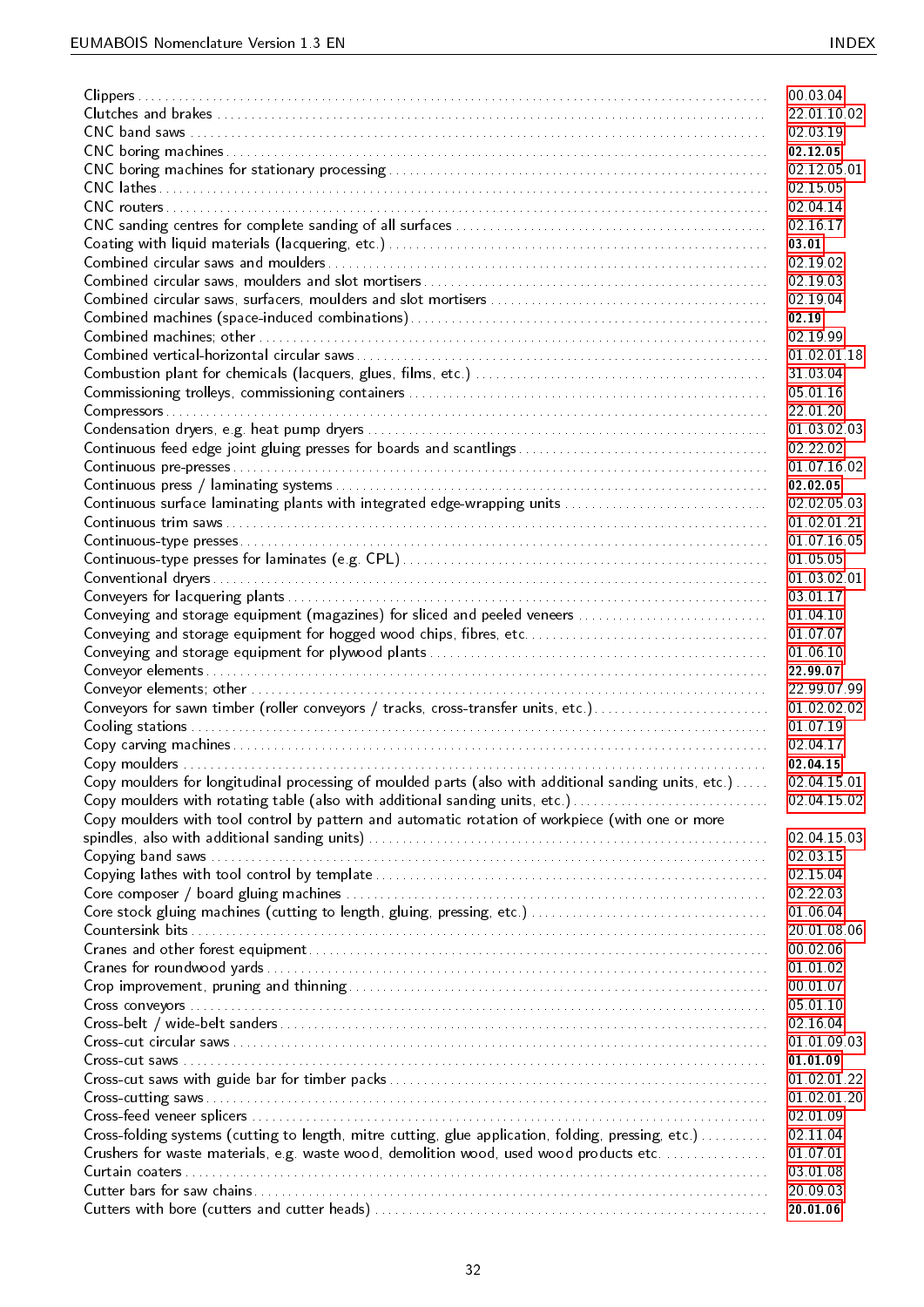|                                                                                                       | 20 01 06 01<br>20 01 06 04<br>20.01.06.02<br>20.01.06.03<br>20 01 10<br>20 01 10 01<br>20.01.10.04<br>20.01.10.02<br>20.01.10.03<br>01 01 09 04<br>01 07 16 01<br>02 02 04<br>01 05 04<br>02 02 04 04<br>20.01.08.04 |
|-------------------------------------------------------------------------------------------------------|----------------------------------------------------------------------------------------------------------------------------------------------------------------------------------------------------------------------|
| D                                                                                                     |                                                                                                                                                                                                                      |
|                                                                                                       | 00 02 02                                                                                                                                                                                                             |
|                                                                                                       | 02 04 25                                                                                                                                                                                                             |
|                                                                                                       | 80                                                                                                                                                                                                                   |
|                                                                                                       | 01 04 14                                                                                                                                                                                                             |
|                                                                                                       | 21 01 61                                                                                                                                                                                                             |
|                                                                                                       | 03 01 11<br>02 10 02 02                                                                                                                                                                                              |
|                                                                                                       | 02 16 14                                                                                                                                                                                                             |
|                                                                                                       | 01 02 01 17                                                                                                                                                                                                          |
|                                                                                                       | 01 02 01 08                                                                                                                                                                                                          |
|                                                                                                       | 02 01 03 02                                                                                                                                                                                                          |
| Double panel sizing circular sawing machines for parallel and / or squaring cuts, hand feed           | 02 03 20                                                                                                                                                                                                             |
|                                                                                                       | 02 06 02 02                                                                                                                                                                                                          |
|                                                                                                       | 02 02 05 01                                                                                                                                                                                                          |
|                                                                                                       | 02 08 02                                                                                                                                                                                                             |
|                                                                                                       | 02 08 02 03                                                                                                                                                                                                          |
|                                                                                                       | 02 08 02 02                                                                                                                                                                                                          |
|                                                                                                       | 02 08 02 01                                                                                                                                                                                                          |
|                                                                                                       | 02 16 11 02                                                                                                                                                                                                          |
|                                                                                                       | 02 07 04<br>02 07 03                                                                                                                                                                                                 |
| Double-end profilers / sizing machines for non-flat parts, e.g. scantlings                            | 02 09 02                                                                                                                                                                                                             |
| Double-end sizing and edge banding machines for shaped / curved parts                                 | 02 09 02 03                                                                                                                                                                                                          |
|                                                                                                       | 02.09.02.02                                                                                                                                                                                                          |
|                                                                                                       | 02 09 02 01                                                                                                                                                                                                          |
|                                                                                                       | 02 06 01 02                                                                                                                                                                                                          |
| Double-sided CNC moulding (and sanding) machines for contoured parts                                  | 02 04 16                                                                                                                                                                                                             |
|                                                                                                       | 22 03 05                                                                                                                                                                                                             |
|                                                                                                       | 20 01 08 03                                                                                                                                                                                                          |
|                                                                                                       | 22 03 06                                                                                                                                                                                                             |
|                                                                                                       | 02 12 06                                                                                                                                                                                                             |
| Dowel hole boring machines for rack, frame and other prismatic components, stationary or through feed |                                                                                                                                                                                                                      |
|                                                                                                       | 02 12 02                                                                                                                                                                                                             |
|                                                                                                       | 00 02 08                                                                                                                                                                                                             |
|                                                                                                       | 22 99 02                                                                                                                                                                                                             |
|                                                                                                       | 22.01<br>05 01 12 01                                                                                                                                                                                                 |
|                                                                                                       | 03 01 14                                                                                                                                                                                                             |
|                                                                                                       | 02 16 08                                                                                                                                                                                                             |
|                                                                                                       | 01 07 09                                                                                                                                                                                                             |
| Dryers for special processes (e.g. high frequency drying, micro wave drying)                          | 01 03 02 04                                                                                                                                                                                                          |
|                                                                                                       | 30 01 16                                                                                                                                                                                                             |
|                                                                                                       | 30 01 15                                                                                                                                                                                                             |
| Drying, steaming and impregnation of solid timber and other materials                                 | 01 03                                                                                                                                                                                                                |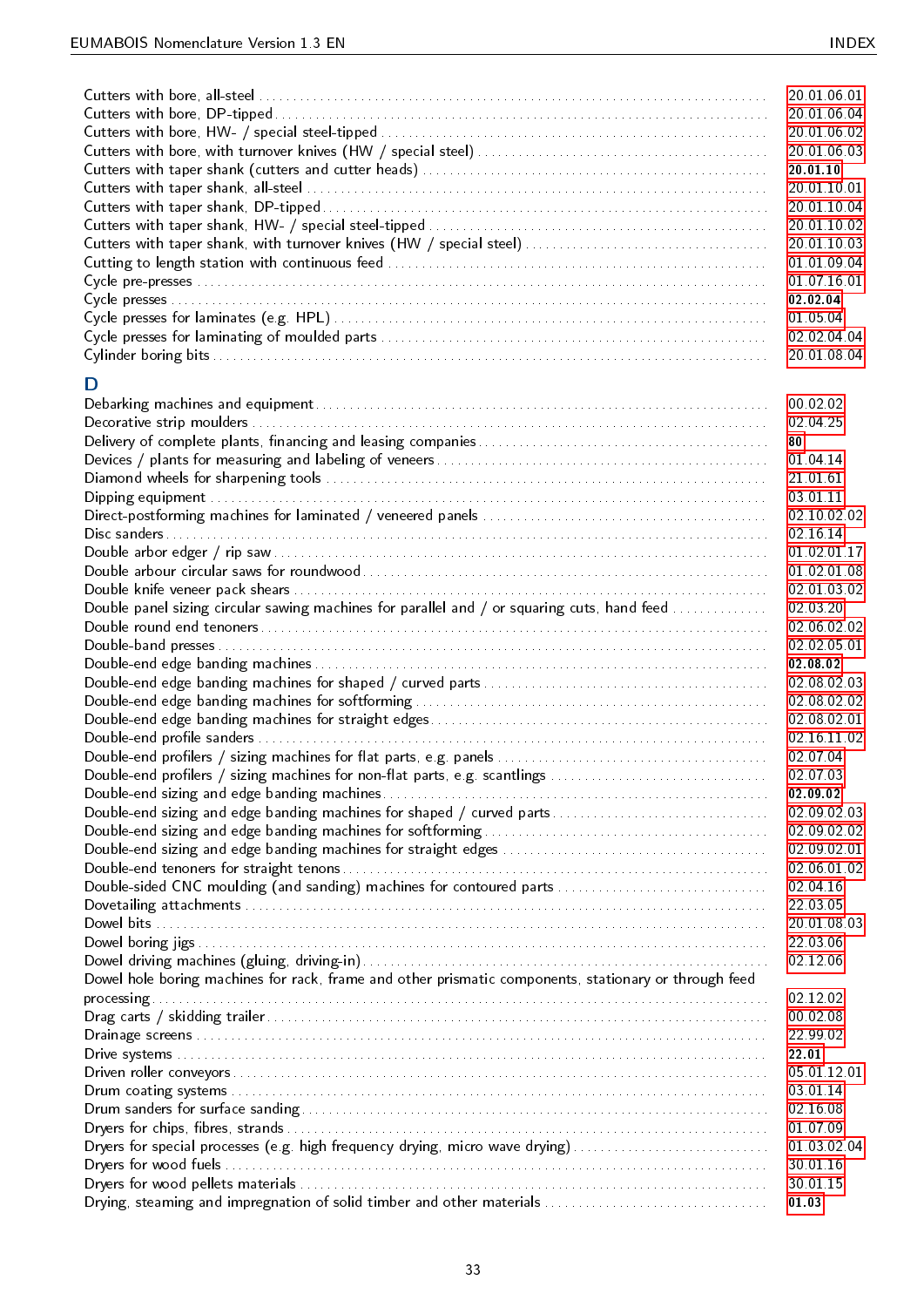| Е                                                                                                         |                         |
|-----------------------------------------------------------------------------------------------------------|-------------------------|
|                                                                                                           | 02.08                   |
|                                                                                                           | 03 01 13                |
|                                                                                                           | 02 01 06                |
|                                                                                                           | 00 09 01                |
|                                                                                                           | 96.01                   |
|                                                                                                           | 22 01 01                |
|                                                                                                           | 22 01 01 99             |
|                                                                                                           | 22 01 01 01             |
|                                                                                                           | 22 01 01 07             |
|                                                                                                           | 40.01                   |
| Electronic data acquisition and data processing equipment; measuring, testing and control systems         | 40<br>22 01 01 05       |
| Electronic equipment for data acquisition and data processing for furniture manufacturing                 | 40 01 06 04             |
| Electronic equipment for data acquisition and data processing for roundwood yards and saw mills           | 40 01 06 01             |
| Electronic equipment for data acquisition and data processing for special manufacturing sectors and areas | 40 01 06                |
| Electronic equipment for data acquisition and data processing for veneer cutting and splicing             | 40 01 06 03             |
| Electronic equipment for data acquisition and data processing for veneer plants                           | 40 01 06 02             |
| Electronic equipment for data acquisition and data processing for wood based panels manufacturing         | 40 01 06 05             |
|                                                                                                           | 03 01 07                |
|                                                                                                           | 22 01 10                |
|                                                                                                           | 22 01 10 99             |
|                                                                                                           | 02 18 02                |
|                                                                                                           | 02 01 10                |
|                                                                                                           | 02 06 01                |
|                                                                                                           | 31 01                   |
| Energy saving, environmental protection, occupational safety, fire prevention and air-conditioning        | 31                      |
|                                                                                                           | 31 01 02                |
|                                                                                                           | 03 02 03                |
|                                                                                                           | 31 03                   |
|                                                                                                           | 00.10                   |
|                                                                                                           | 31 03 02                |
| Equipment and auxiliary material for marking, labeling and numbering in the forest                        | 00 03 07                |
|                                                                                                           | 00 05 01                |
|                                                                                                           | 00 05 02                |
|                                                                                                           | 02 02 10                |
| Equipment for glue preparation, proportioning and transport for plywood plants                            | 01 06 09<br>02 02 09    |
|                                                                                                           | 02 01 13                |
| Equipment for preparation, dosing and transport of liquid coating materials (e.g. lacquer, stain, etc.)   | 03 01 18                |
|                                                                                                           | 01 02 02                |
|                                                                                                           | 31 03 03                |
|                                                                                                           | 31 05 04                |
|                                                                                                           | 30 01 20 03             |
|                                                                                                           | 30 01 20 02             |
|                                                                                                           | 01 09 03                |
|                                                                                                           |                         |
| F                                                                                                         |                         |
|                                                                                                           | 02 04 10                |
|                                                                                                           | 02 15 02                |
|                                                                                                           | 95 05                   |
|                                                                                                           | 30 01 20 07             |
| Feeding units for joiners machines (surface planers, single-spindle moulders etc.)                        | 05 01 18                |
|                                                                                                           | 00 01 02                |
|                                                                                                           | 03 01 03<br>30 01 20 04 |
|                                                                                                           | 22 99 11                |
|                                                                                                           | 04 01 04                |
|                                                                                                           | 04 01 03                |
|                                                                                                           | 80.02                   |
| Finger jointing lines for cross-cutting, cutting finger joints, glue application, pressing, etc           | 02 05 04                |
|                                                                                                           | 02 04 12                |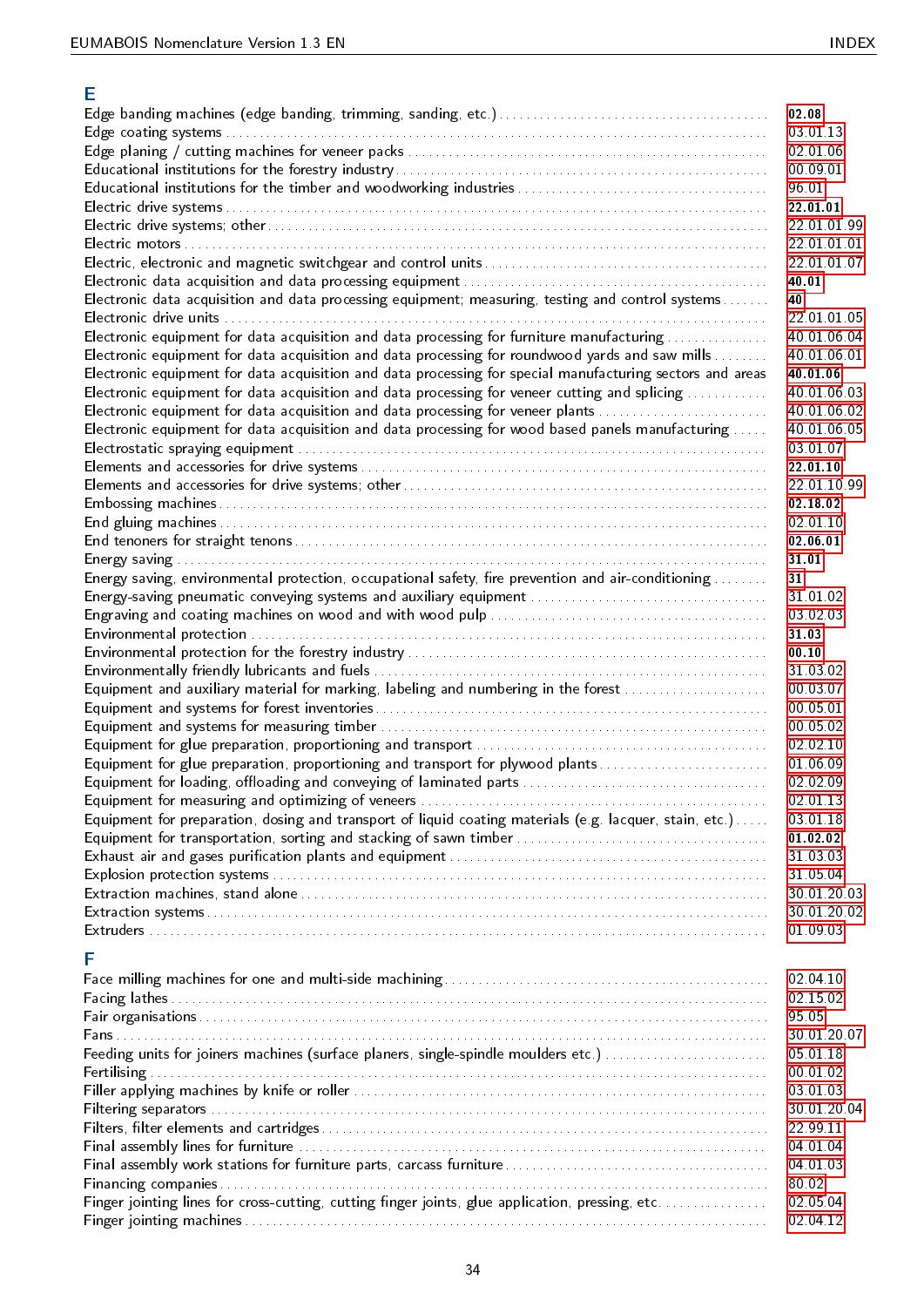|                                                                                                             | 02 05 03             |
|-------------------------------------------------------------------------------------------------------------|----------------------|
|                                                                                                             | 02.05                |
|                                                                                                             | 31 05 01             |
|                                                                                                             | 31 05 02             |
|                                                                                                             | 31.05                |
|                                                                                                             | 30 01 05             |
|                                                                                                             | 30 01 04             |
|                                                                                                             | 01 07 03             |
| Flakers for industrial waste wood (slabs, offcuts, etc.) and other materials                                | 01 07 03 02          |
|                                                                                                             | 02 02 11             |
|                                                                                                             | 01 04 03             |
|                                                                                                             | 03 01 12             |
|                                                                                                             | 22 05 02             |
|                                                                                                             | 02 02 05 02          |
|                                                                                                             | 20 01 04 04          |
|                                                                                                             | 20 01 04 03          |
|                                                                                                             | 02.11<br>00 07 04    |
|                                                                                                             | 00 05 05             |
|                                                                                                             | 00 07 03             |
|                                                                                                             | 00 01 04             |
|                                                                                                             | 00 02 04             |
|                                                                                                             | 00 01 03             |
|                                                                                                             | 00 01 10             |
|                                                                                                             | 00 03                |
|                                                                                                             | 00 01 05             |
|                                                                                                             | 02.18                |
|                                                                                                             | 02 18 99             |
|                                                                                                             | 02 23 02             |
|                                                                                                             | 20 01 02             |
|                                                                                                             | 20 01 02 01          |
|                                                                                                             | 20 01 02 02          |
|                                                                                                             |                      |
|                                                                                                             | 20 01 02 04          |
|                                                                                                             | 20 01 02 03          |
|                                                                                                             | 02 03 08 01          |
|                                                                                                             | 22 01 01 04          |
|                                                                                                             |                      |
| G                                                                                                           |                      |
|                                                                                                             | 22 01 01 03          |
|                                                                                                             | 80 01 05             |
|                                                                                                             | 80 01 09             |
|                                                                                                             | 80 01 10             |
| General contractors for particle board, fibre board and OSB production plants                               | 80 01 04             |
| General contractors for plants for manufacturing of solid coating materials (laminates, films, foils, etc.) | 80 01 03             |
| General contractors for plants for manufacturing of wooden construction elements (windows, facades, etc.)   | 80 01 07             |
| General contractors for plants for mineral bonded wood (cement) boards                                      | 80 01 12             |
|                                                                                                             | 80 01 11             |
|                                                                                                             | 80 01 01             |
|                                                                                                             | 80 01 06             |
|                                                                                                             | 80 01                |
|                                                                                                             | 80 01 08             |
|                                                                                                             | 80 01 02             |
|                                                                                                             | 80 01 99<br>30 02    |
|                                                                                                             | 02 02 07             |
|                                                                                                             | 02 05 02             |
|                                                                                                             | 01 07 11             |
|                                                                                                             | 02 02 02             |
|                                                                                                             | 01 06 05             |
|                                                                                                             | 04 01 02 01          |
|                                                                                                             | 01 07 12<br>22 02 08 |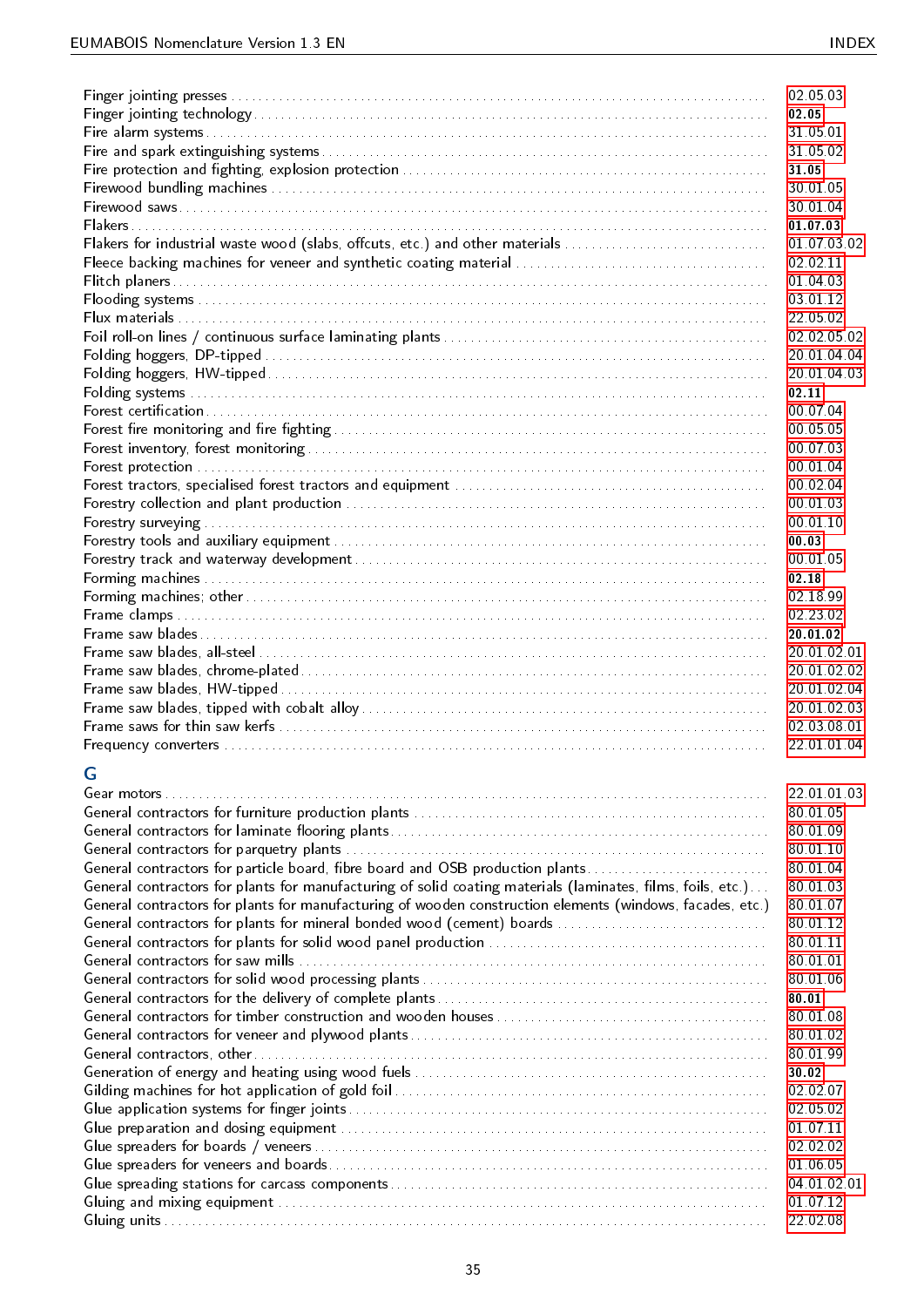| Grinders for shavings, flakes, sawdust, etc. (impact mills, sievering mills, etc.)                             | 01 07 05<br>02 04 24 |
|----------------------------------------------------------------------------------------------------------------|----------------------|
| Н                                                                                                              |                      |
|                                                                                                                | 01 07 04             |
|                                                                                                                | 20.08.04             |
|                                                                                                                | 20 08 02             |
|                                                                                                                | 20.08.01             |
|                                                                                                                | 02 02 04 01          |
|                                                                                                                | 21 01 06             |
|                                                                                                                | 02 13                |
|                                                                                                                | 00 02 03             |
|                                                                                                                | 22 02 10             |
|                                                                                                                | 10.02                |
|                                                                                                                | 20 02 05             |
|                                                                                                                | 30 01 02             |
|                                                                                                                | 20 01 04 05          |
|                                                                                                                | 20 02 08             |
|                                                                                                                | 20 01 04             |
|                                                                                                                | 20 01 04 02          |
|                                                                                                                | 20 01 04 01          |
|                                                                                                                | 01 02 01 01          |
|                                                                                                                | 02 03 12             |
|                                                                                                                | 02 03 12 02          |
| Horizontal panel saws with pressure beam for longitudinal and cross cuts (angular system)                      | 02 03 12 03          |
|                                                                                                                | 02 03 12 01          |
|                                                                                                                | 22 99 05             |
|                                                                                                                | 22 01 03 01          |
|                                                                                                                | 22 01 03 02          |
|                                                                                                                | 22.01.03             |
|                                                                                                                |                      |
| Identification systems for component identification and labeling (Barcode, etc.)                               | 40 01 04<br>40 01 05 |
| Image processing systems for identification of colours, structure, surface inspection, optical measuring, etc. |                      |
|                                                                                                                | 01 03 05<br>90       |
| Independent computer software (CAD, ERP, production planning and control, etc.)                                | 95 01 10             |
|                                                                                                                | 95 01 13             |
| Independent engineering and consulting services for environmental protection                                   |                      |
| Independent engineering and consulting services for manufacturing of solid coating materials and               | 95 01 03             |
|                                                                                                                | 95 01 04             |
| Independent engineering and consulting services for particle board, fibre board and OSB production             |                      |
| Independent engineering and consulting services for safety technology, occupational and fire safety            | 95 01 14<br>95 01 01 |
|                                                                                                                | 95 01 06             |
| Independent engineering and consulting services for solid wood drying and steaming                             | 95 01 07             |
| Independent engineering and consulting services for solid wood processing                                      | 95 01 11             |
| Independent engineering and consulting services for the forestry industry                                      | 00 07 50             |
|                                                                                                                | 95 01 05             |
| Independent engineering and consulting services for the furniture industry                                     |                      |
| Independent engineering and consulting services for the generation of energy using wood fuels and energy       | 95 01 12             |
| Independent engineering and consulting services for the wood industries                                        | 95.01                |
| Independent engineering and consulting services for timber construction                                        | 95 01 09             |
| Independent engineering and consulting services for veneer and plywood plants                                  | 95 01 02             |
| Independent engineering and consulting services for windows and facades                                        | 95 01 08             |
|                                                                                                                | 95                   |
| Independent software for particle board, fibre board and OSB production                                        | 90.03                |
|                                                                                                                | 90.01                |
|                                                                                                                | 90.05                |
|                                                                                                                | 90.10                |
|                                                                                                                | 90.09                |
|                                                                                                                | 90.06                |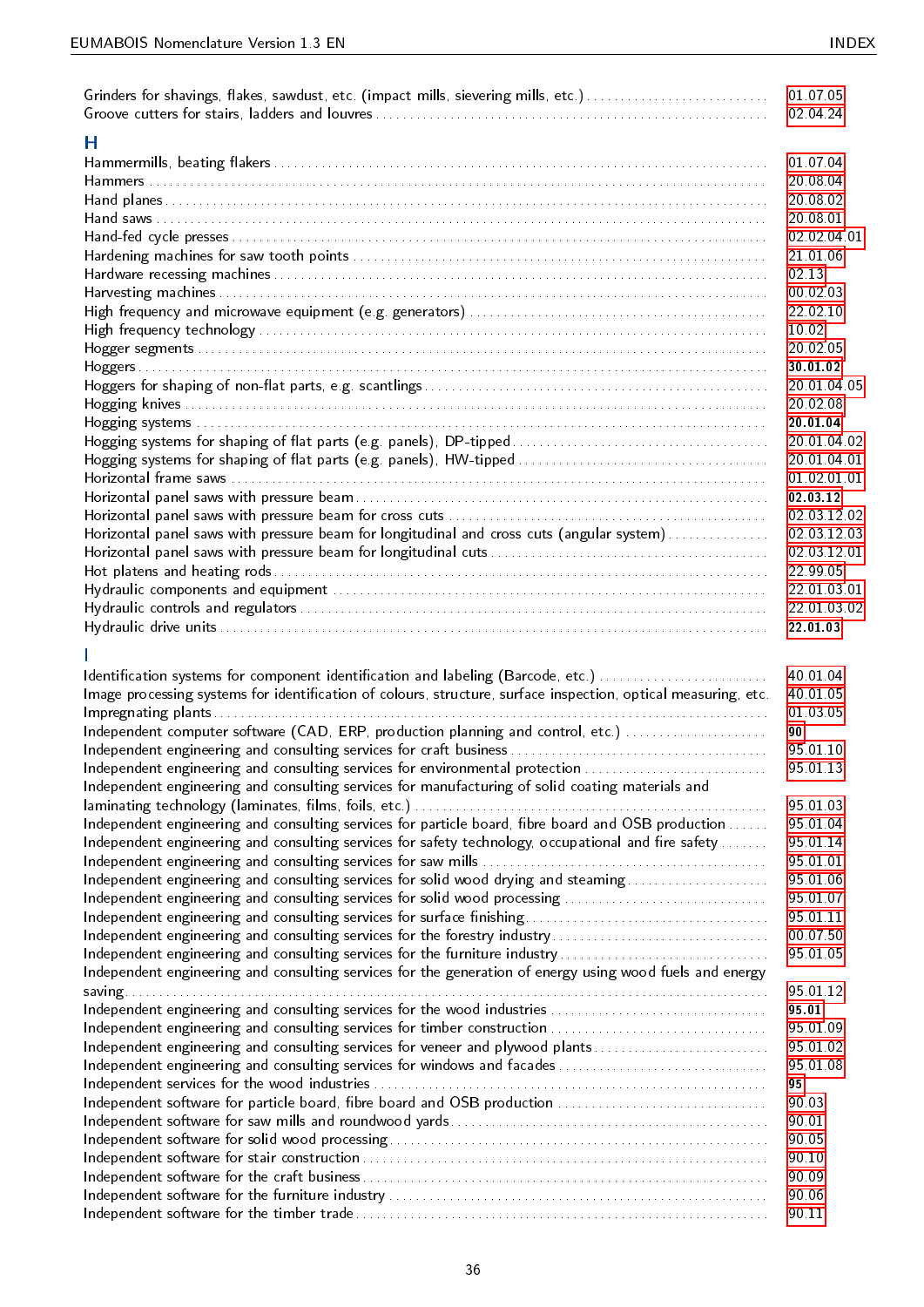|                                                                        | 90.08                                                                                                                                     |
|------------------------------------------------------------------------|-------------------------------------------------------------------------------------------------------------------------------------------|
|                                                                        | 90.02                                                                                                                                     |
|                                                                        | 90.04                                                                                                                                     |
|                                                                        | 90.07                                                                                                                                     |
|                                                                        | 90.99                                                                                                                                     |
|                                                                        | 30 01 20 06                                                                                                                               |
|                                                                        | 05 01 06                                                                                                                                  |
|                                                                        | 01 04 12                                                                                                                                  |
|                                                                        | 22.99                                                                                                                                     |
| J                                                                      | 02 03 16<br>01 06 01                                                                                                                      |
| Κ                                                                      | 01 03 04<br>01 03 02<br>21 01 08<br>21 01 08 03<br>21 01 08 01<br>21 01 08 02<br>01 07 03 03<br>00 03 03<br>20 02 01<br>20.02<br>02 12 08 |
|                                                                        | 03 01 16                                                                                                                                  |
|                                                                        | 01 05 06 01                                                                                                                               |
|                                                                        | 01 05 06                                                                                                                                  |
|                                                                        | 01 05 06 02                                                                                                                               |
| Laminated timber presses / clamps for construction timber, glulam, etc | 02 22 04                                                                                                                                  |
|                                                                        | 22 03 01                                                                                                                                  |
|                                                                        | 10.01                                                                                                                                     |
|                                                                        | 19.21                                                                                                                                     |
|                                                                        | 80.03                                                                                                                                     |
|                                                                        | 05 01 03                                                                                                                                  |
|                                                                        | 22 01 10 04                                                                                                                               |
|                                                                        | 22 01 01 06                                                                                                                               |
|                                                                        | 01 05 01                                                                                                                                  |
|                                                                        | 02 04 19                                                                                                                                  |
|                                                                        | 01 02 01 03                                                                                                                               |
|                                                                        | 01 02 01 04                                                                                                                               |
|                                                                        | 01 02 01                                                                                                                                  |
|                                                                        | 01 01 05                                                                                                                                  |
|                                                                        | 00 04 04                                                                                                                                  |
|                                                                        | 01 07 03 01                                                                                                                               |
|                                                                        | 20 01 05                                                                                                                                  |
|                                                                        | 20 06 01                                                                                                                                  |
|                                                                        | 02 16 02                                                                                                                                  |
|                                                                        | 02 16 01                                                                                                                                  |
|                                                                        | 02 11 01                                                                                                                                  |
|                                                                        | 02 01 08                                                                                                                                  |
|                                                                        | 22 05 01                                                                                                                                  |
|                                                                        | 00 02 11                                                                                                                                  |
| M                                                                      | 02 01 14                                                                                                                                  |
|                                                                        | 20 01 08                                                                                                                                  |
|                                                                        | 20.01                                                                                                                                     |
|                                                                        | 20 01 50                                                                                                                                  |
|                                                                        | 01 01 07                                                                                                                                  |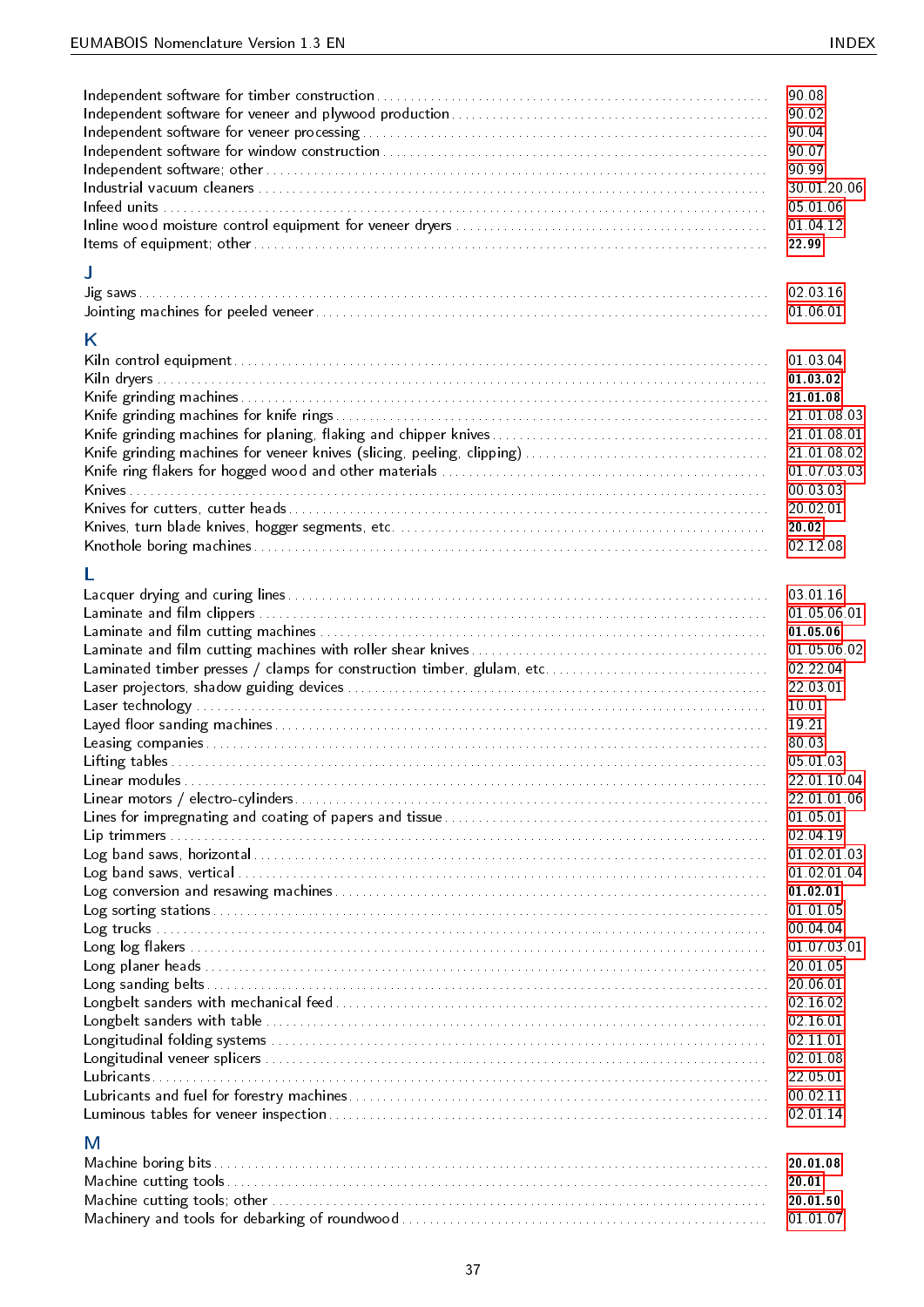|                                                                                                      | 03 02 99 |
|------------------------------------------------------------------------------------------------------|----------|
| Machines and equipment for glue laminated timber / glulam construction                               | 11 01 05 |
|                                                                                                      | 11 01 07 |
| Machines and equipment for lengthwise joining of veneers (e.g. by means of finger joints)            | 02 01 11 |
|                                                                                                      | 11.05    |
|                                                                                                      |          |
|                                                                                                      | 11.06    |
| Machines and equipment for manufacturing packing for vegetables and fruits, stationary               | 11 04 03 |
|                                                                                                      | 11 04 01 |
| Machines and equipment for manufacturing picture frames and frames                                   | 11.07    |
| Machines and equipment for manufacturing rack furniture (chairs, tables, etc.)                       | 11.03    |
|                                                                                                      | 11.02    |
|                                                                                                      | 11.08    |
|                                                                                                      | 03 02 01 |
|                                                                                                      | 00 02 01 |
|                                                                                                      |          |
|                                                                                                      | 03 03    |
|                                                                                                      | 11 01 08 |
|                                                                                                      | 11 01 06 |
| Machines and plants for agricultural tool handles (for shovel, spade, hoe, rake, hammer, pick, etc.) | 11 99 11 |
|                                                                                                      | 11 99 18 |
|                                                                                                      | 11 99 01 |
|                                                                                                      | 11 99 03 |
|                                                                                                      | 11 99 09 |
|                                                                                                      | 11.99    |
|                                                                                                      |          |
|                                                                                                      | 11 01 02 |
|                                                                                                      | 11 99 04 |
|                                                                                                      | 11 99 07 |
|                                                                                                      | 11 99 08 |
|                                                                                                      | 11 99 14 |
|                                                                                                      | 11 99 02 |
|                                                                                                      | 11 99 05 |
| Machines and plants for prefab house construction, e.g. wood frame construction                      | 11.01.04 |
|                                                                                                      | 11 99 06 |
|                                                                                                      | 11 99 10 |
|                                                                                                      | 10       |
|                                                                                                      |          |
|                                                                                                      | 11       |
| Machines and plants for sporting equipment (billiard cues, paddles, oars, etc.)                      | 11 99 12 |
|                                                                                                      | 11.01    |
|                                                                                                      | 11 01 03 |
|                                                                                                      | 11 99 13 |
|                                                                                                      | 11 01 01 |
|                                                                                                      | 11 99 16 |
|                                                                                                      | 11 99 17 |
|                                                                                                      | 11 99 15 |
|                                                                                                      | 04       |
| Machines and technical equipment for primary processing (production of semi-finished products)       | 01       |
|                                                                                                      | 01.99    |
|                                                                                                      |          |
| Machines and technical equipment for secondary processing (laminating, machining, gluing)            | 02       |
|                                                                                                      | 03       |
|                                                                                                      | 02.12    |
|                                                                                                      | 02.12.04 |
|                                                                                                      | 01 08 03 |
|                                                                                                      | 02 05 01 |
|                                                                                                      | 01 08 01 |
|                                                                                                      | 02 01 07 |
|                                                                                                      | 02 12 07 |
|                                                                                                      | 11.09    |
| Machines for manufacturing and treatment of wooden packaging (pallets, boxes, etc.)                  | 11.04    |
|                                                                                                      | 11 04 06 |
|                                                                                                      |          |
|                                                                                                      | 11 04 05 |
|                                                                                                      | 11 09 01 |
| Machines for metallic joining elements and respective hardware (V staples, flexible tabs, etc.)      | 11 07 03 |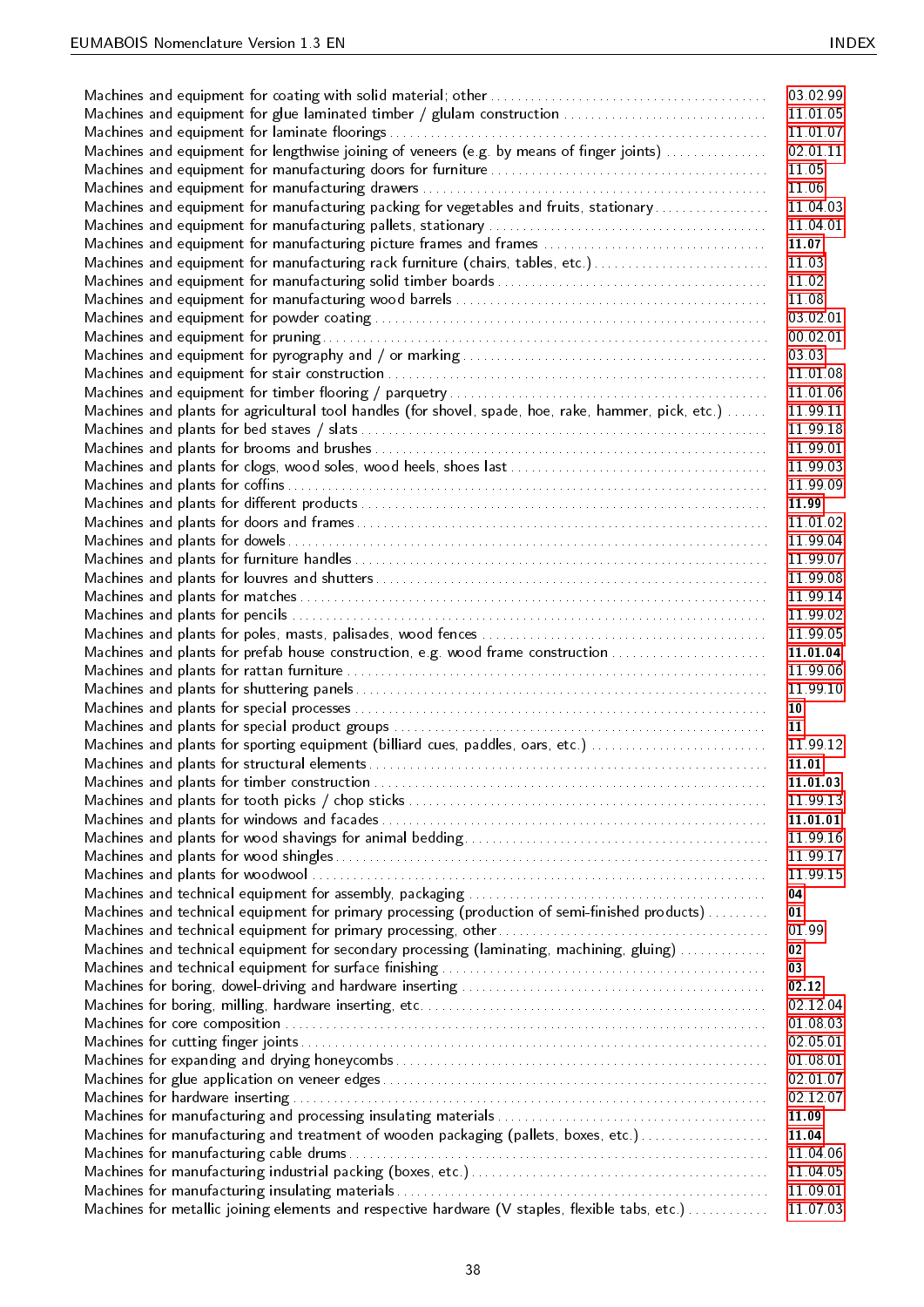|                                                                                                          | 01 08 02    |
|----------------------------------------------------------------------------------------------------------|-------------|
|                                                                                                          |             |
|                                                                                                          | 11 09 02    |
|                                                                                                          | 02 02 06    |
|                                                                                                          | 11 01 01 99 |
| Machines, equipment and tools for maintenance and manufacturing of machine cutting tools                 | 21.01       |
| Machines, equipment and tools for maintenance and manufacturing of machine cutting tools; other          | 21 01 99    |
| Machines, equipment and tools for maintenance and manufacturing of manual hand-held tools                | 21.02       |
| Machines, equipment and tools for maintenance and manufacturing of tools                                 | 21          |
|                                                                                                          | 00 01       |
|                                                                                                          | 00          |
|                                                                                                          | 02.20       |
|                                                                                                          | 02 20 02    |
|                                                                                                          | 02 20 03    |
| Machining centres for routing, sawing, boring, hardware and dowel inserting, etc                         | 02 20 04    |
|                                                                                                          | 02 20 01    |
|                                                                                                          | 11 01 04 03 |
|                                                                                                          | 22 02       |
| Maintenance, repair, installation, de-installation, refurbishing and retrofitting of machines and plants | 95 03       |
|                                                                                                          | 20.08       |
|                                                                                                          | 20 08 99    |
|                                                                                                          | 02.21       |
|                                                                                                          | 20 01 50 06 |
|                                                                                                          | 40 02 02    |
|                                                                                                          | 05.01       |
|                                                                                                          | 05          |
|                                                                                                          | 31 06 04    |
|                                                                                                          | 01 02 03    |
|                                                                                                          | 40 02 99    |
|                                                                                                          | 40.02       |
|                                                                                                          | 02 02 03    |
|                                                                                                          |             |
| Mechanical operating and clamping elements for machines, devices and conveyors (handles, handwheels,     |             |
|                                                                                                          | 22.04       |
|                                                                                                          | 02 02 04 02 |
|                                                                                                          | 02 02 04 05 |
|                                                                                                          | 40 02 04    |
|                                                                                                          | 01 01 11    |
|                                                                                                          | 10.03       |
|                                                                                                          | 11 07 05    |
|                                                                                                          | 02 11 02    |
|                                                                                                          | 02 04 22    |
|                                                                                                          | 01 01 09 01 |
|                                                                                                          | 00 10 01    |
|                                                                                                          | 30 01 02 02 |
|                                                                                                          | 01 02 04 01 |
|                                                                                                          | 01 02 04 02 |
|                                                                                                          | 01 01 01    |
|                                                                                                          | 01 02 04    |
|                                                                                                          | 01 03 03 01 |
|                                                                                                          | 01 03 03 02 |
|                                                                                                          | 01 07 15    |
|                                                                                                          | 20 01 50 02 |
|                                                                                                          | 02 14 01    |
|                                                                                                          | 02 14 04    |
|                                                                                                          | 02.14       |
|                                                                                                          | 22 02 05    |
|                                                                                                          | 02 04       |
|                                                                                                          | 02 04 99    |
|                                                                                                          | 02 04 09    |
|                                                                                                          | 20 09 04    |
|                                                                                                          | 22 02 03    |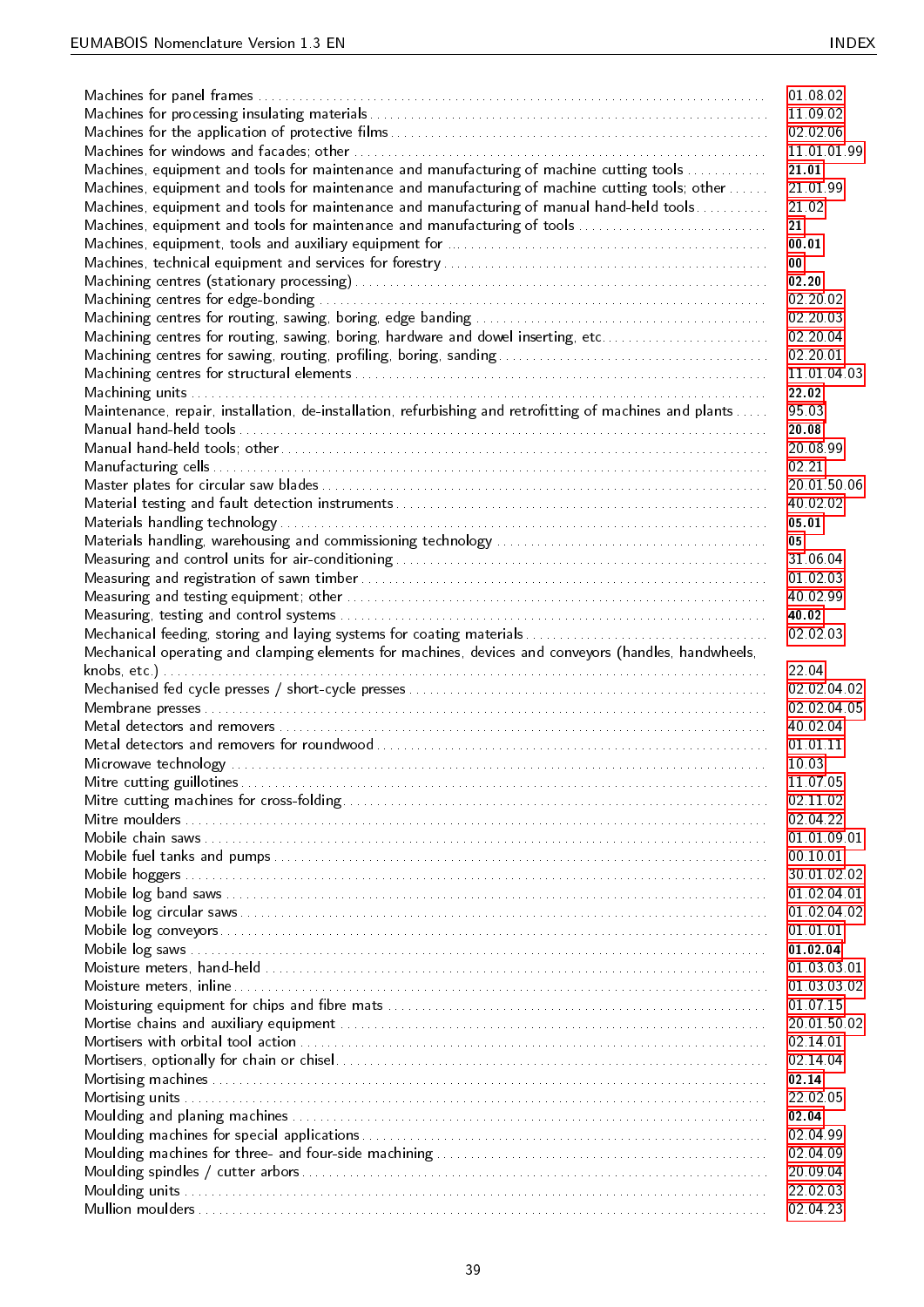|                                                                                                | 02 03 05    |
|------------------------------------------------------------------------------------------------|-------------|
|                                                                                                | 01 07 16 03 |
|                                                                                                | 01 02 01 06 |
| Multispindle boring machines with horizontal and / or vertical heads, stationary processing    | 02 12 01 02 |
|                                                                                                |             |
| N                                                                                              |             |
|                                                                                                | 04 02 01    |
|                                                                                                | 04 02       |
|                                                                                                | 02 03 14    |
|                                                                                                | 40 01 03    |
|                                                                                                |             |
|                                                                                                | 22 99 08    |
|                                                                                                | 02 03 17    |
|                                                                                                | 40 01 01    |
| O                                                                                              |             |
|                                                                                                |             |
|                                                                                                | 31.04       |
|                                                                                                | 00.06       |
|                                                                                                | 05 01 01    |
|                                                                                                | 22.05       |
|                                                                                                | 01 02 01 19 |
|                                                                                                | 02 03 03    |
|                                                                                                | 02 03 21    |
|                                                                                                |             |
|                                                                                                | 20 01 50 01 |
|                                                                                                | 05 01 07    |
|                                                                                                | 05 01 14    |
| Overhead panel saws (portal saws) for longitudinal and / or cross-cutting                      | 02 03 13    |
| P                                                                                              |             |
|                                                                                                |             |
|                                                                                                | 01 07 23    |
|                                                                                                | 04 03 03    |
|                                                                                                | 04 03 02    |
|                                                                                                | 04 03 01    |
|                                                                                                | 04 03 99    |
|                                                                                                | 04 03       |
|                                                                                                | 11 04 02    |
|                                                                                                |             |
|                                                                                                | 01 07 21    |
|                                                                                                | 01 07 17    |
|                                                                                                | 01 04 13 02 |
|                                                                                                | 20 02 10    |
|                                                                                                | 30 01 13    |
|                                                                                                | 02 03 02 01 |
|                                                                                                | 02 04 05    |
|                                                                                                | 02 04 04    |
|                                                                                                | 18.04       |
|                                                                                                |             |
|                                                                                                | 22 02 02    |
|                                                                                                | 00 01 08    |
|                                                                                                | 31 01 01    |
| Plants for chemical treatment of wood for changing its appearance (e.g. by ammonia, oils etc.) | 01 03 07    |
|                                                                                                | 11 04 08    |
| Plants for heat treatment of pallets and other wood packaging material                         | 11 04 07    |
| Plants for heat treatment of wood for changing its physical characteristics                    | 01 03 06    |
|                                                                                                | 01 01 10    |
|                                                                                                | 30 02 99    |
|                                                                                                | 31 01 99    |
|                                                                                                |             |
|                                                                                                | 03 02 02    |
|                                                                                                | 22 99 03    |
|                                                                                                | 20 01 08 07 |
|                                                                                                | 01 06 07    |
|                                                                                                | 22 01 02 02 |
|                                                                                                | 22 01 02 03 |
|                                                                                                | 22 01 02    |
|                                                                                                | 02 17 04    |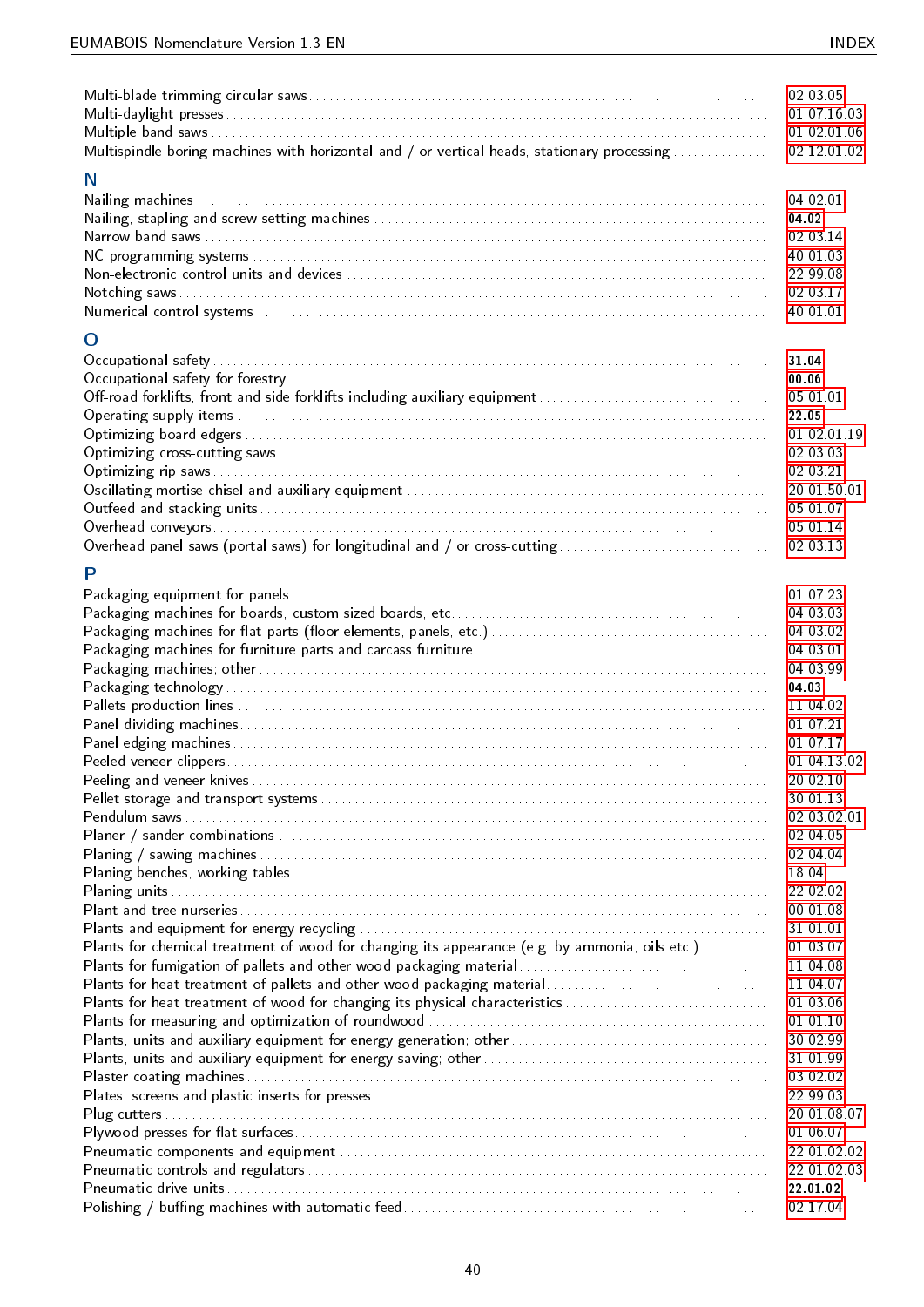|                                                                                                            | 02 17       |
|------------------------------------------------------------------------------------------------------------|-------------|
|                                                                                                            | 02 17 01    |
|                                                                                                            | 02 17 02    |
|                                                                                                            | 02 17 03    |
|                                                                                                            | 1903        |
|                                                                                                            | 1913        |
|                                                                                                            | 1909        |
|                                                                                                            | 19.10       |
|                                                                                                            | 00 02 07    |
|                                                                                                            | 1911        |
|                                                                                                            | 1904        |
|                                                                                                            |             |
|                                                                                                            | 1905        |
|                                                                                                            | 1914        |
|                                                                                                            | 19.08       |
|                                                                                                            | 1918        |
|                                                                                                            | 19.02       |
| Portable machines for processing of timber, plastics, composites and other materials                       | 19          |
|                                                                                                            | 1915        |
|                                                                                                            | 19.06       |
|                                                                                                            | 19.01       |
|                                                                                                            | 1917        |
|                                                                                                            | 1907        |
|                                                                                                            | 19 19       |
|                                                                                                            | 1916        |
|                                                                                                            | 19.20       |
|                                                                                                            |             |
|                                                                                                            | 19.12       |
|                                                                                                            | 02.10       |
|                                                                                                            | 02 10 02 01 |
|                                                                                                            | 02 10 01    |
|                                                                                                            | 02 10 02    |
|                                                                                                            | 04 01 01    |
|                                                                                                            | 04 01 02 02 |
|                                                                                                            | 30 01       |
|                                                                                                            | 00.01.12    |
|                                                                                                            | 01 04 11 03 |
|                                                                                                            | 22 99 04    |
| Press moulds and cylinders for manufacturing moulded parts of chips, fibres, plastics, or for overlaying   |             |
|                                                                                                            | 22 99 06    |
|                                                                                                            | 01 07 16    |
|                                                                                                            | 02 23       |
| Presses and equipment for gluing of solid timber components and other materials                            | 02.22       |
| Presses for contoured surfaces and mouldings of plywood or other laminates                                 | 01 09 02    |
|                                                                                                            | 01 08 04    |
|                                                                                                            |             |
|                                                                                                            | 01 09 01    |
| Presses, laminating and profile wrapping machines for solid coating materials (veneering, laminating, film |             |
|                                                                                                            | 02.02       |
|                                                                                                            | 03 01 04    |
| Processing centres for longitudinal and cross-wise processing of window parts                              | 11 01 01 01 |
|                                                                                                            | 11 04 04    |
|                                                                                                            | 40 02 03    |
|                                                                                                            | 01 09       |
|                                                                                                            | 01 08       |
|                                                                                                            | 01 07       |
| Production of solid coating materials based on paper (laminates, films, etc.)                              | 01.05       |
|                                                                                                            | 01.06       |
|                                                                                                            | 01 04       |
|                                                                                                            | 22          |
|                                                                                                            | 02 16 11    |
|                                                                                                            | 20 06 06    |
|                                                                                                            | 02 02 05 04 |
| Profiling and sizing machines (trimming, length cutting, profiling, sanding, etc.)                         | 02.07       |
|                                                                                                            |             |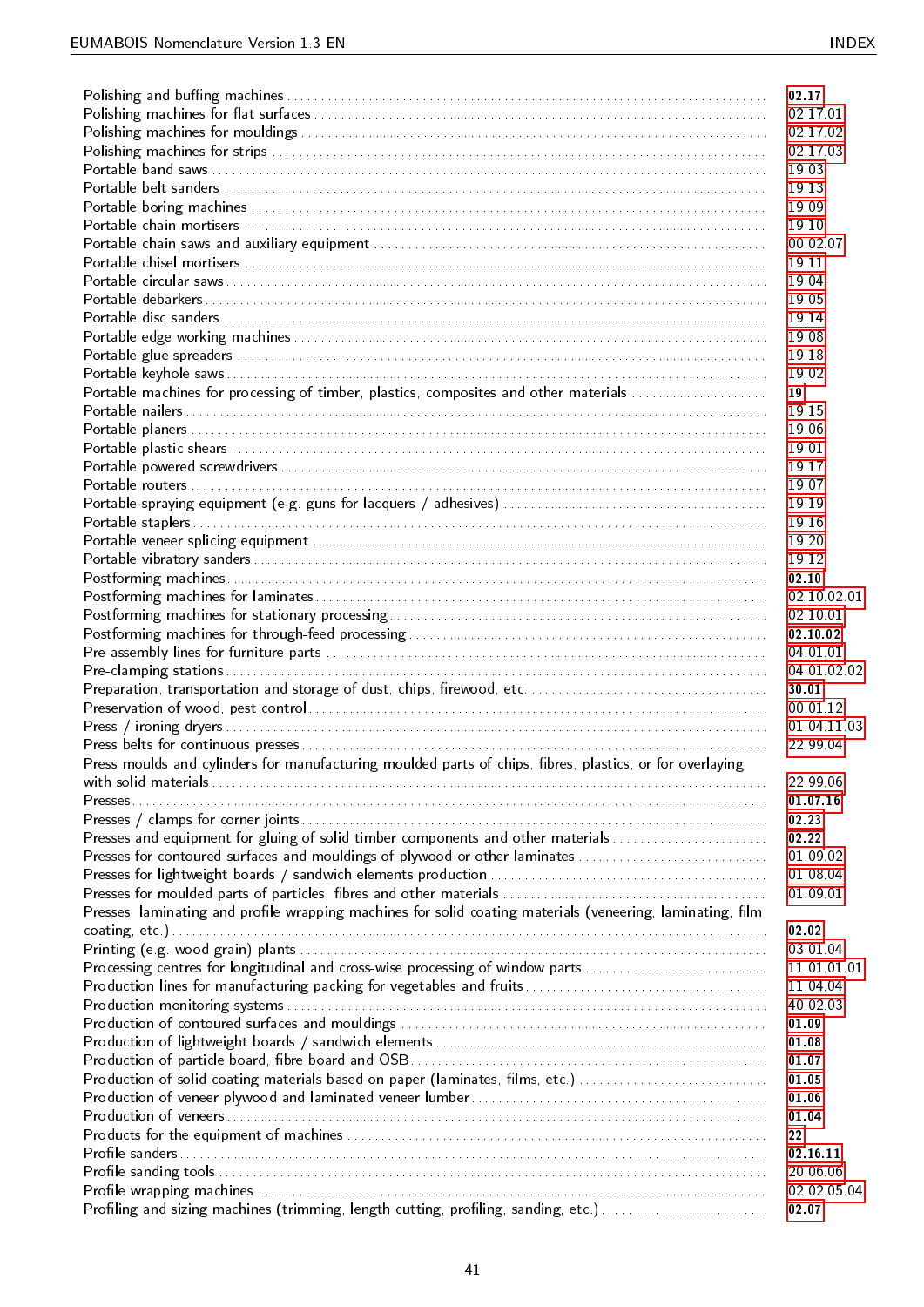| R.                                                                                                         | 02 15 03<br>31 04 03<br>00 06 01<br>00 06 02<br>00.08<br>97<br>22 03 04 01<br>22 99 01<br>02.24<br>02 24 01<br>02 24 02<br>02 24 99<br>31 03 01 |
|------------------------------------------------------------------------------------------------------------|-------------------------------------------------------------------------------------------------------------------------------------------------|
|                                                                                                            | 02 03 02 02<br>01 07 08                                                                                                                         |
| Research and testing institutes, educational institutions (universities, technical colleges, etc.) for the |                                                                                                                                                 |
| Research and testing institutes, educational institutions for the timber and woodworking industries        | 00.09                                                                                                                                           |
|                                                                                                            | 96                                                                                                                                              |
|                                                                                                            | 96.02                                                                                                                                           |
|                                                                                                            | 00 09 02<br>30 01 20 09                                                                                                                         |
|                                                                                                            | 01 05 03                                                                                                                                        |
|                                                                                                            | 05 01 11                                                                                                                                        |
|                                                                                                            | 06.04                                                                                                                                           |
|                                                                                                            | 06.01                                                                                                                                           |
|                                                                                                            | 06.02                                                                                                                                           |
|                                                                                                            | 06.03                                                                                                                                           |
|                                                                                                            | 06                                                                                                                                              |
|                                                                                                            | 06.99                                                                                                                                           |
|                                                                                                            | 02 04 18                                                                                                                                        |
|                                                                                                            | 22 01 10 03                                                                                                                                     |
|                                                                                                            | 03 01 09                                                                                                                                        |
|                                                                                                            | 05 01 12                                                                                                                                        |
|                                                                                                            | 01 04 11 02                                                                                                                                     |
| Roller stands                                                                                              | 05 01 17<br>22 99 07 01                                                                                                                         |
|                                                                                                            | 22 99 14                                                                                                                                        |
|                                                                                                            | 00 03 05                                                                                                                                        |
|                                                                                                            | 01 01 08                                                                                                                                        |
|                                                                                                            | 01 04 05                                                                                                                                        |
|                                                                                                            | 03 01 06                                                                                                                                        |
|                                                                                                            | 02 06 02                                                                                                                                        |
|                                                                                                            | 02 04 20                                                                                                                                        |
|                                                                                                            | 01.01                                                                                                                                           |
|                                                                                                            | 02 04 13                                                                                                                                        |
|                                                                                                            | 01 07 18                                                                                                                                        |
| S                                                                                                          |                                                                                                                                                 |
|                                                                                                            | 31 04 02                                                                                                                                        |
|                                                                                                            | 31 02                                                                                                                                           |
|                                                                                                            | 03 01 01 01                                                                                                                                     |
|                                                                                                            | 02 16 09                                                                                                                                        |
|                                                                                                            | 02 16 10                                                                                                                                        |
|                                                                                                            | 02 16 16                                                                                                                                        |
|                                                                                                            | 02 16 15                                                                                                                                        |
|                                                                                                            | 20.06                                                                                                                                           |
|                                                                                                            | 22 02 06                                                                                                                                        |
|                                                                                                            | 20 06 05<br>01 07 20                                                                                                                            |
|                                                                                                            |                                                                                                                                                 |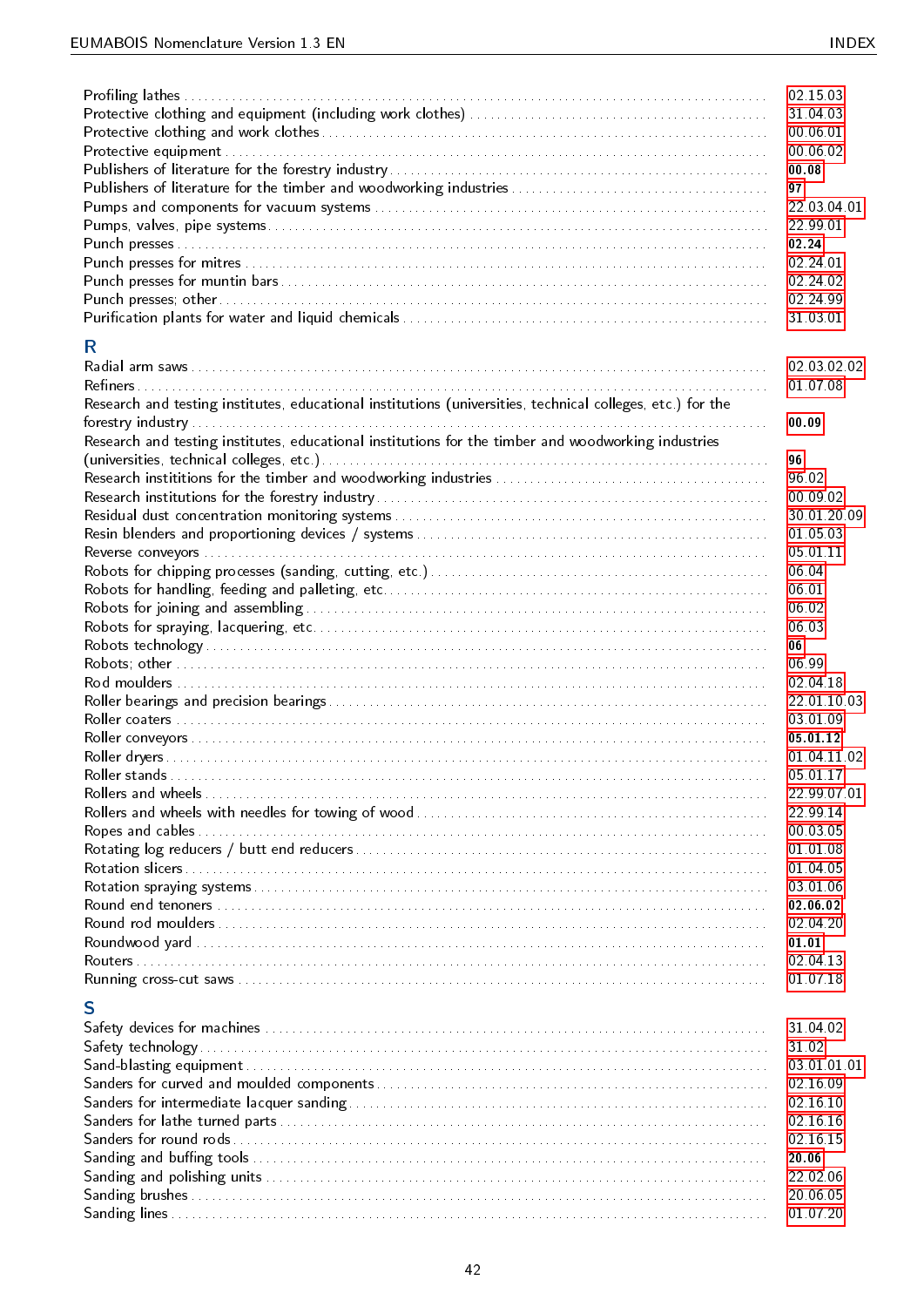|                                                                                                         | 02 16                      |
|---------------------------------------------------------------------------------------------------------|----------------------------|
|                                                                                                         |                            |
|                                                                                                         | 20 06 99                   |
|                                                                                                         | 21 01 05                   |
|                                                                                                         | 21 01 04                   |
|                                                                                                         | 20 01 50 05                |
|                                                                                                         | 21 01 02                   |
|                                                                                                         | 21 01 03                   |
|                                                                                                         | 21 01 01                   |
|                                                                                                         | 20 09 01                   |
|                                                                                                         | 02 03 18                   |
|                                                                                                         |                            |
| Sawing machines for further processing of solid wood, wood-based panels, plastics, composites and other |                            |
|                                                                                                         | 02 03                      |
|                                                                                                         | 22 02 01                   |
|                                                                                                         | 01.02                      |
|                                                                                                         | 02 04 26                   |
|                                                                                                         | 01 06 03                   |
|                                                                                                         | 02 04 03                   |
|                                                                                                         | 20 01 50 03                |
|                                                                                                         | 04 02 03                   |
|                                                                                                         | 00 01 09                   |
| Semi-finished products made from PCD, e.g. discs, segments, saw tips for saw-blades, etc                | 20 02 11                   |
|                                                                                                         |                            |
| Semi-finished products made from tungsten carbide, e.g. rods, strips, tips for saw blades, etc          | 20.02.07                   |
|                                                                                                         | 02.23.03                   |
|                                                                                                         | 01 07 26                   |
|                                                                                                         | 00.07                      |
|                                                                                                         | 00 07 99                   |
|                                                                                                         | 00 07 02                   |
|                                                                                                         | 9599                       |
|                                                                                                         | 20 01 07                   |
|                                                                                                         | 20 01 07 10                |
|                                                                                                         | 20 01 07 13                |
|                                                                                                         |                            |
|                                                                                                         |                            |
| Shank cutters for CNC routers and machining centres, HW- / special steel-tipped                         | 20.01.07.11                |
| Shank cutters for CNC routers and machining centres, with turnover knives (HW / special steel)          | 20.01.07.12                |
|                                                                                                         | 20.01.07.03                |
|                                                                                                         | 20.01.07.01                |
|                                                                                                         | 20.01.07.99                |
|                                                                                                         | 21 01 11                   |
|                                                                                                         | 21 01 14                   |
|                                                                                                         | 21 01 12                   |
|                                                                                                         |                            |
|                                                                                                         | 21 01 15                   |
|                                                                                                         | 21 01 10                   |
|                                                                                                         | 21 01 09                   |
|                                                                                                         | 21 01 90                   |
|                                                                                                         | 05 02 01                   |
|                                                                                                         | 00 04 03                   |
|                                                                                                         | 00 04 02                   |
|                                                                                                         | 01 07 10                   |
|                                                                                                         | 30.01.20.05                |
|                                                                                                         | 00 01 11                   |
|                                                                                                         |                            |
|                                                                                                         | 02 03 04                   |
|                                                                                                         | 01 02 01 16                |
|                                                                                                         | 01 02 01 07                |
|                                                                                                         | 02 03 06                   |
|                                                                                                         | 01 07 16 04                |
|                                                                                                         | 11 07 04                   |
|                                                                                                         | 02 01 03 01                |
|                                                                                                         | 02.06.02.01                |
|                                                                                                         | 02 03 07                   |
|                                                                                                         | 02 08 01                   |
|                                                                                                         | 02 08 01 03<br>02 08 01 02 |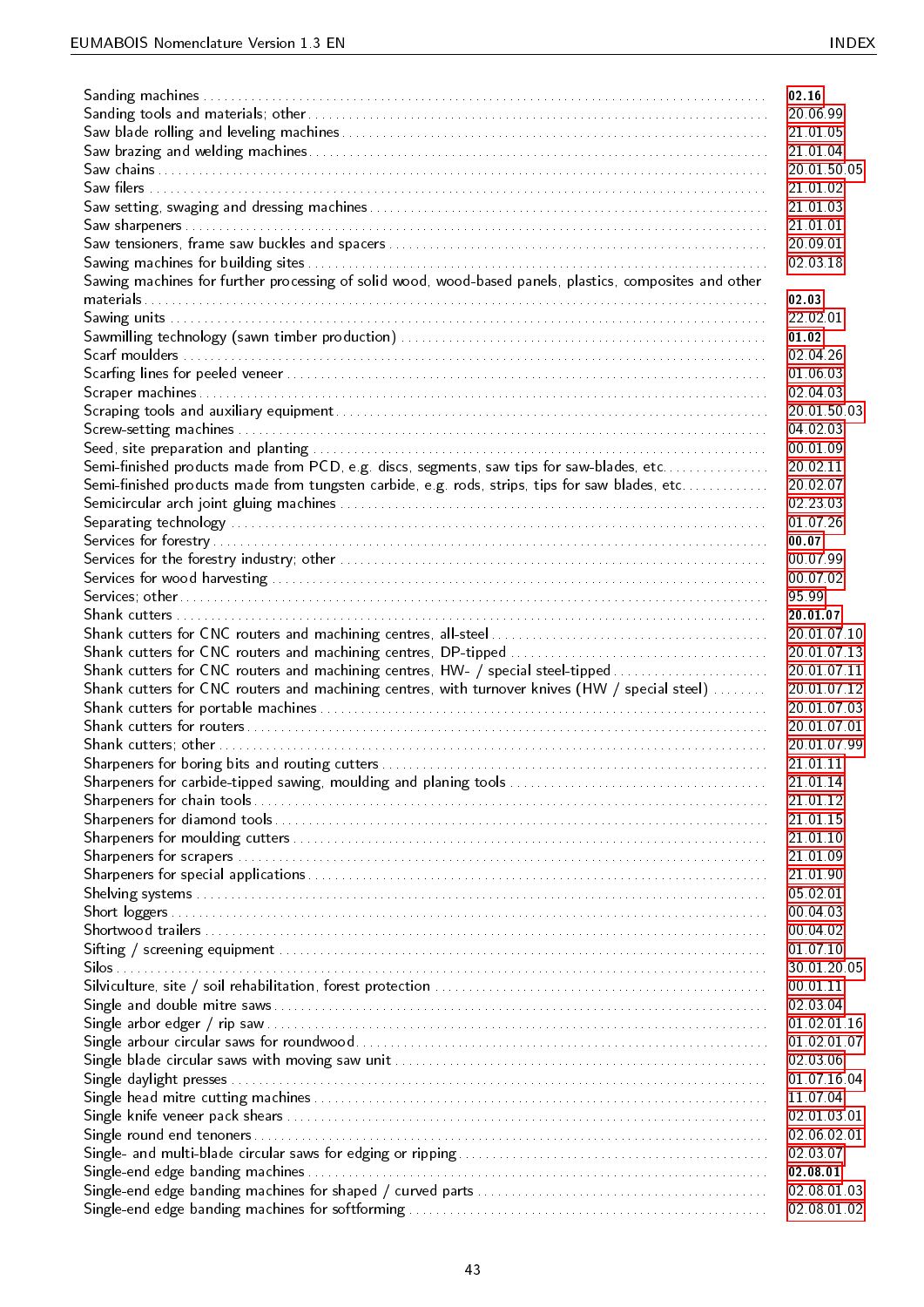|                                                                                                 | 02 08 01 01 |
|-------------------------------------------------------------------------------------------------|-------------|
|                                                                                                 | 02 16 11 01 |
|                                                                                                 | 02 07 02    |
| Single-end profilers / sizing machines for non-flat parts, e.g. scantlings                      | 02 07 01    |
|                                                                                                 | 02 09 01    |
|                                                                                                 | 02 09 01 03 |
|                                                                                                 | 02.09.01.02 |
|                                                                                                 | 02.09.01.01 |
|                                                                                                 | 02 06 01 01 |
|                                                                                                 | 02 04 11    |
| Sizing and edge banding machines (sizing, profiling, edge banding, trimming, sanding, etc.)     | 02.09       |
|                                                                                                 | 00 02 05    |
|                                                                                                 | 00 02 09    |
|                                                                                                 | 00 02 10    |
|                                                                                                 | 01 04 13 01 |
|                                                                                                 | 02 03 10    |
|                                                                                                 | 02 12 10    |
|                                                                                                 | 00 05 04    |
|                                                                                                 | 20 05 02    |
|                                                                                                 |             |
|                                                                                                 | 00 01 01    |
|                                                                                                 | 05 02 03    |
|                                                                                                 | 31 04 01    |
| Special equipment components for machinery and plants for particle boards, fibre boards and OSB |             |
|                                                                                                 | 01 07 25    |
|                                                                                                 | 11 01 03 02 |
|                                                                                                 | 10 99       |
|                                                                                                 | 02 03 08    |
|                                                                                                 | 19 99       |
|                                                                                                 | 30.01.20.10 |
|                                                                                                 | 05 01 90 20 |
|                                                                                                 | 05.01.90    |
|                                                                                                 | 05 01 90 02 |
|                                                                                                 | 05 01 90 01 |
|                                                                                                 | 05 01 90 03 |
|                                                                                                 | 05 01 90 04 |
|                                                                                                 | 05 01 90 99 |
|                                                                                                 | 01 04 02    |
|                                                                                                 | 22 01 10 01 |
|                                                                                                 | 02 04 21    |
|                                                                                                 | 01 06 02    |
|                                                                                                 | 03 01 15    |
|                                                                                                 | 22 02 07    |
|                                                                                                 | 01 07 13    |
|                                                                                                 | 31 05 03    |
|                                                                                                 | 01 01 06    |
|                                                                                                 | 05 01 04    |
| Standard software for the wood industries (ERP, material management, personnel management, cost |             |
|                                                                                                 | 90 50       |
|                                                                                                 | 04 02 02    |
|                                                                                                 | 11 07 02    |
|                                                                                                 | 01 01 09 02 |
|                                                                                                 | 01 01 03    |
|                                                                                                 | 02 18 02 01 |
|                                                                                                 | 30.01.02.01 |
|                                                                                                 | 01 04 08    |
|                                                                                                 | 01 04 01    |
|                                                                                                 | 01 03 01    |
|                                                                                                 | 20 01 08 05 |
|                                                                                                 | 18.02       |
|                                                                                                 | 00 05 03    |
| Storage and commissioning systems for large boards (e.g. stacking cranes)                       | 05 02 04    |
|                                                                                                 |             |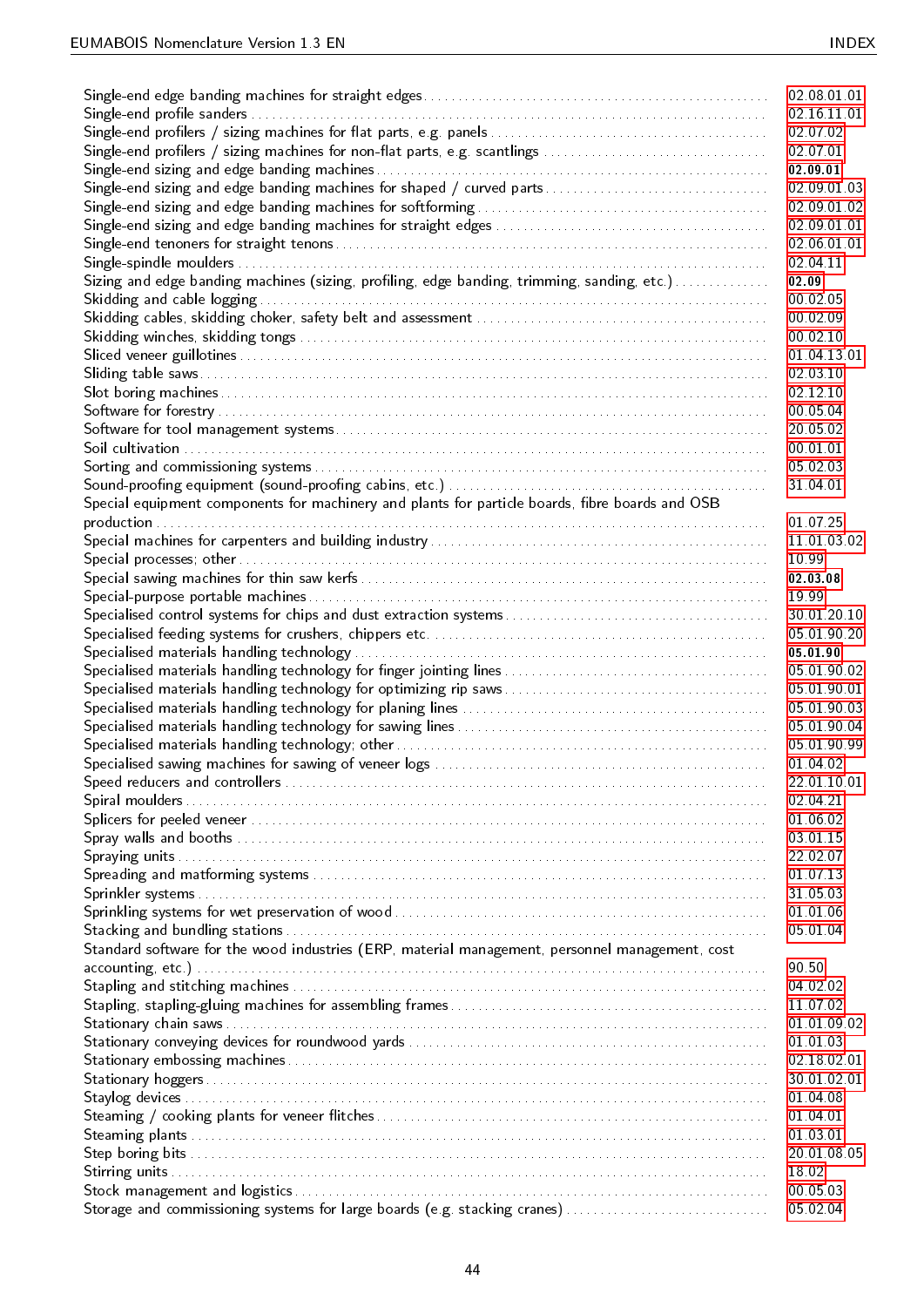|                                                                                                        | 05 02 02    |
|--------------------------------------------------------------------------------------------------------|-------------|
|                                                                                                        | 00 10 03    |
|                                                                                                        | 00 10 02    |
|                                                                                                        | 01 01 04    |
|                                                                                                        | 05 02 99    |
|                                                                                                        | 10.04       |
|                                                                                                        | 03.02       |
|                                                                                                        | 02 04 01    |
|                                                                                                        | 03.01.01    |
|                                                                                                        | 02 19 01    |
|                                                                                                        | 30 01 12    |
| Systems for production data acquisition and quality monitoring for particle board, fibre board and OSB |             |
|                                                                                                        | 01 07 24    |
| Systems for production data acquisition and quality monitoring for plywood plants                      | 01 06 11    |
| Systems for production data acquisition and quality monitoring for solid coating materials             | 01 05 07    |
|                                                                                                        | 20 05 01    |
|                                                                                                        |             |
| т                                                                                                      |             |
|                                                                                                        | 02 08 03    |
|                                                                                                        | 02 03 09    |
|                                                                                                        | 00 08 03    |
|                                                                                                        | 97 03       |
|                                                                                                        | 00 08 01    |
| Technical journals and periodicals for the timber and woodworking industries                           | 97 01       |
|                                                                                                        | 00.05       |
|                                                                                                        | 00 01 06    |
|                                                                                                        | 02.06       |
|                                                                                                        | 00 09 03    |
|                                                                                                        | 96 03       |
|                                                                                                        |             |
|                                                                                                        | 03 01 01 02 |
|                                                                                                        | 10.06       |
|                                                                                                        | 02 04 02    |
|                                                                                                        | 02 04 08    |
|                                                                                                        | 02 12 05 02 |
|                                                                                                        | 02 18 02 02 |
| Through feed multi-spindle boring machines with horizontal and / or vertical heads                     | 02 12 01 03 |
|                                                                                                        | 20 01 08 02 |
|                                                                                                        | 01 02 02 01 |
|                                                                                                        | 01 02 02 03 |
|                                                                                                        | 22.02.11    |
|                                                                                                        | 20.03       |
|                                                                                                        | 20.05       |
|                                                                                                        | 20 04 02    |
|                                                                                                        | 20 04 01    |
|                                                                                                        | 20.04       |
| Tool systems for window and door manufacturing incl. slotting and tenoning cutters                     | 20 01 09    |
|                                                                                                        | 20          |
|                                                                                                        | 01 01 12    |
|                                                                                                        | 20 08 05    |
|                                                                                                        | 20 01 90    |
|                                                                                                        | 20 01 90 99 |
|                                                                                                        | 20 01 90 02 |
|                                                                                                        | 20 01 90 01 |
|                                                                                                        | 20 01 90 04 |
|                                                                                                        | 20 01 90 03 |
|                                                                                                        | 02 03 02    |
|                                                                                                        | 00 04 05    |
|                                                                                                        | 95 02       |
|                                                                                                        | 22 99 15    |
|                                                                                                        | 05 01 15    |
|                                                                                                        | 11 01 03 01 |
|                                                                                                        | 00 04 01    |
|                                                                                                        |             |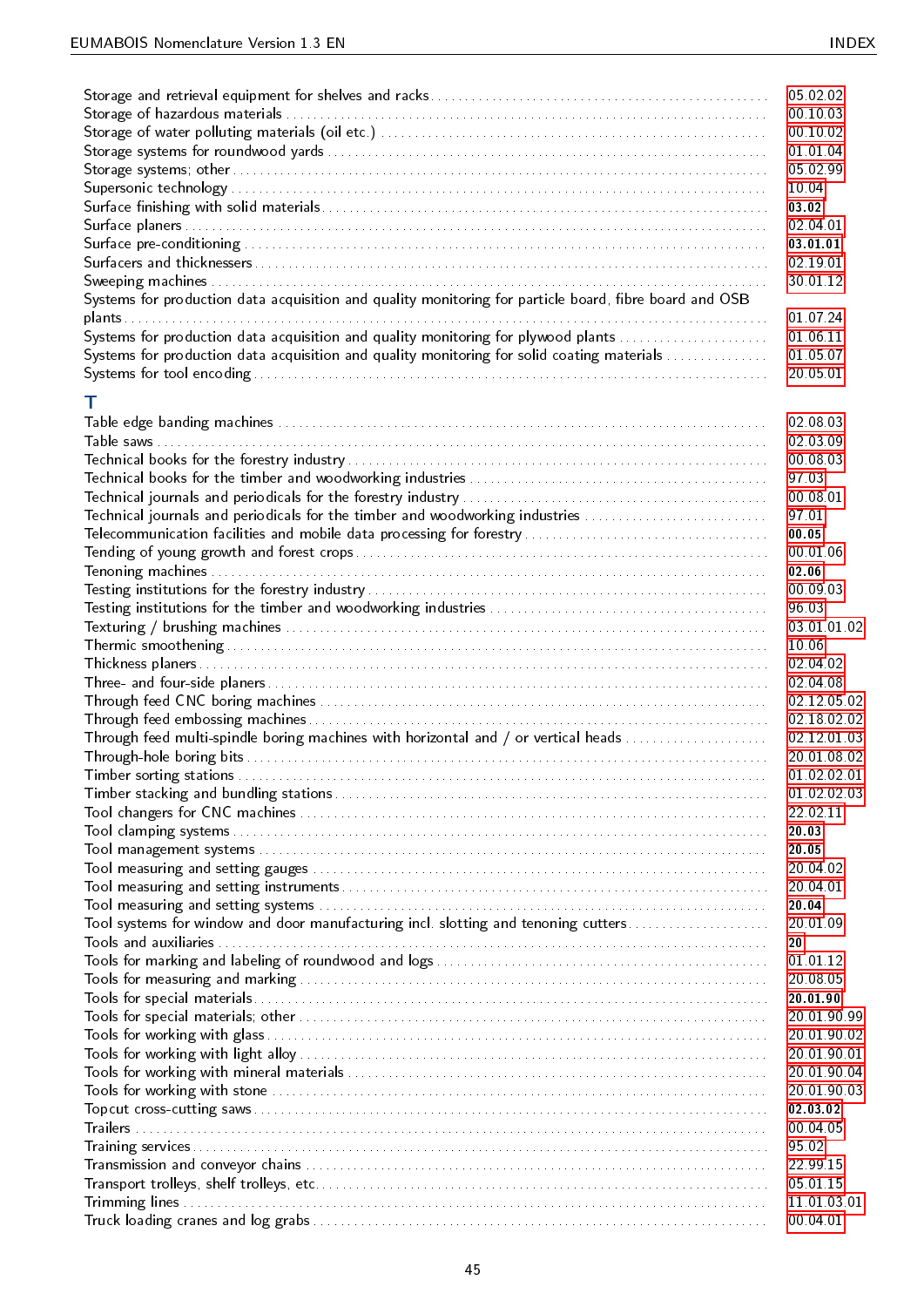| Two-side thicknessing planers for surfacing and thicknessing in one operation<br>U                    | 20 02 02<br>30.01.14<br>02 15 01<br>02 15<br>20 01 50 04<br>20 01 08 01<br>02 04 07                                                                                                                                                                                                             |
|-------------------------------------------------------------------------------------------------------|-------------------------------------------------------------------------------------------------------------------------------------------------------------------------------------------------------------------------------------------------------------------------------------------------|
| Use of residual wood (dust, chips, firewood, bark), generation of energy and heating using wood fuels | 02 03 01<br>05 01 12 02<br>02 19 05<br>02 19 06<br>02 12 01 01<br>02 23 01<br>21 01 13<br>30<br>22 99 13                                                                                                                                                                                        |
| V                                                                                                     | 11 07 01<br>03 01 10<br>22 03 04 02<br>01 03 02 02<br>05 01 05<br>22 03 04<br>00.04<br>01 04 15<br>02 01 02<br>01 04 11<br>01 04 13<br>02 01 01<br>02 01 03<br>02.01.12<br>01 04 06<br>02.01<br>01 04 09<br>02 16 05<br>01 04 04<br>02 01 04<br>02 01 15<br>02 22 01<br>01 02 01 02<br>02 03 11 |
| W                                                                                                     | 05.02<br>01 07 22<br>30 01 20 08<br>10.07<br>00 08 04<br>97 04<br>18.03<br>21 01 60<br>20 06 02<br>02 16 03<br>02 16 07<br>30 02 04<br>30 02 02<br>30 02 03<br>00.02<br>01 03 03                                                                                                                |